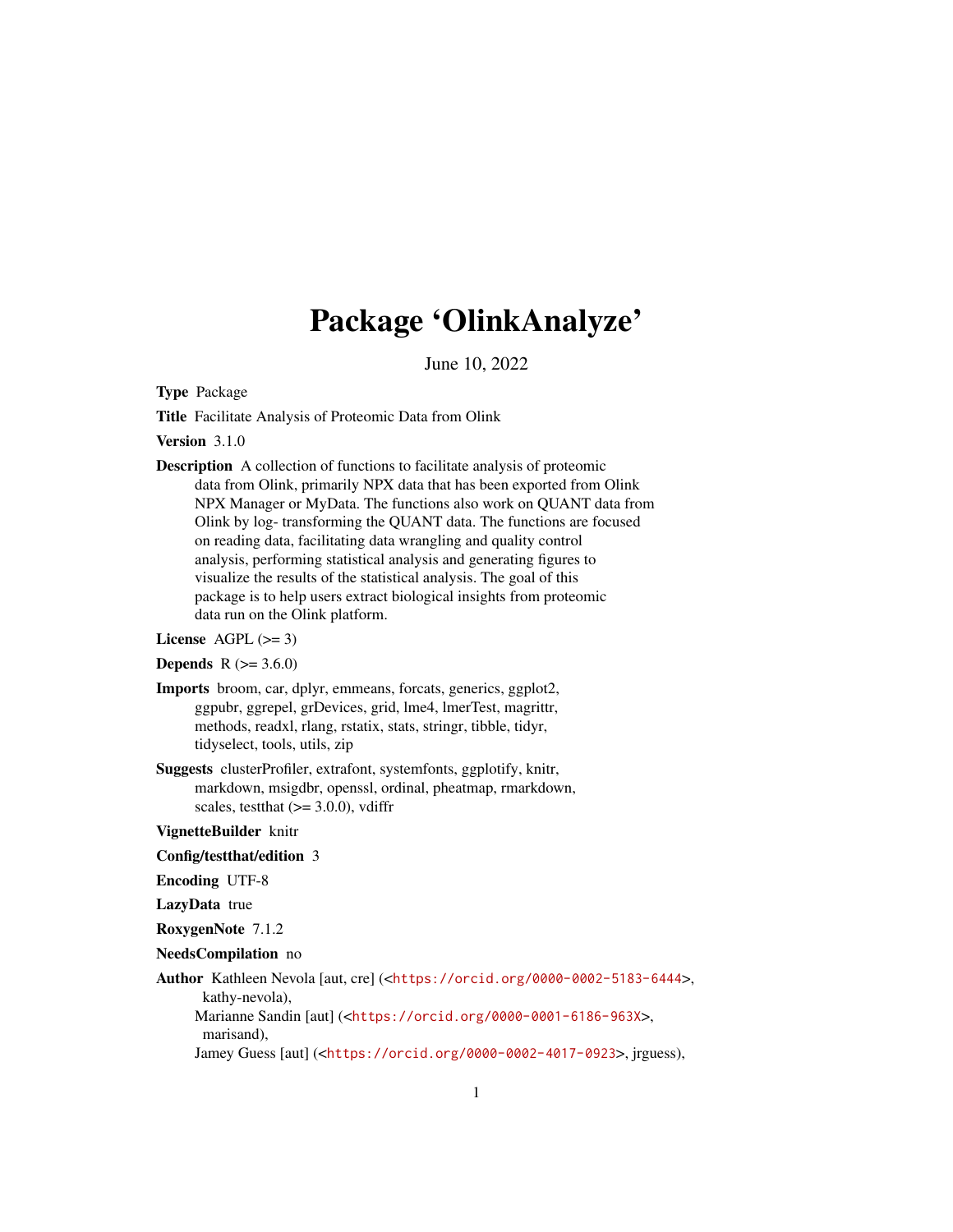Simon Forsberg [aut] (<<https://orcid.org/0000-0002-7451-9222>>, simfor), Christoffer Cambronero [aut] (Orbmac), Pascal Pucholt [aut] (<<https://orcid.org/0000-0003-3342-1373>>, AskPascal), Boxi Zhang [aut] (<<https://orcid.org/0000-0001-7758-6204>>, boxizhang), Masoumeh Sheikhi [aut] (MasoumehSheikhi), Kristian Hodén [ctb] (<<https://orcid.org/0000-0003-0354-0662>>, kristianHoden), Per Eriksson [ctb] (<<https://orcid.org/0000-0001-7633-403X>>, b\_watcher), Klev Diamanti [ctb] (<<https://orcid.org/0000-0002-4922-8415>>, klevdiamanti), Emmett Sprecher [ctb] (<<https://orcid.org/0000-0002-7710-695X>>), Jessica Barbagallo [ctb] (jbarbagallo), Olof Mansson [ctr] (olofmansson), Ola Caster [ctb] (OlaCaster), Olink [cph, fnd] Maintainer Kathleen Nevola <br/>biostattools@olink.com>

Repository CRAN

Date/Publication 2022-06-10 13:50:02 UTC

## R topics documented:

| 3              |  |
|----------------|--|
| $\overline{4}$ |  |
| $\overline{4}$ |  |
| 5              |  |
| $\tau$         |  |
| 10             |  |
| 11             |  |
| 12             |  |
| 13             |  |
| 13             |  |
| 14             |  |
| 15             |  |
| <b>16</b>      |  |
|                |  |
| -17            |  |
| - 19           |  |
| 21             |  |
| 22             |  |
| 25             |  |
| 27             |  |
| 29             |  |
| 30             |  |
| 31             |  |
| 33             |  |
| 34             |  |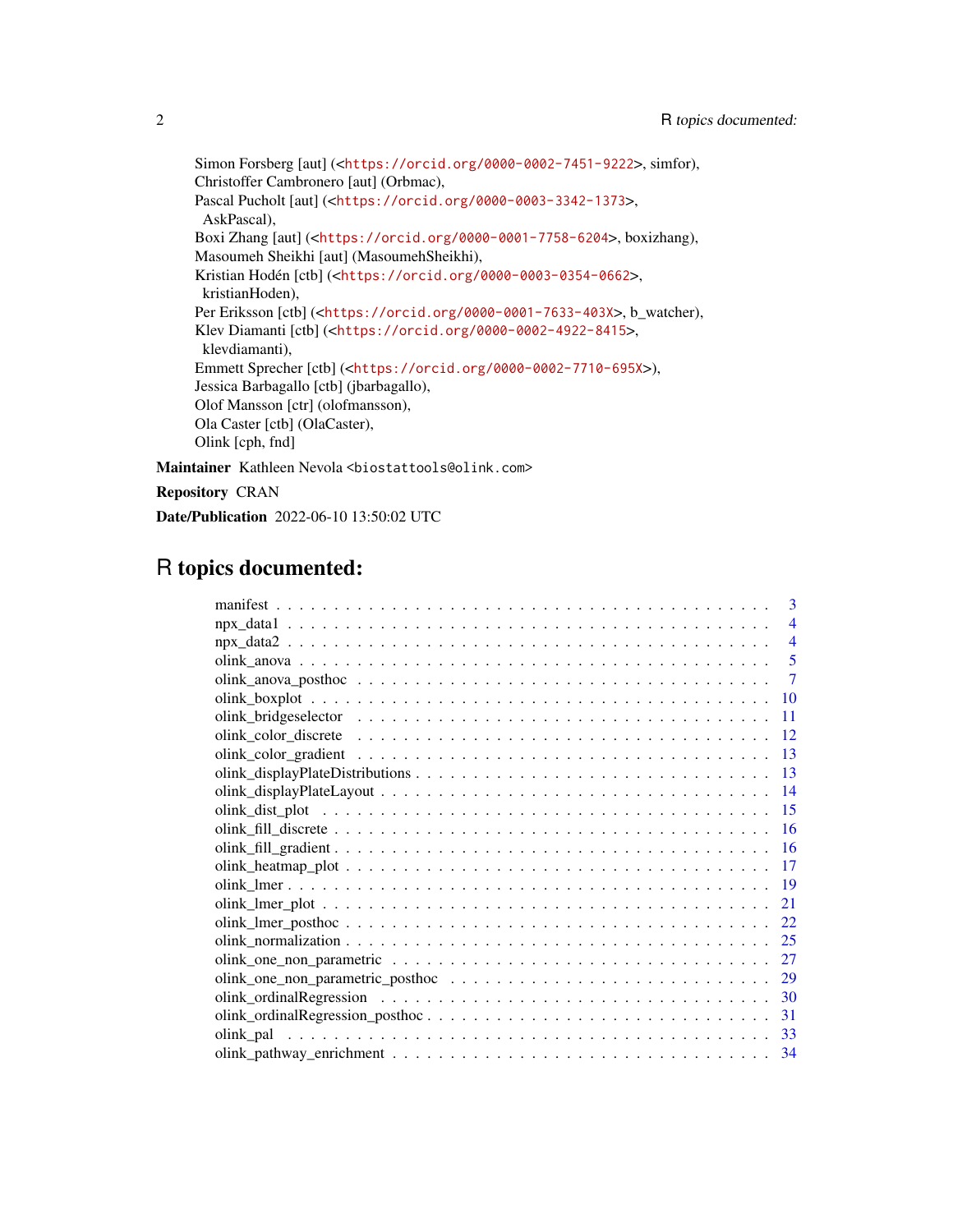#### <span id="page-2-0"></span>manifest 3

#### $\blacksquare$  Index  $\blacksquare$

manifest *Example Sample Manifest*

## Description

Sample manifest is generated randomly to demonstrate use of functions in this package.

## Usage

manifest

## Format

This dataset contains columns:

SubjectID Subject Identifier, A-Z

Visit Visit Number, 1-6

SampleID 138 unique sample IDs

Site Site1 or Site2

## Details

A tibble with 138 rows and 4 columns. This manifest contains 26 example subjects, with 6 visits and 2 sites.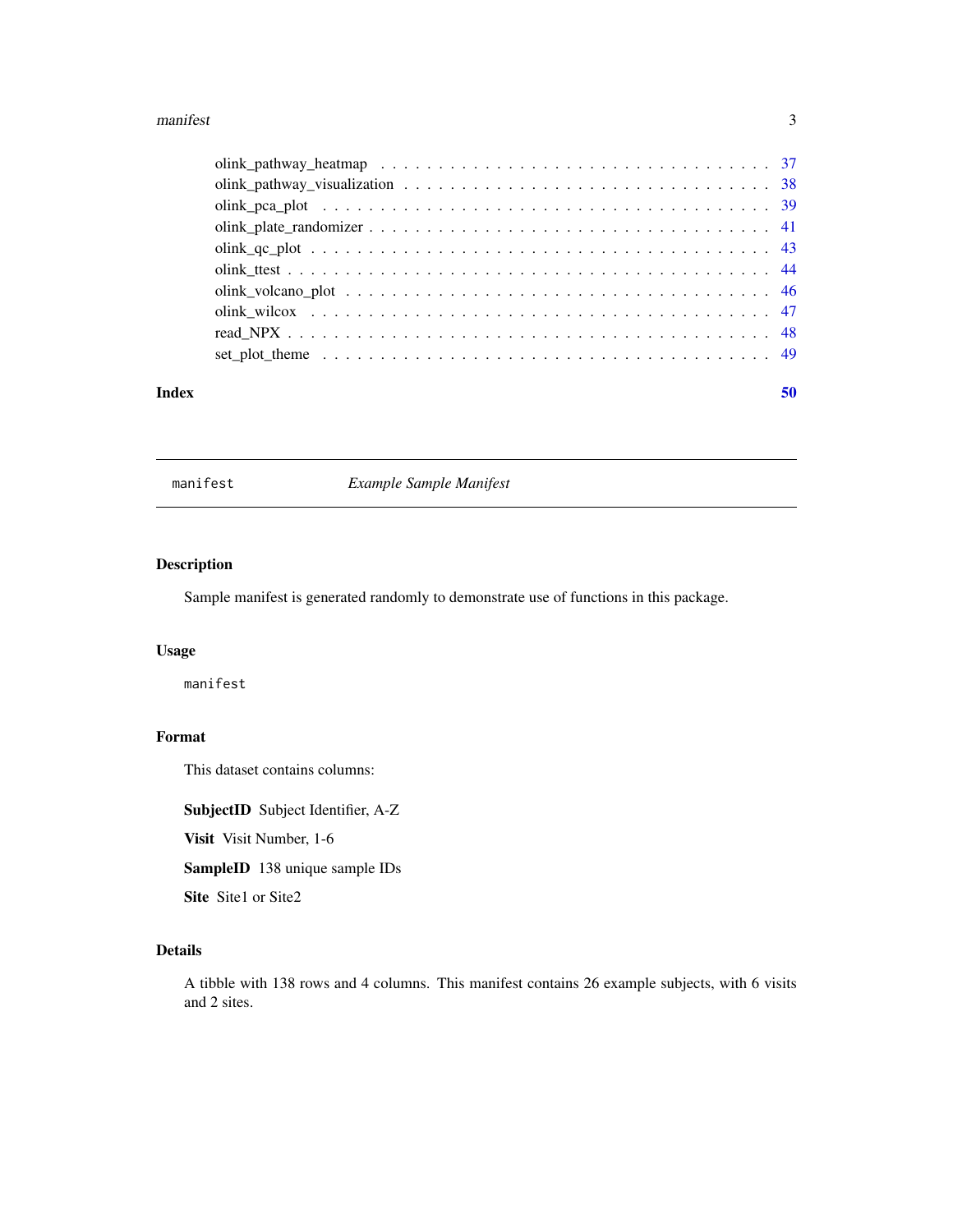<span id="page-3-0"></span>

#### Description

Data is generated randomly to demonstrate use of functions in this package.

## Usage

npx\_data1

## Format

In addition to standard read\_NPX() columns, this dataset also contains columns:

Subject Subject Identifier

Treatment Treated or Untreated

Site Site indicator, 5 unique values

Time Baseline, Week.6 and Week.12

Project Project ID number

## Details

A tibble with 29,440 rows and 17 columns. Dataset npx\_data1 is an Olink NPX data file (tibble) in long format with 158 unique Sample ID's (including 2 repeats each of control samples: CONTROL\_SAMPLE\_AS 1 CONTROL\_SAMPLE\_AS 2). The data also contains 1104 assays (uniquely identified using OlinkID) over 2 Panels.

npx\_data2 *NPX Data in Long format, Follow-up*

#### Description

Data is generated randomly to demonstrate use of functions in this package. The format is very similar to data(npx\_data1). Both datasets can be used together to demonstrate the use of normalization functionality.

#### Usage

npx\_data2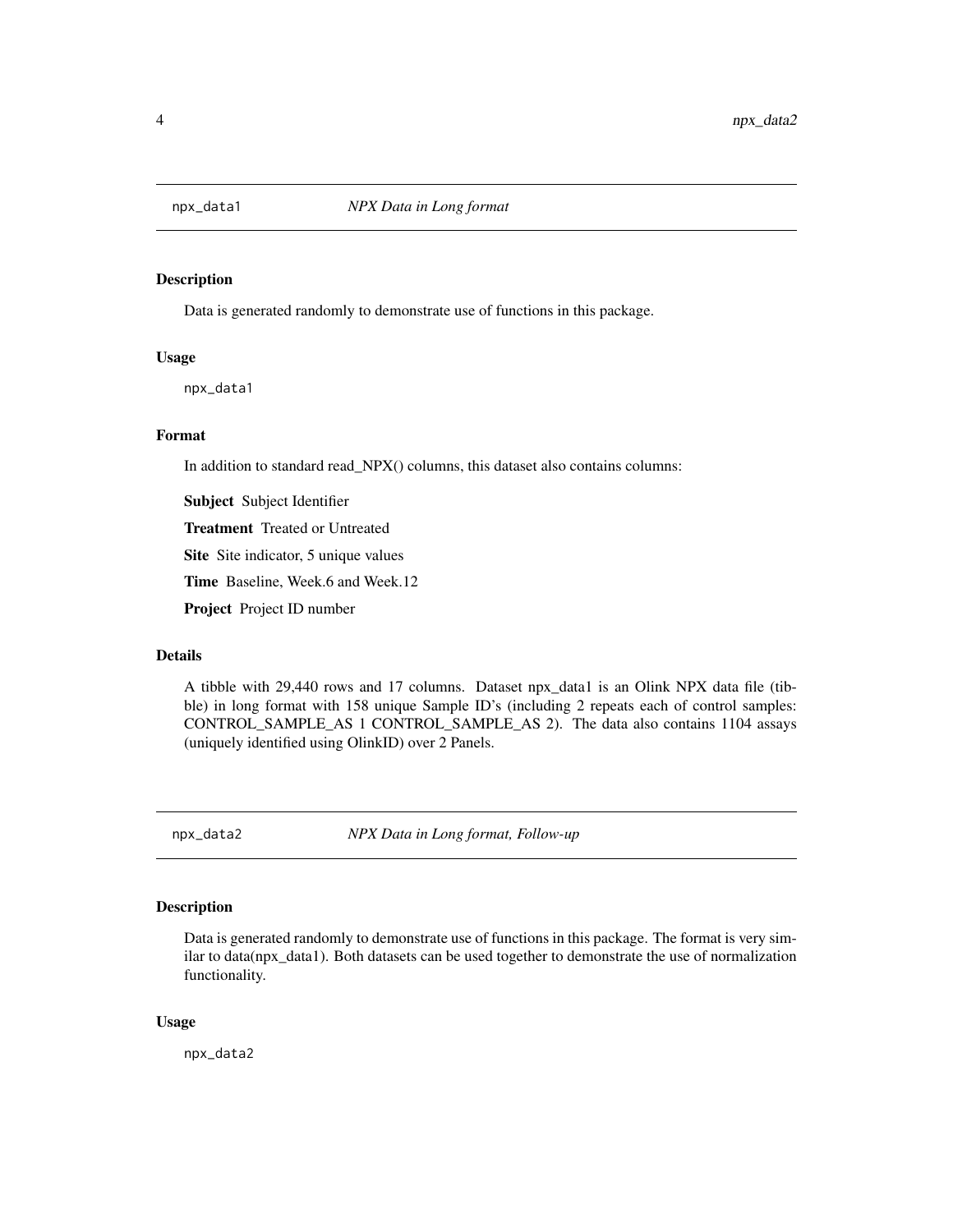### <span id="page-4-0"></span>olink\_anova 5

#### Format

In addition to standard read\_NPX() columns, this dataset also contains columns:

Subject Subject Identifier Treatment Treated or Untreated Site Site indicator, 5 unique values Time Baseline, Week.6 and Week.12 Project Project ID number

#### Details

A tibble with 32,384 rows and 17 columns. npx\_data2 is an Olink NPX data file (tibble) in long format with 174 unique Sample ID's (including 2 repeats each of control samples: CON-TROL\_SAMPLE\_AS 1 CONTROL\_SAMPLE\_AS 2). The data also contains 1104 assays (uniquely identified using OlinkID) over 2 Panels. This dataset also contain 16 bridge samples with SampleID's that are also present in data(npx\_data1). These sample ID's are: A13, A29, A30, A36, A45, A46, A52, A63, A71, A73, B3, B4, B37, B45, B63, B75

olink\_anova *Function which performs an ANOVA per protein*

#### **Description**

Performs an ANOVA F-test for each assay (by OlinkID) in every panel using car::Anova and Type III sum of squares. The function handles both factor and numerical variables and/or covariates.

Samples that have no variable information or missing factor levels are automatically removed from the analysis (specified in a message if verbose = TRUE). Character columns in the input dataframe are automatically converted to factors (specified in a message if verbose = TRUE). Numerical variables are not converted to factors. If a numerical variable is to be used as a factor, this conversion needs to be done on the dataframe before the function call.

Crossed analysis, i.e. A\*B formula notation, is inferred from the variable argument in the following cases:

- $c('A', B')$
- $c('A:B')$
- $c('A: B', 'B')$  or  $c('A: B', 'A')$

Inference is specified in a message if verbose = TRUE.

For covariates, crossed analyses need to be specified explicitly, i.e. two main effects will not be expanded with a  $c'(A', B')$  notation. Main effects present in the variable takes precedence. The formula notation of the final model is specified in a message if verbose = TRUE.

Adjusted p-values are calculated by stats::p.adjust according to the Benjamini & Hochberg (1995) method ("fdr"). The threshold is determined by logic evaluation of Adjusted\_pval < 0.05. Covariates are not included in the p-value adjustment.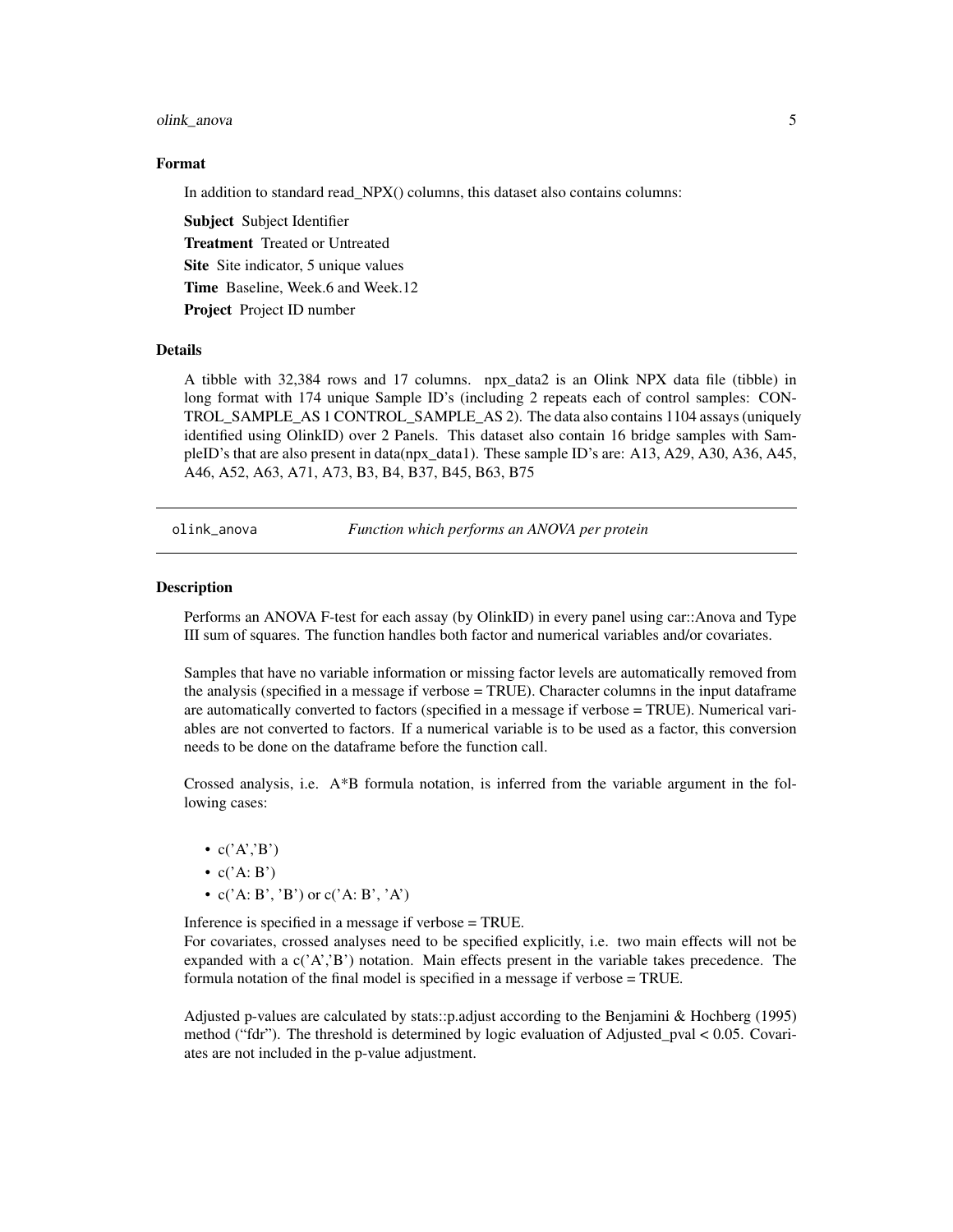## Usage

```
olink_anova(
  df,
  variable,
 outcome = "NPX",
  covariates = NULL,
 model_formula,
  return.covariates = FALSE,
  verbose = TRUE
)
```
## Arguments

| df                | NPX data frame in long format with at least protein name (Assay), OlinkID,<br>UniProt, Panel and a factor with at least 3 levels.                                                                                                                   |
|-------------------|-----------------------------------------------------------------------------------------------------------------------------------------------------------------------------------------------------------------------------------------------------|
| variable          | Single character value or character array. Variable(s) to test. If length $> 1$ , the<br>included variable names will be used in crossed analyses. Also takes ':' or '*'<br>notation.                                                               |
| outcome           | Character. The dependent variable. Default: NPX.                                                                                                                                                                                                    |
| covariates        | Single character value or character array. Default: NULL. Covariates to include.<br>Takes ':' or '*' notation. Crossed analysis will not be inferred from main effects.                                                                             |
| model_formula     | (optional) Symbolic description of the model to be fitted in standard formula no-<br>tation (e.g. "NPX~ $A*B$ "). If provided, this will override the outcome, variable<br>and covariates arguments. Can be a string or of class stats:: formula(). |
| return.covariates |                                                                                                                                                                                                                                                     |
|                   | Boolean. Default: False. Returns F-test results for the covariates. Note: Ad-<br>justed p-values will be NA for the covariates.                                                                                                                     |
| verbose           | Boolean. Default: True. If information about removed samples, factor conver-<br>sion and final model formula is to be printed to the console.                                                                                                       |

## Value

A "tibble" containing the ANOVA results for every protein. The tibble is arranged by ascending p-values. Columns include:

- Assay: "character" Protein symbol
- OlinkID: "character" Olink specific ID
- UniProt: "character" Olink specific ID
- Panel: "character" Name of Olink Panel
- term: "character" term in model
- df: "numeric" degrees of freedom
- sumsq: "numeric" sum of square
- meansq: "numeric" mean of square
- statistic: "numeric" value of the statistic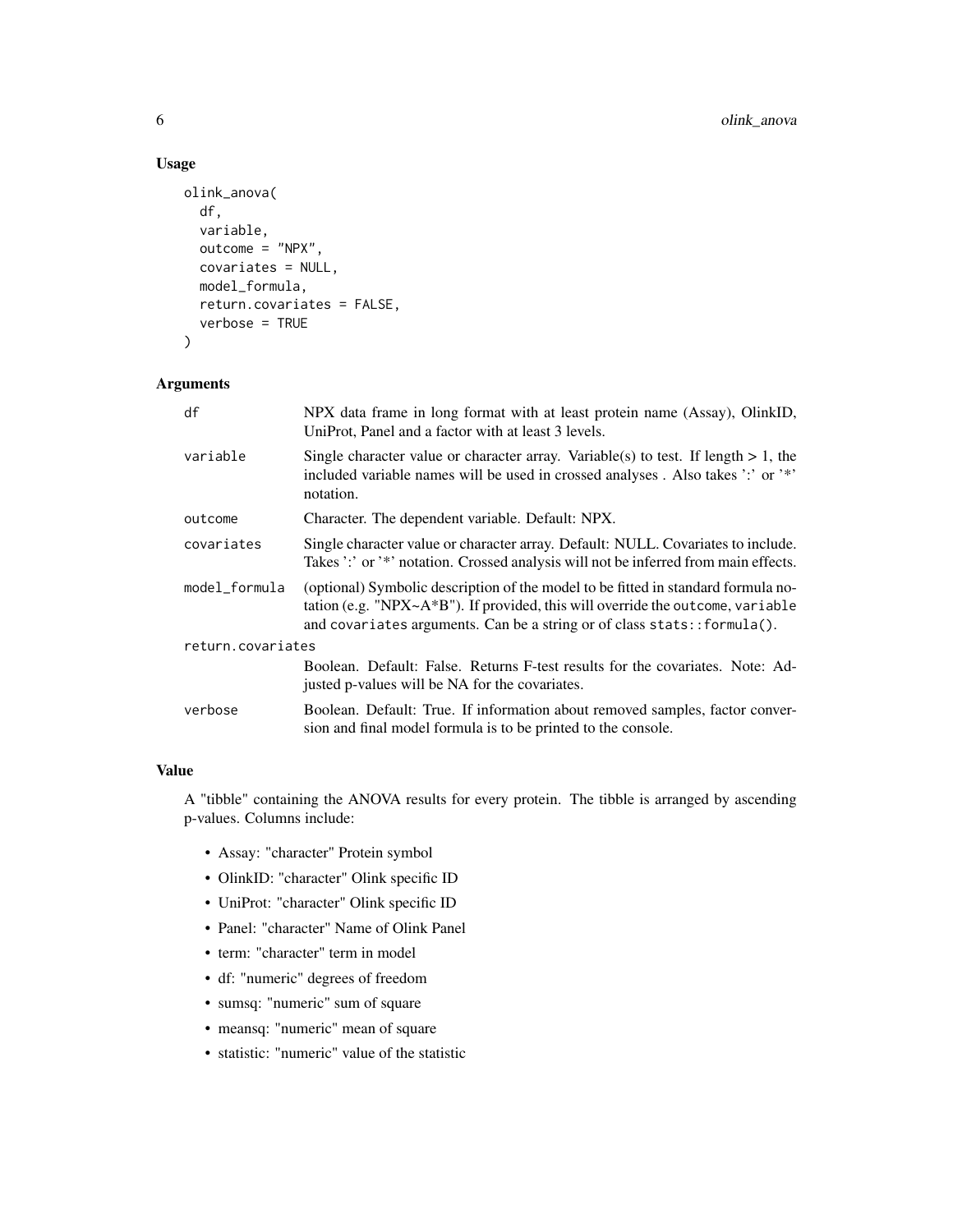- <span id="page-6-0"></span>• p.value: "numeric" nominal p-value
- Adjusted\_pval: "numeric" adjusted p-value for the test (Benjamini&Hochberg)
- Threshold: "character" if adjusted p-value is significant or not  $(< 0.05)$

#### Examples

```
library(dplyr)
```

```
npx_df <- npx_data1 %>% filter(!grepl('control',SampleID, ignore.case = TRUE))
#One-way ANOVA, no covariates.
#Results in a model NPX~Time
anova_results <- olink_anova(df = npx_df, variable = "Time")
#Two-way ANOVA, one main effect covariate.
#Results in model NPX~Treatment*Time+Site.
anova_results <- olink_anova(df = npx_df,
                             variable=c("Treatment:Time"),
                             covariates="Site")
#One-way ANOVA, interaction effect covariate.
#Results in model NPX~Treatment+Site:Time+Site+Time.
anova_{results} < - olink_{anova}(df = npx_d +variable="Treatment",
                             covariates="Site:Time")
```
olink\_anova\_posthoc *Function which performs an ANOVA posthoc test per protein.*

#### Description

Performs a post hoc ANOVA test using emmeans::emmeans with Tukey p-value adjustment per assay (by OlinkID) for each panel at confidence level 0.95. See olink\_anova for details of input notation.

The function handles both factor and numerical variables and/or covariates. The posthoc test for a numerical variable compares the difference in means of the outcome variable (default: NPX) for 1 standard deviation difference in the numerical variable, e.g. mean NPX at mean(numerical variable) versus mean NPX at mean(numerical variable) + 1\*SD(numerical variable).

#### Usage

```
olink_anova_posthoc(
  df,
  olinkid_list = NULL,
  variable,
```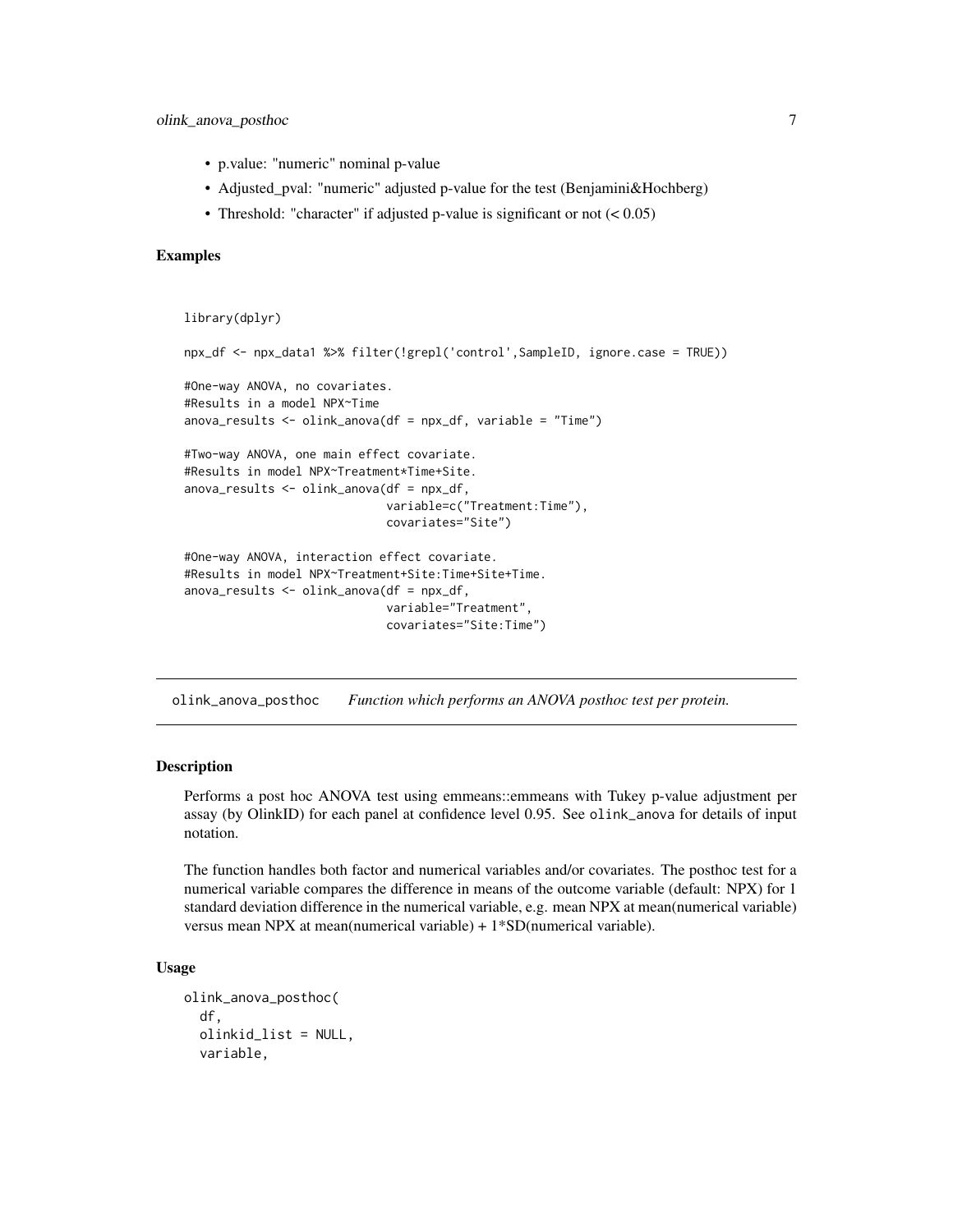```
covariates = NULL,
 outcome = "NPX",
 model_formula,
 effect,
 effect_formula,
 mean_return = FALSE,
 post_hoc_padjust_method = "tukey",
 verbose = TRUE
)
```
## Arguments

| df                      | NPX data frame in long format with at least protein name (Assay), OlinkID,<br>UniProt, Panel and a factor with at least 3 levels.                                                                                                                                                           |
|-------------------------|---------------------------------------------------------------------------------------------------------------------------------------------------------------------------------------------------------------------------------------------------------------------------------------------|
| olinkid_list            | Character vector of OlinkID's on which to perform post hoc analysis. If not<br>specified, all assays in df are used.                                                                                                                                                                        |
| variable                | Single character value or character array. Variable(s) to test. If length $> 1$ ,<br>the included variable names will be used in crossed analyses. Also takes ':'<br>notation.                                                                                                              |
| covariates              | Single character value or character array. Default: NULL. Covariates to include.<br>Takes ':' or '*' notation. Crossed analysis will not be inferred from main effects.                                                                                                                     |
| outcome                 | Character. The dependent variable. Default: NPX.                                                                                                                                                                                                                                            |
| model_formula           | (optional) Symbolic description of the model to be fitted in standard formula no-<br>tation (e.g. "NPX $\sim$ A*B"). If provided, this will override the outcome, variable<br>and covariates arguments. Can be a string or of class stats:: formula().                                      |
| effect                  | Term on which to perform post-hoc. Character vector. Must be subset of or<br>identical to variable.                                                                                                                                                                                         |
| effect_formula          | (optional) A character vector specifying the names of the predictors over which<br>estimated marginal means are desired as defined in the emmeans package. May<br>also be a formula. If provided, this will override the effect argument. See<br>?emmeans:: emmeans() for more information. |
| mean_return             | Boolean. If true, returns the mean of each factor level rather than the difference<br>in means (default). Note that no p-value is returned for mean_return = $TRUE$<br>and no adjustment is performed.                                                                                      |
| post_hoc_padjust_method |                                                                                                                                                                                                                                                                                             |
|                         | P-value adjustment method to use for post-hoc comparisons within an assay.<br>Options include tukey, sidak, bonferroni and none.                                                                                                                                                            |
| verbose                 | Boolean. Default: True. If information about removed samples, factor conver-<br>sion and final model formula is to be printed to the console.                                                                                                                                               |

## Value

A "tibble" of posthoc tests for specified effect, arranged by ascending adjusted p-values. Columns include:

• Assay: "character" Protein symbol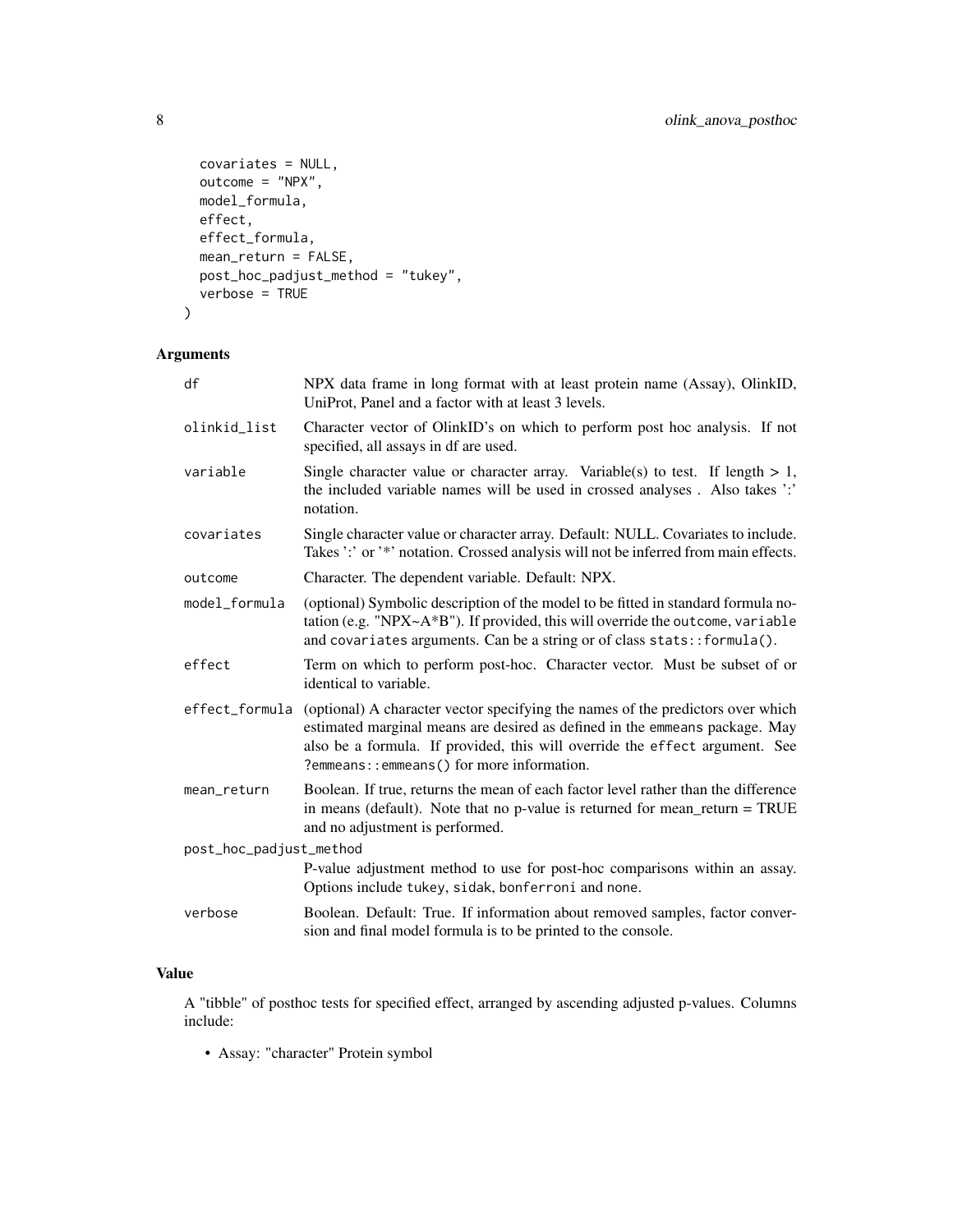- OlinkID: "character" Olink specific ID
- UniProt: "character" Olink specific ID
- Panel: "character" Name of Olink Panel
- term: "character" term in model
- contrast: "character" the groups that were compared
- estimate: "numeric" difference in mean NPX between groups
- conf.low: "numeric" confidence interval for the mean (lower end)
- conf.high: "numeric" confidence interval for the mean (upper end)
- Adjusted\_pval: "numeric" adjusted p-value for the test
- Threshold: "character" if adjusted p-value is significant or not  $(< 0.05)$

```
library(dplyr)
npx_df <- npx_data1 %>% filter(!grepl('control',SampleID, ignore.case = TRUE))
#Two-way ANOVA, one main effect (Site) covariate.
#Results in model NPX~Treatment*Time+Site.
anova_results <- olink_anova(df = npx_df,
                             variable=c("Treatment:Time"),
                             covariates="Site")
#Posthoc test for the model NPX~Treatment*Time+Site,
#on the interaction effect Treatment:Time with covariate Site.
#Filtering out significant and relevant results.
significant_assays <- anova_results %>%
filter(Threshold == 'Significant' & term == 'Treatment:Time') %>%
select(OlinkID) %>%
distinct() %>%
pull()
#Posthoc, all pairwise comparisons
anova_posthoc_results <- olink_anova_posthoc(npx_df,
variable=c("Treatment:Time"),
covariates="Site",
olinkid_list = significant_assays,
effect = "Treatment:Time")
#Posthoc, treated vs untreated at each timepoint, adjusted for Site effect
anova_posthoc_results <- olink_anova_posthoc(npx_df,
model_formula = "NPX~Treatment*Time+Site",
olinkid_list = significant_assays,
effect_formula = "pairwise~Treatment|Time")
```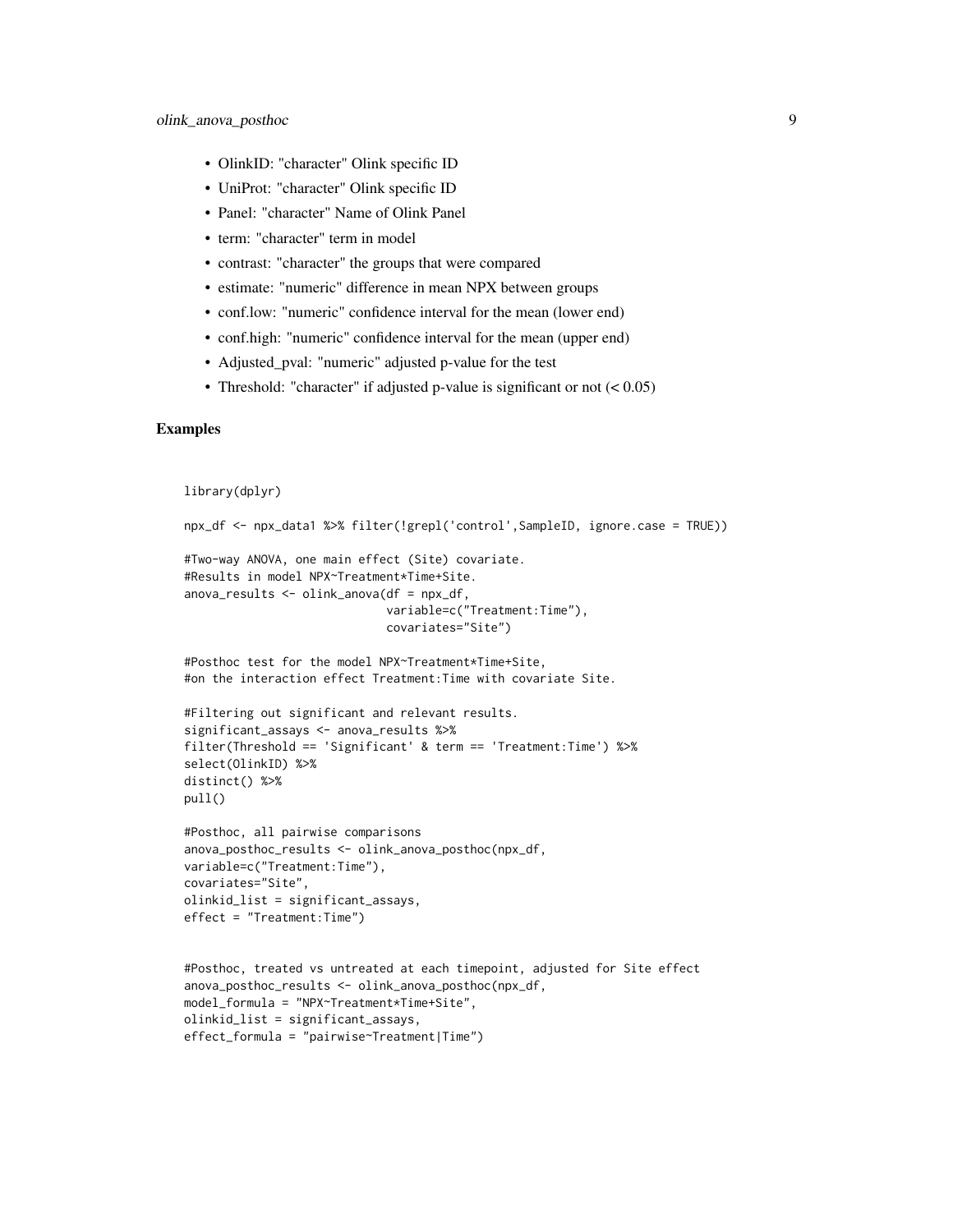## <span id="page-9-0"></span>olink\_boxplot *Function which plots boxplots of selected variables*

## Description

Generates faceted boxplots of NPX vs. grouping variable(s) for a given list of proteins (OlinkIDs) using ggplot and ggplot2::geom\_boxplot.

## Usage

```
olink_boxplot(
  df,
  variable,
 olinkid_list,
  verbose = FALSE,
  number_of_proteins_per_plot = 6,
 posthoc_results = NULL,
  ttest_results = NULL,
  ...
)
```
## Arguments

| df                          | NPX data frame in long format with at least protein name (Assay), OlinkID<br>(unique), UniProt and at least one grouping variable.                                                                                                 |  |
|-----------------------------|------------------------------------------------------------------------------------------------------------------------------------------------------------------------------------------------------------------------------------|--|
| variable                    | A character vector or character value indicating which column to use as the x-<br>axis and fill grouping variable. The first or single value is used as x-axis, the<br>second as fill. Further values in a vector are not plotted. |  |
| olinkid_list                | Character vector indicating which proteins (OlinkIDs) to plot.                                                                                                                                                                     |  |
| verbose                     | Boolean. If the plots are shown as well as returned in the list (default is false).                                                                                                                                                |  |
| number_of_proteins_per_plot |                                                                                                                                                                                                                                    |  |
|                             | Number of boxplots to include in the facet plot (default 6).                                                                                                                                                                       |  |
| posthoc_results             |                                                                                                                                                                                                                                    |  |
|                             | Data frame from ANOVA posthoc analysis using olink_anova_posthoc() func-<br>tion.                                                                                                                                                  |  |
| ttest_results               | Data frame from ttest analysis using olink_ttest() function.                                                                                                                                                                       |  |
| $\cdot$                     | coloroption passed to specify color order                                                                                                                                                                                          |  |
|                             |                                                                                                                                                                                                                                    |  |

#### Value

A list of objects of class "ggplot" (the actual ggplot object is entry 1 in the list). Box and whisker plot of NPX (y-axis) by variable (x-axis) for each Assay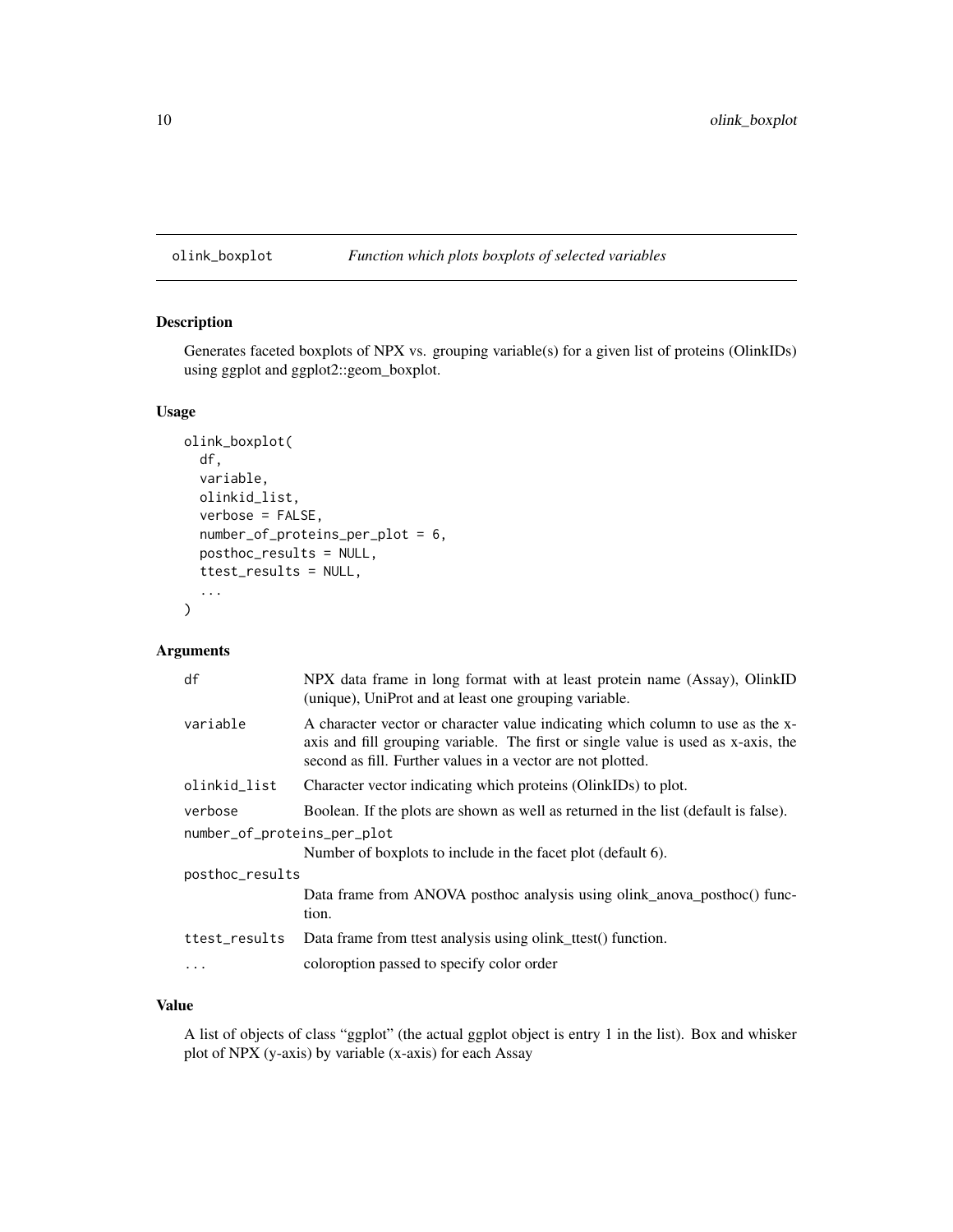#### <span id="page-10-0"></span>olink\_bridgeselector 11

library(dplyr)

#### Examples

```
anova_results <- olink_anova(npx_data1, variable = "Site")
significant_assays <- anova_results %>%
    filter(Threshold == 'Significant') %>%
   pull(OlinkID)
olink_boxplot(npx_data1,
             variable = "Site",
             olinkid_list = significant_assays,
             verbose = TRUE,
             number_of_proteins_per_plot = 3)
```
olink\_bridgeselector *Bridge selection function*

#### **Description**

The bridge selection function will select a number of bridge samples based on the input data. It selects samples with good detection, which passes QC and cover a good range of the data. If possible, Olink recommends 8-16 bridge samples. When running the selector, Olink recommends starting at sampleMissingFreq =  $0.10$  which represents a maximum of  $10\%$  data below LOD per sample. If there are not enough samples output, increase to 20%.

The function accepts NPX Excel files with data < LOD replaced.

#### Usage

```
olink_bridgeselector(df, sampleMissingFreq, n)
```
#### Arguments

| df                | Tibble/data frame in long format such as produced by the Olink Analyze read_NPX |
|-------------------|---------------------------------------------------------------------------------|
|                   | function.                                                                       |
| sampleMissingFreq |                                                                                 |
|                   | The threshold for sample wise missingness.                                      |
| n                 | Number of bridge samples to be selected.                                        |

## Value

A "tibble" with sample IDs and mean NPX for a defined number of bridging samples. Columns include:

- SampleID: Sample ID
- PercAssaysBelowLOD: Percent of Assays that are below LOD for the sample
- MeanNPX: Mean NPX for the sample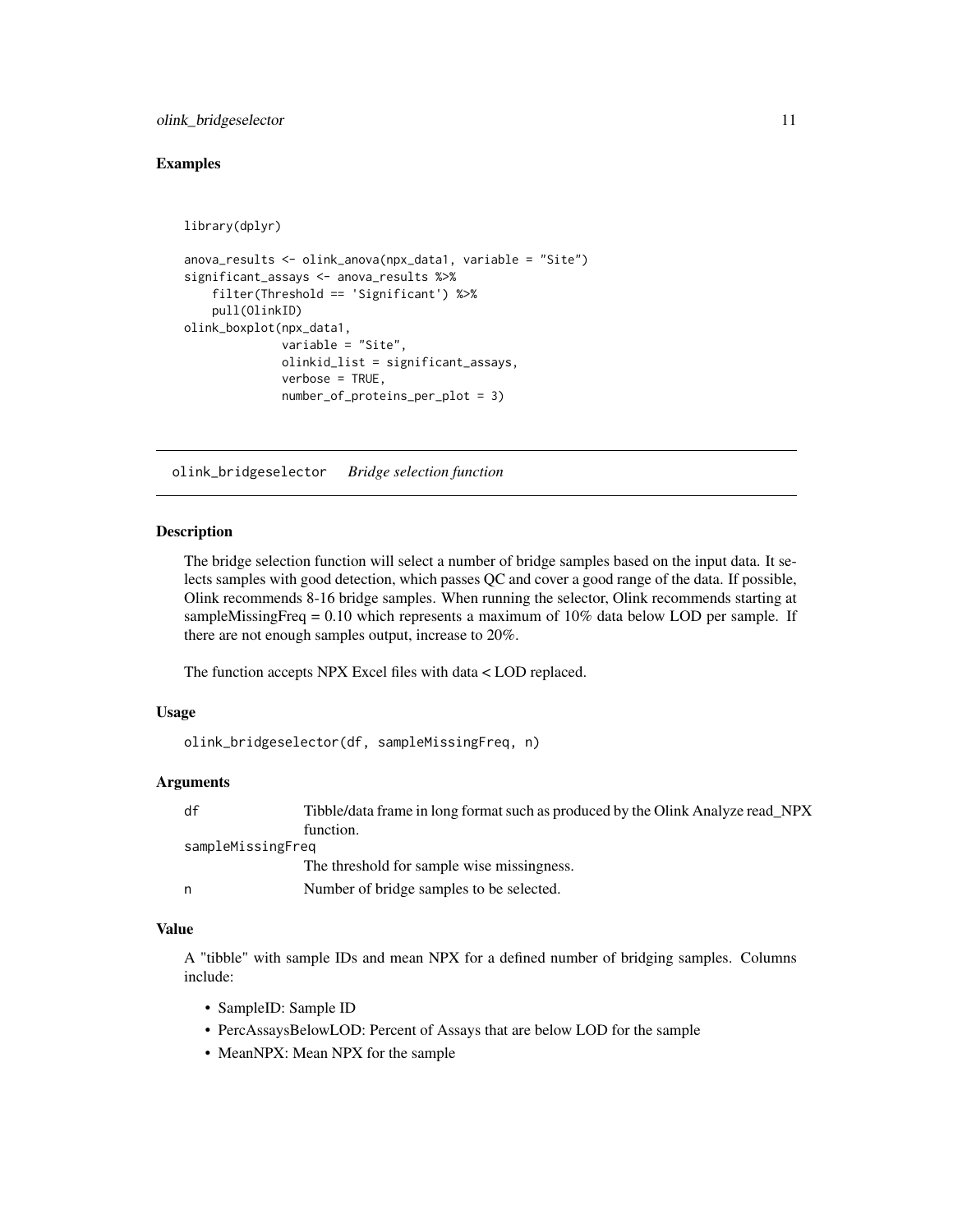## <span id="page-11-0"></span>Examples

bridge\_samples <- olink\_bridgeselector(npx\_data1, sampleMissingFreq = 0.1, n = 20)

olink\_color\_discrete *Olink color scale for discrete ggplots*

## **Description**

Olink color scale for discrete ggplots

#### Usage

```
olink_color_discrete(..., alpha = 1, coloroption = NULL)
```
#### Arguments

| .           | Optional. Additional arguments to pass to ggplot2::discrete_scale()                                                                           |
|-------------|-----------------------------------------------------------------------------------------------------------------------------------------------|
| alpha       | transparency                                                                                                                                  |
| coloroption | string, one or more of the following: c('red', 'orange', 'yellow', 'green', 'teal',<br>'turgoise', 'lightblue', 'darkblue', 'purple', 'pink') |

## Value

No return value, called for side effects

```
library(ggplot2)
```

```
ggplot(mtcars, aes(x=wt, y=mpg, color=as.factor(cyl))) +
geom_point(size = 4) +
olink_color_discrete() +
theme_bw()
```

```
ggplot(mtcars, aes(x=wt, y=mpg, color=as.factor(cyl))) +
geom\_point(size = 4) +olink_color_discrete(coloroption = c('lightblue', 'red', 'green')) +
theme_bw()
```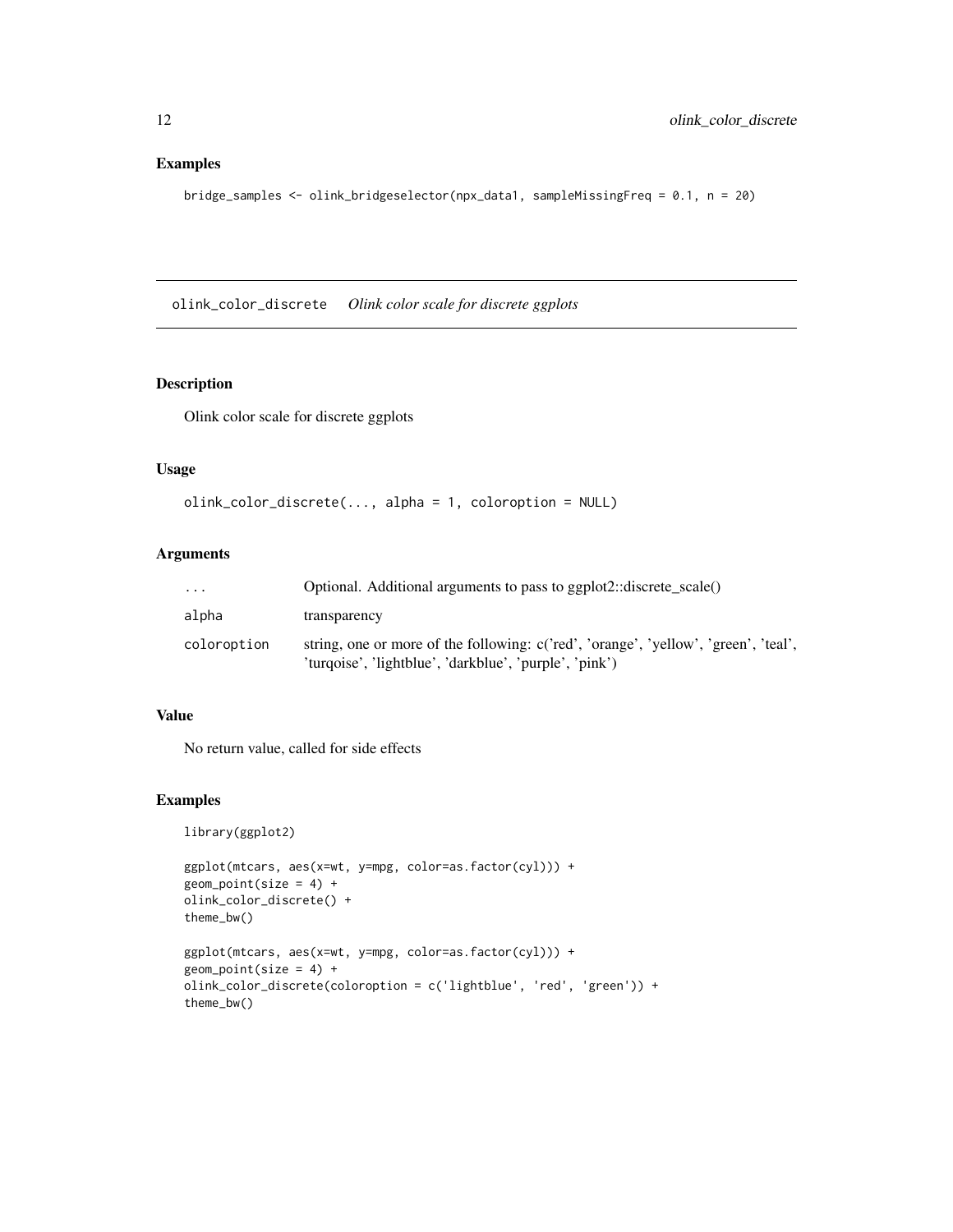<span id="page-12-0"></span>olink\_color\_gradient *Olink color scale for continuous ggplots*

## Description

Olink color scale for continuous ggplots

## Usage

```
olink_color_gradient(..., alpha = 1, coloroption = NULL)
```
## Arguments

| $\cdots$    | Optional. Additional arguments to pass to scale color gradientn()                                                                             |
|-------------|-----------------------------------------------------------------------------------------------------------------------------------------------|
| alpha       | transparency (optional)                                                                                                                       |
| coloroption | string, one or more of the following: c('red', 'orange', 'yellow', 'green', 'teal',<br>'turgoise', 'lightblue', 'darkblue', 'purple', 'pink') |

## Value

No return value, called for side effects

#### Examples

```
library(ggplot2)
dsub \le subset(diamonds, x > 5 & x < 6 & y > 5 & y < 6)
dsub$diff <- with(dsub, sqrt(abs(x-y))* sign(x-y))
ggplot(dsub, aes(x, y, colour=diff)) +
geom_point() +
 theme_bw() +
 olink_color_gradient()
```
olink\_displayPlateDistributions

*Plot distributions of a given variable for all plates*

#### Description

Displays a bar chart for each plate representing the distribution of the given grouping variable on each plate using ggplot2::ggplot and ggplot2::geom\_bar.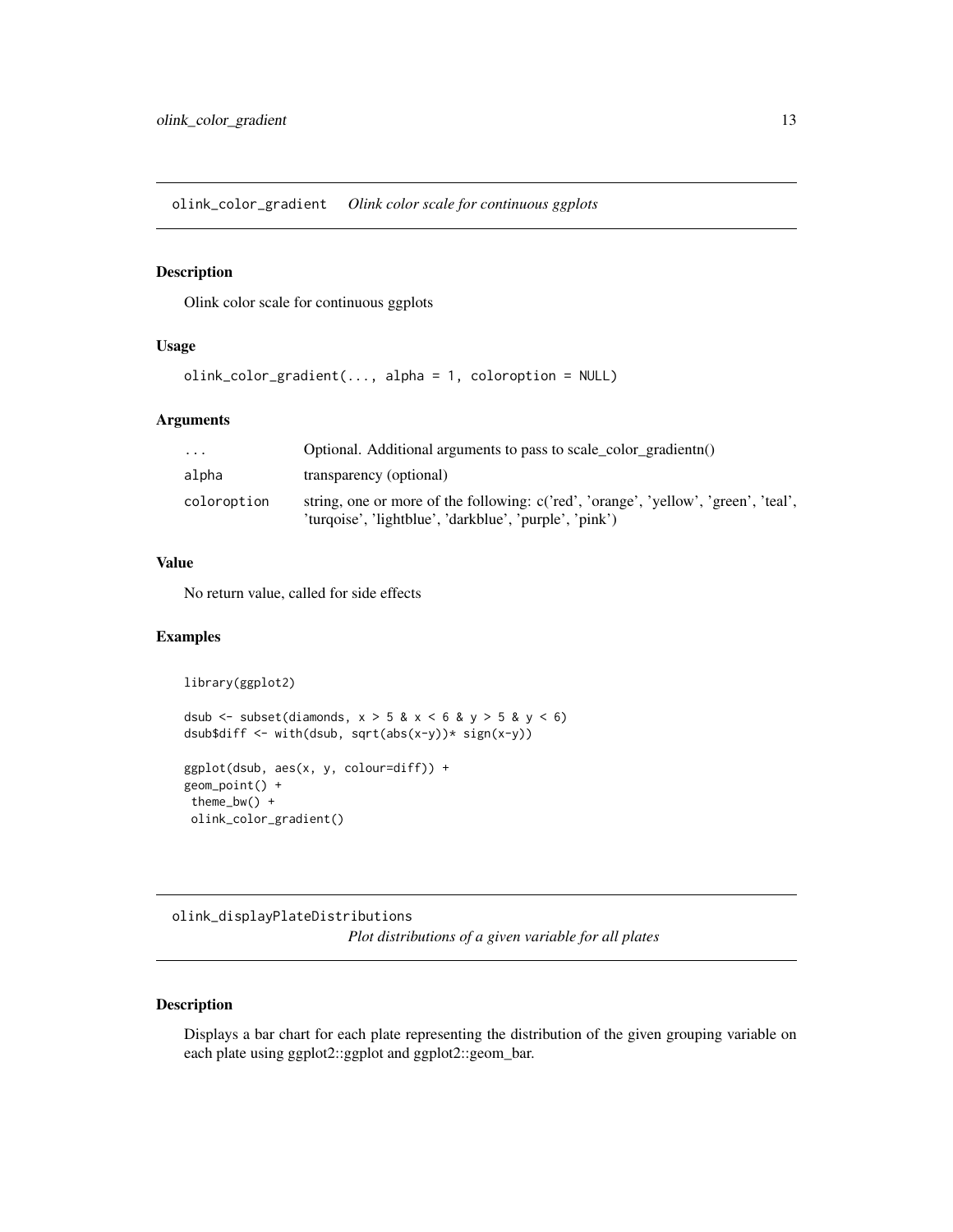## <span id="page-13-0"></span>Usage

olink\_displayPlateDistributions(data, fill.color)

#### Arguments

| data       | tibble/data frame in long format returned from the olink_plate_randomizer func- |
|------------|---------------------------------------------------------------------------------|
|            | tion.                                                                           |
| fill.color | Column name to be used as coloring variable for wells.                          |

## Value

An object of class "ggplot" showing the percent distribution of fill.color in each plate (x-axis)

#### See Also

- [olink\\_plate\\_randomizer\(\)](#page-0-0) for generating a plating scheme
- [olink\\_displayPlateLayout\(\)](#page-0-0) for visualizing the generated plate layouts

## Examples

```
randomized.manifest <- olink_plate_randomizer(manifest)
olink_displayPlateDistributions(data=randomized.manifest,fill.color="Site")
```

```
olink_displayPlateLayout
```

```
Plot all plates colored by a variable
```
## Description

Displays each plate in a facet with cells colored by the given variable using ggplot and ggplot2::geom\_tile.

#### Usage

```
olink_displayPlateLayout(
  data,
  fill.color,
  PlateSize = 96,
  include.label = FALSE
\mathcal{L}
```
#### Arguments

| data          | tibble/data frame in long format returned from the olink plate randomizer func-<br>tion. |
|---------------|------------------------------------------------------------------------------------------|
| fill.color    | Column name to be used as coloring variable for wells.                                   |
| PlateSize     | Integer. Either 96 or 48. 96 is default.                                                 |
| include.label | Should the variable group be shown in the plot.                                          |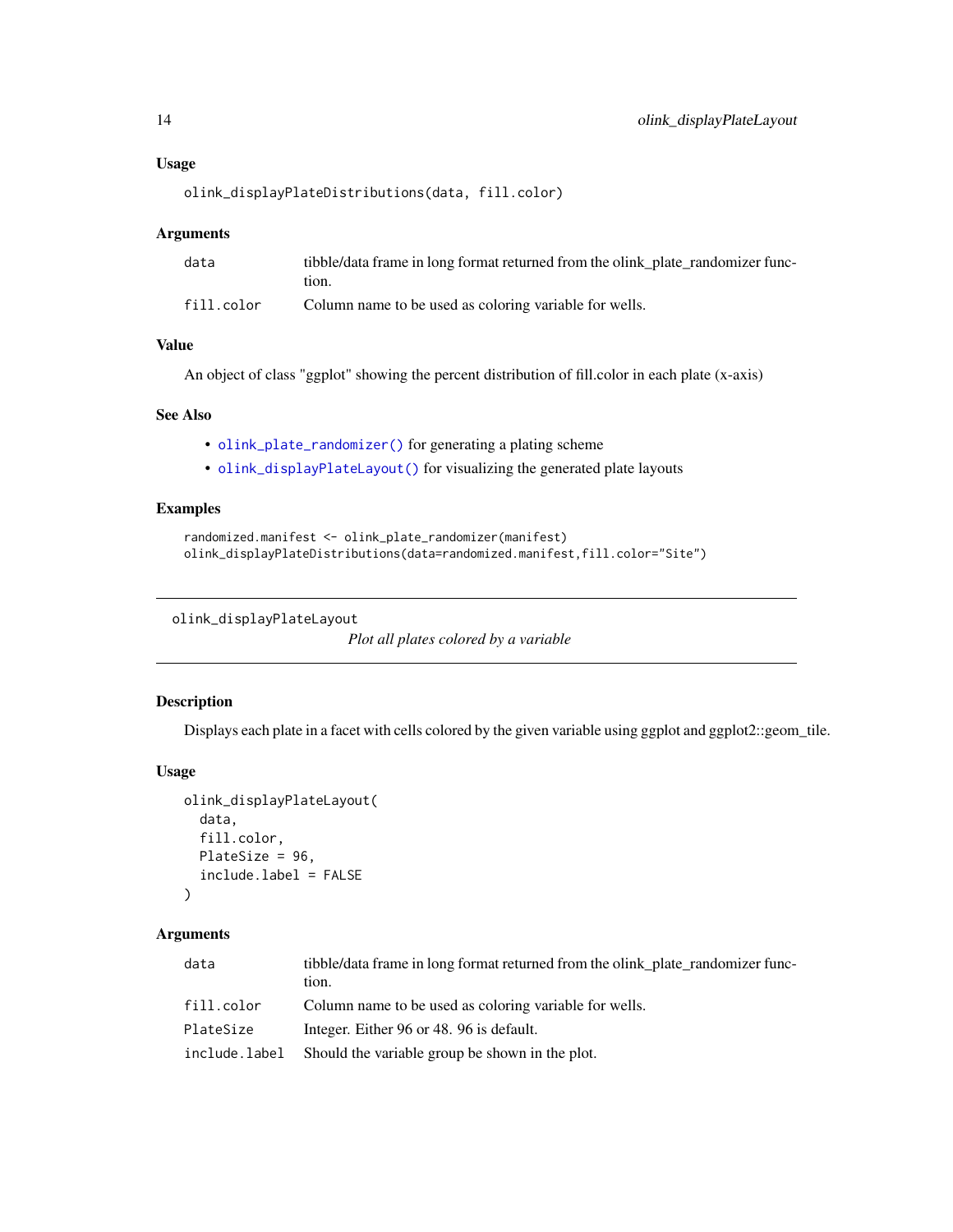## <span id="page-14-0"></span>Value

An object of class "ggplot" showing each plate in a facet with the cells colored by values in column fill.color in input data.

## See Also

- [olink\\_plate\\_randomizer\(\)](#page-0-0) for generating a plating scheme
- [olink\\_displayPlateDistributions\(\)](#page-0-0) for validating that sites are properly randomized

#### Examples

```
randomized.manifest <- olink_plate_randomizer(manifest)
olink_displayPlateLayout(data = randomized.manifest, fill.color="Site")
```

| olink_dist_plot |  | Function to plot the NPX distribution by panel |  |  |
|-----------------|--|------------------------------------------------|--|--|
|-----------------|--|------------------------------------------------|--|--|

#### Description

Generates boxplots of NPX vs. SampleID colored by QC\_Warning (default) or any other grouping variable and faceted by Panel using ggplot and ggplot2::geom\_boxplot.

#### Usage

```
olink\_dist\_plot(df, color_g = "QC_Warning", ...)
```
#### Arguments

| df       | NPX data frame in long format. Must have columns SampleID, NPX and Panel           |
|----------|------------------------------------------------------------------------------------|
| color_g  | Character value indicating which column to use as fill color (default: OC Warning) |
| $\cdots$ | Color option passed to specify color order.                                        |

## Value

An object of class "ggplot" which displays NPX distribution for each sample per panel

```
olink_dist_plot(npx_data1, color_g = "QC_Warning")
```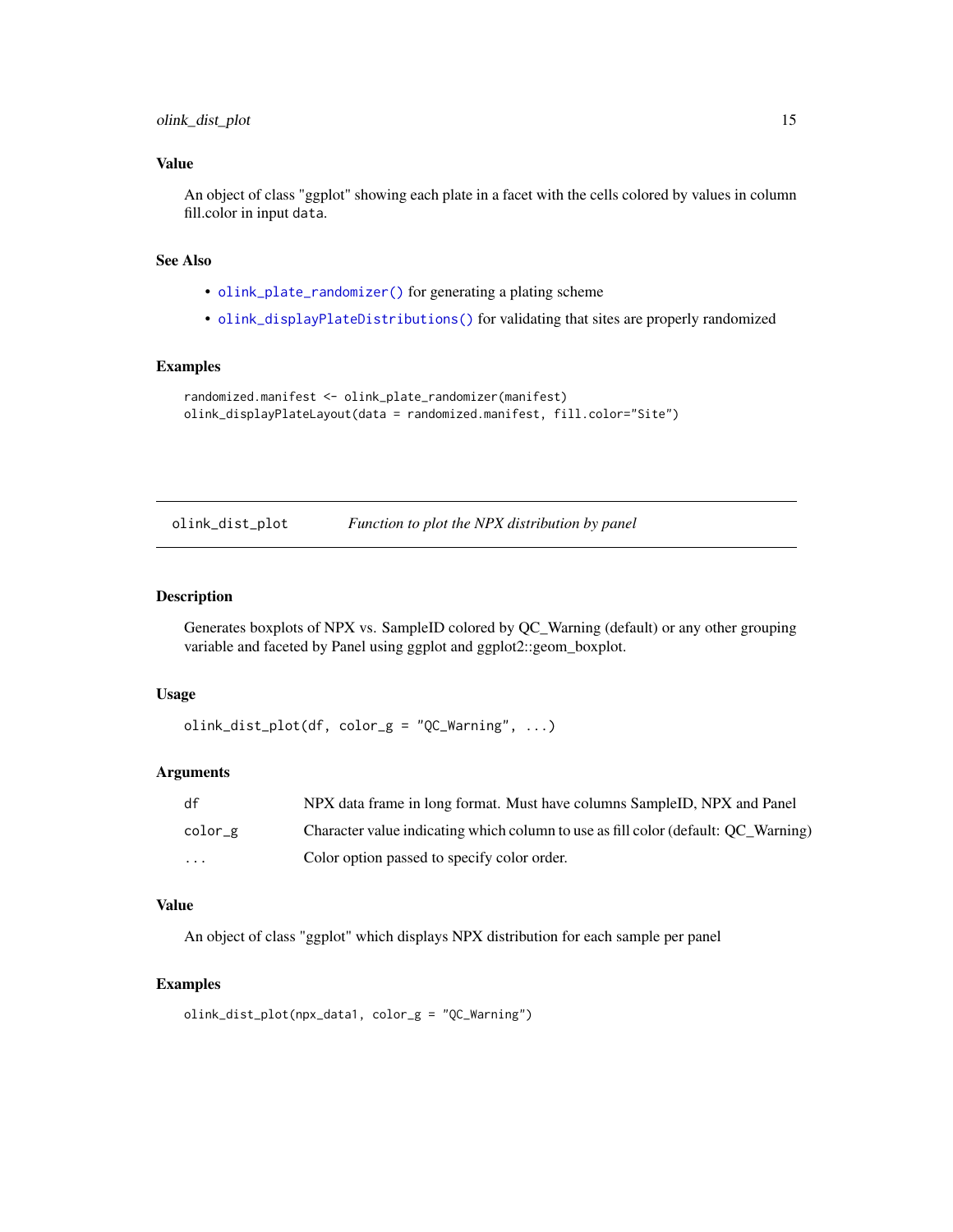<span id="page-15-0"></span>olink\_fill\_discrete *Olink fill scale for discrete ggplots*

## Description

Olink fill scale for discrete ggplots

#### Usage

```
olink_fill_discrete(..., alpha = 1, coloroption = NULL)
```
## Arguments

| $\cdot$     | Optional. Additional arguments to pass to ggplot2::discrete_scale()                                                                           |
|-------------|-----------------------------------------------------------------------------------------------------------------------------------------------|
| alpha       | transparency (optional)                                                                                                                       |
| coloroption | string, one or more of the following: c('red', 'orange', 'yellow', 'green', 'teal',<br>'turqoise', 'lightblue', 'darkblue', 'purple', 'pink') |

## Value

No return value, called for side effects

#### Examples

```
library(ggplot2)
dsub \le subset(diamonds, x > 5 & x < 6 & y > 5 & y < 6)
dsub$diff <- with(dsub, sqrt(abs(x-y))* sign(x-y))
ggplot(dsub, aes(x, y, colour=diff)) +
geom_point() +
theme_bw() +
 olink_fill_discrete()
```
olink\_fill\_gradient *Olink fill scale for continuous ggplots*

## Description

Olink fill scale for continuous ggplots

## Usage

```
olink_fill_gradient(..., alpha = 1, coloroption = NULL)
```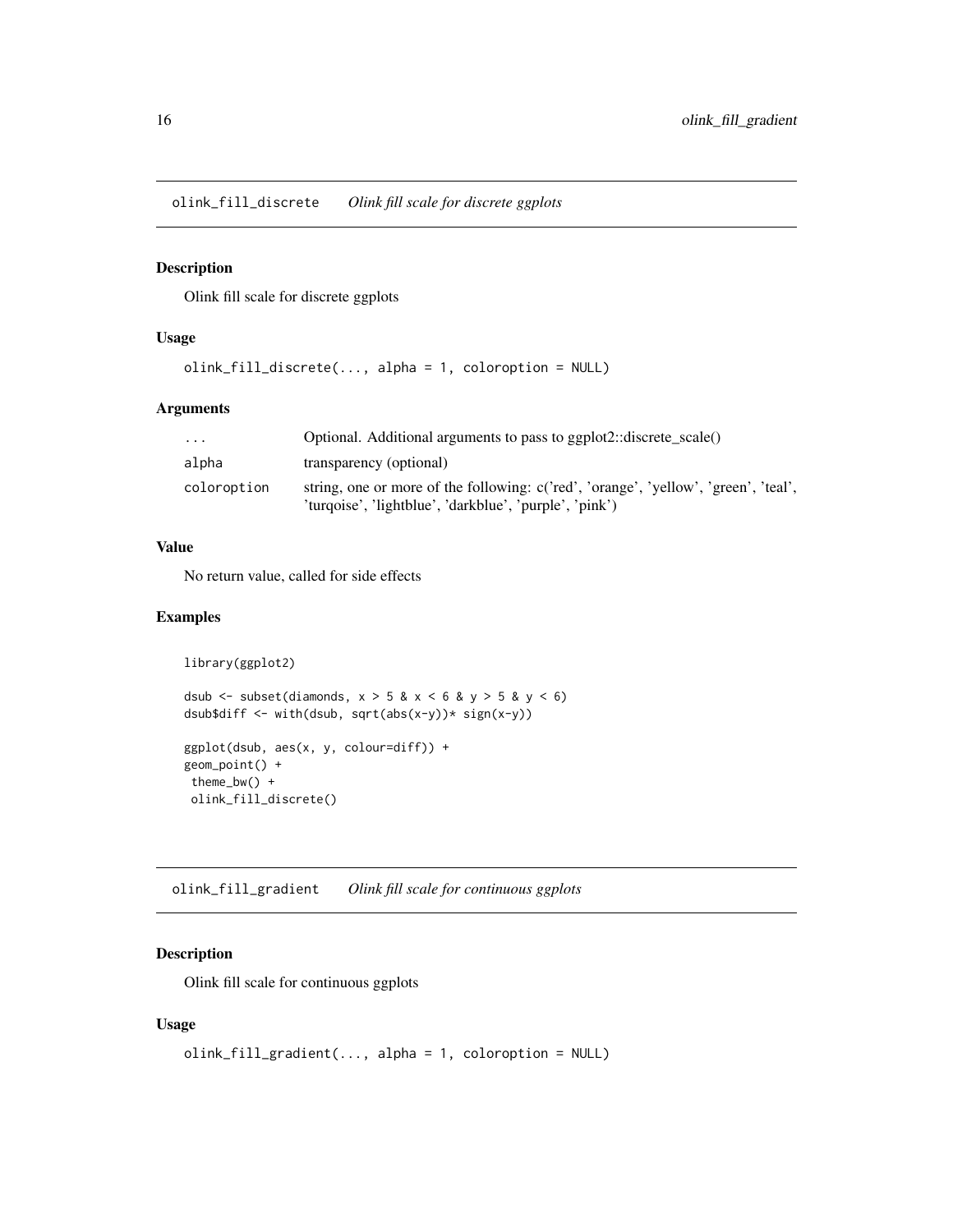## <span id="page-16-0"></span>Arguments

| $\cdot$ $\cdot$ $\cdot$ | Optional. Additional arguments to pass to ggplot2::scale_fill_gradientn()           |
|-------------------------|-------------------------------------------------------------------------------------|
| alpha                   | transparency (optional)                                                             |
| coloroption             | string, one or more of the following: c('red', 'orange', 'yellow', 'green', 'teal', |
|                         | 'turqoise', 'lightblue', 'darkblue', 'purple', 'pink')                              |

## Value

No return value, called for side effects

## Examples

```
library(ggplot2)
```

```
dsub \le subset(diamonds, x > 5 & x < 6 & y > 5 & y < 6)
dsub$diff <- with(dsub, sqrt(abs(x-y))* sign(x-y))
ggplot(dsub, aes(x, y, colour=diff)) +
geom_point() +
theme_bw() +
 olink_fill_gradient()
```
olink\_heatmap\_plot *Function to plot a heatmap of the NPX data*

## Description

Generates a heatmap using pheatmap:: pheatmap of all samples from NPX data.

#### Usage

```
olink_heatmap_plot(
 df,
 variable_row_list = NULL,
 variable_col_list = NULL,
  center_scale = TRUE,
 cluster_rows = TRUE,
  cluster_cols = TRUE,
  show_rownames = TRUE,
  show_colnames = TRUE,
  annotation_legend = TRUE,
  fontsize = 10,
 na_col = "black",
  ...
)
```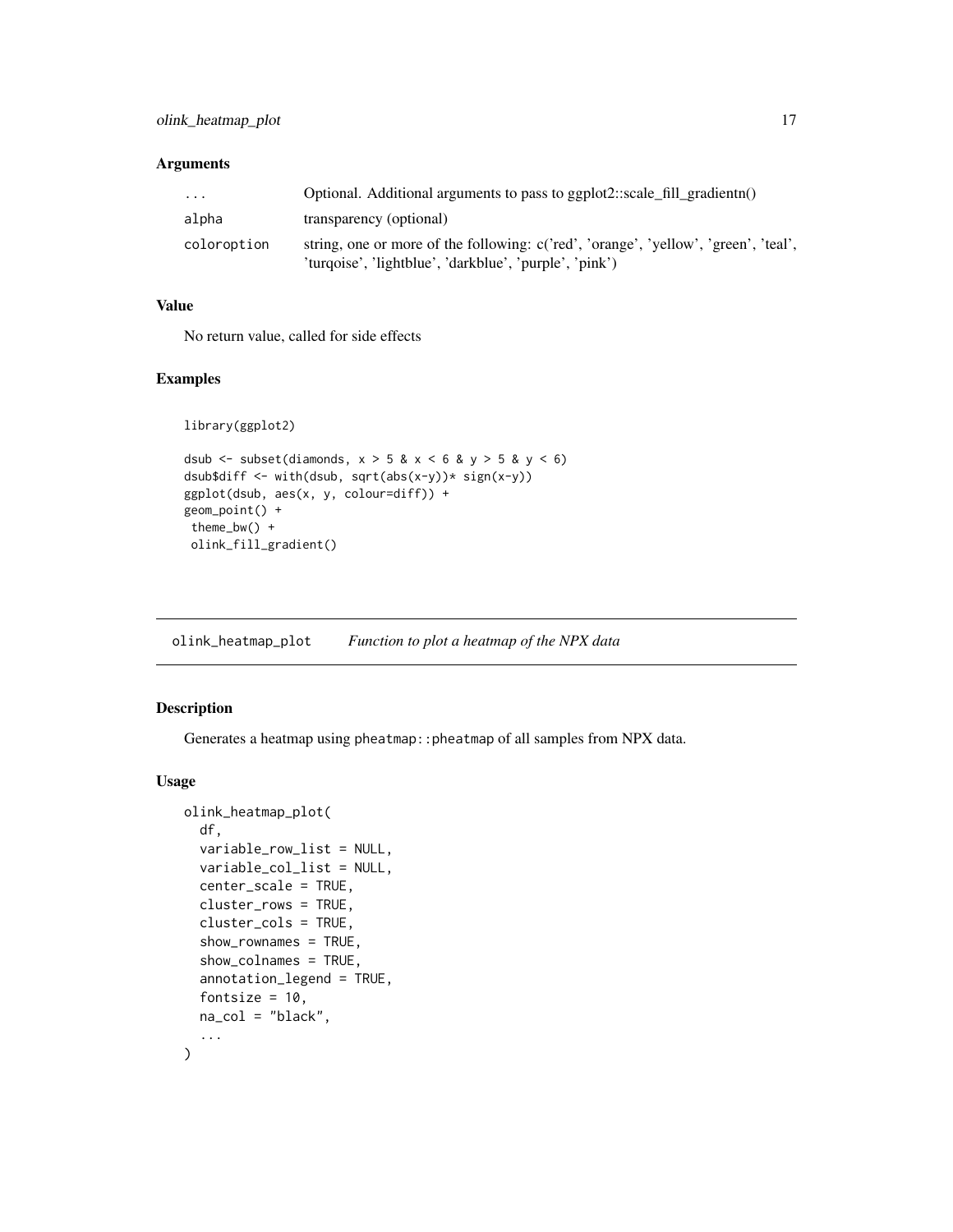## Arguments

| df                | Data frame in long format with SampleID, NPX, OlinkID, Assay and columns       |  |
|-------------------|--------------------------------------------------------------------------------|--|
|                   | of choice for annotations.                                                     |  |
| variable_row_list |                                                                                |  |
|                   | Columns in df to be annotated for rows in the heatmap.                         |  |
| variable_col_list |                                                                                |  |
|                   | Columns in df to be annotated for columns in the heatmap.                      |  |
| center_scale      | Logical. If data should be centered and scaled across assays (default TRUE).   |  |
| cluster_rows      | Logical. Determining if rows should be clustered (default TRUE).               |  |
| cluster_cols      | Logical. Determining if columns should be clustered (default TRUE).            |  |
| show_rownames     | Logical. Determining if row names are shown (default TRUE).                    |  |
| show_colnames     | Logical. Determining if column names are shown (default TRUE).                 |  |
| annotation_legend |                                                                                |  |
|                   | Logical. Determining if legend for annotations should be shown (default TRUE). |  |
| fontsize          | Fontsize (default 10)                                                          |  |
| na_col            | Color of cells with NA (default black)                                         |  |
| $\cdots$          | Additional arguments used in pheatmap:: pheatmap                               |  |

## Details

The values are by default scaled across and centered in the heatmap. Columns and rows are by default sorted by by dendrogram. Unique sample names are required.

#### Value

An object of class ggplot, generated from the gtable returned by pheatmap:: pheatmap.

```
library(dplyr)
npx_data <- npx_data1 %>%
      filter(!stringr::str_detect(SampleID,'CONT'))
#Heatmap
olink_heatmap_plot(df=npx_data)
#Heatmap with annotation
olink_heatmap_plot(df=npx_data, variable_row_list = c('Time','Site'))
#Heatmap with calls from pheatmap
olink_heatmap_plot(df=npx_data, cutree_rows = 3)
```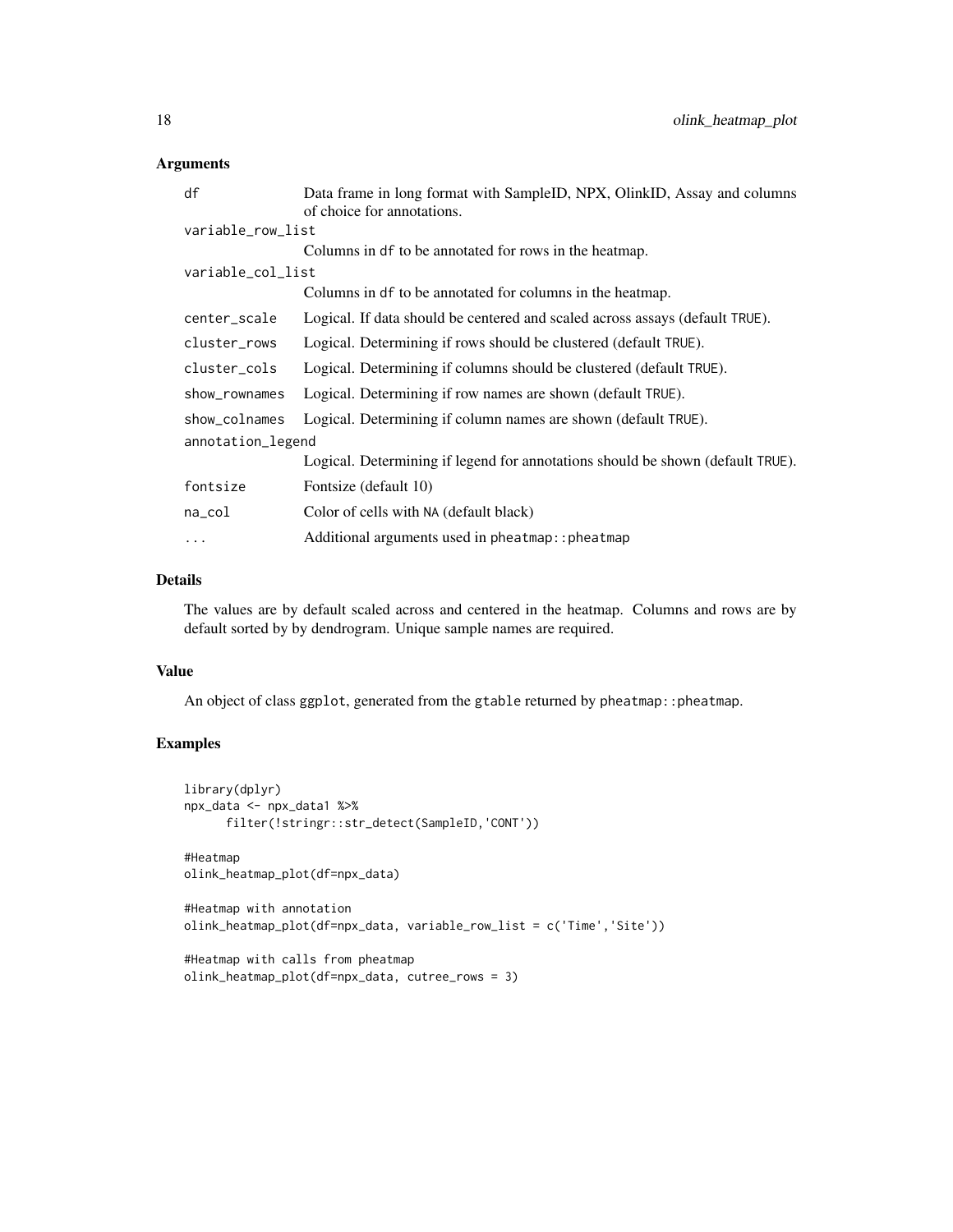#### <span id="page-18-0"></span>**Description**

Fits a linear mixed effects model for every protein (by OlinkID) in every panel, using lmerTest::lmer and stats::anova. The function handles both factor and numerical variables and/or covariates.

Samples that have no variable information or missing factor levels are automatically removed from the analysis (specified in a message if verbose = TRUE). Character columns in the input dataframe are automatically converted to factors (specified in a message if verbose = TRUE). Numerical variables are not converted to factors. If a numerical variable is to be used as a factor, this conversion needs to be done on the dataframe before the function call.

Crossed analysis, i.e. A\*B formula notation, is inferred from the variable argument in the following cases:

- $c('A', B')$
- $c('A:B')$
- $c('A:B', 'B')$  or  $c('A:B', 'A')$

Inference is specified in a message if verbose = TRUE.

For covariates, crossed analyses need to be specified explicitly, i.e. two main effects will not be expanded with a  $c('A', B')$  notation. Main effects present in the variable takes precedence. The random variable only takes main effect(s).

The formula notation of the final model is specified in a message if verbose = TRUE.

Output p-values are adjusted by stats::p.adjust according to the Benjamini-Hochberg method ("fdr"). Adjusted p-values are logically evaluated towards adjusted p-value<0.05.

## Usage

```
olink_lmer(
  df,
  variable,
  outcome = "NPX",
  random,
  covariates = NULL,
 model_formula,
  return.covariates = FALSE,
  verbose = TRUE
)
```
#### Arguments

df NPX data frame in long format with at least protein name (Assay), OlinkID, UniProt, 1-2 variables with at least 2 levels.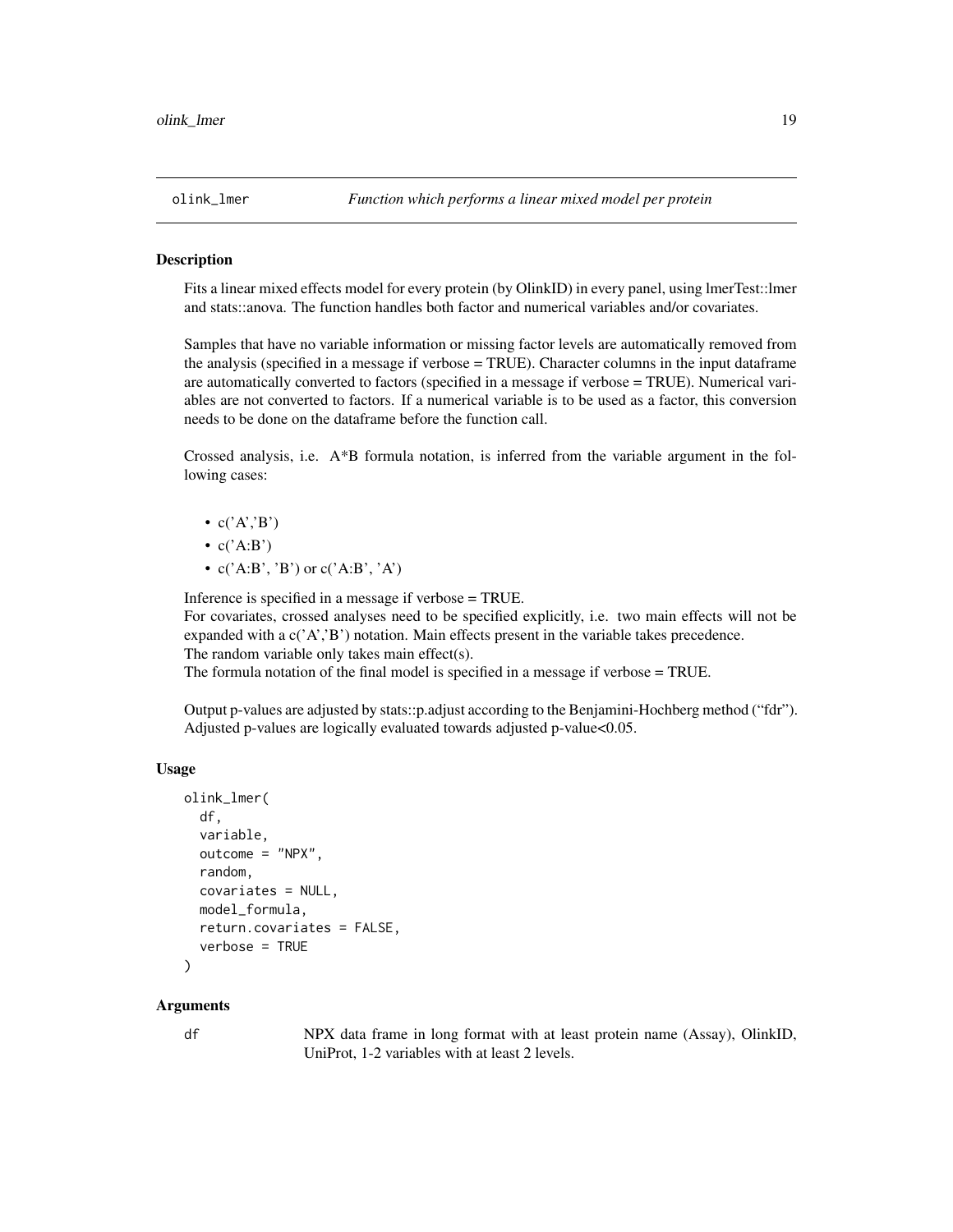| variable          | Single character value or character array. Variable(s) to test. If length $> 1$ , the<br>included variable names will be used in crossed analyses. Also takes ':' or '*'<br>notation.                                                                         |  |
|-------------------|---------------------------------------------------------------------------------------------------------------------------------------------------------------------------------------------------------------------------------------------------------------|--|
| outcome           | Character. The dependent variable. Default: NPX.                                                                                                                                                                                                              |  |
| random            | Single character value or character array.                                                                                                                                                                                                                    |  |
| covariates        | Single character value or character array. Default: NULL. Covariates to include.<br>Takes ':' or '*' notation. Crossed analysis will not be inferred from main effects.                                                                                       |  |
| model_formula     | (optional) Symbolic description of the model to be fitted in standard formula no-<br>tation (e.g. "NPX~ $A*B + (1 ID)$ "). If provided, this will override the outcome,<br>variable and covariates arguments. Can be a string or of class stats: : formula(). |  |
| return.covariates |                                                                                                                                                                                                                                                               |  |
|                   | Boolean. Default: False. Returns results for the covariates. Note: Adjusted<br>p-values will be NA for the covariates.                                                                                                                                        |  |
| verbose           | Boolean. Default: True. If information about removed samples, factor conver-<br>sion and final model formula is to be printed to the console.                                                                                                                 |  |
|                   |                                                                                                                                                                                                                                                               |  |

## Value

A "tibble" containing the results of fitting the linear mixed effects model to every protein by OlinkID, ordered by ascending p-value. Columns include:

- Assay: "character" Protein symbol
- OlinkID: "character" Olink specific ID
- UniProt: "character" Olink specific ID
- Panel: "character" Name of Olink Panel
- term: "character" term in model
- sumsq: "numeric" sum of square
- meansq: "numeric" mean of square
- NumDF: "integer" numerator of degrees of freedom
- DenDF: "numeric" denominator of decrees of freedom
- statistic: "numeric" value of the statistic
- p.value: "numeric" nominal p-value
- Adjusted\_pval: "numeric" adjusted p-value for the test (Benjamini&Hochberg)
- Threshold: "character" if adjusted p-value is significant or not  $(< 0.05)$

```
# Results in model NPX~Time*Treatment+(1|Subject)+(1|Site)
lmer_results <- olink_lmer(df = npx_data1,
variable=c("Time", 'Treatment'),
random = c('Subject', 'Site'))
```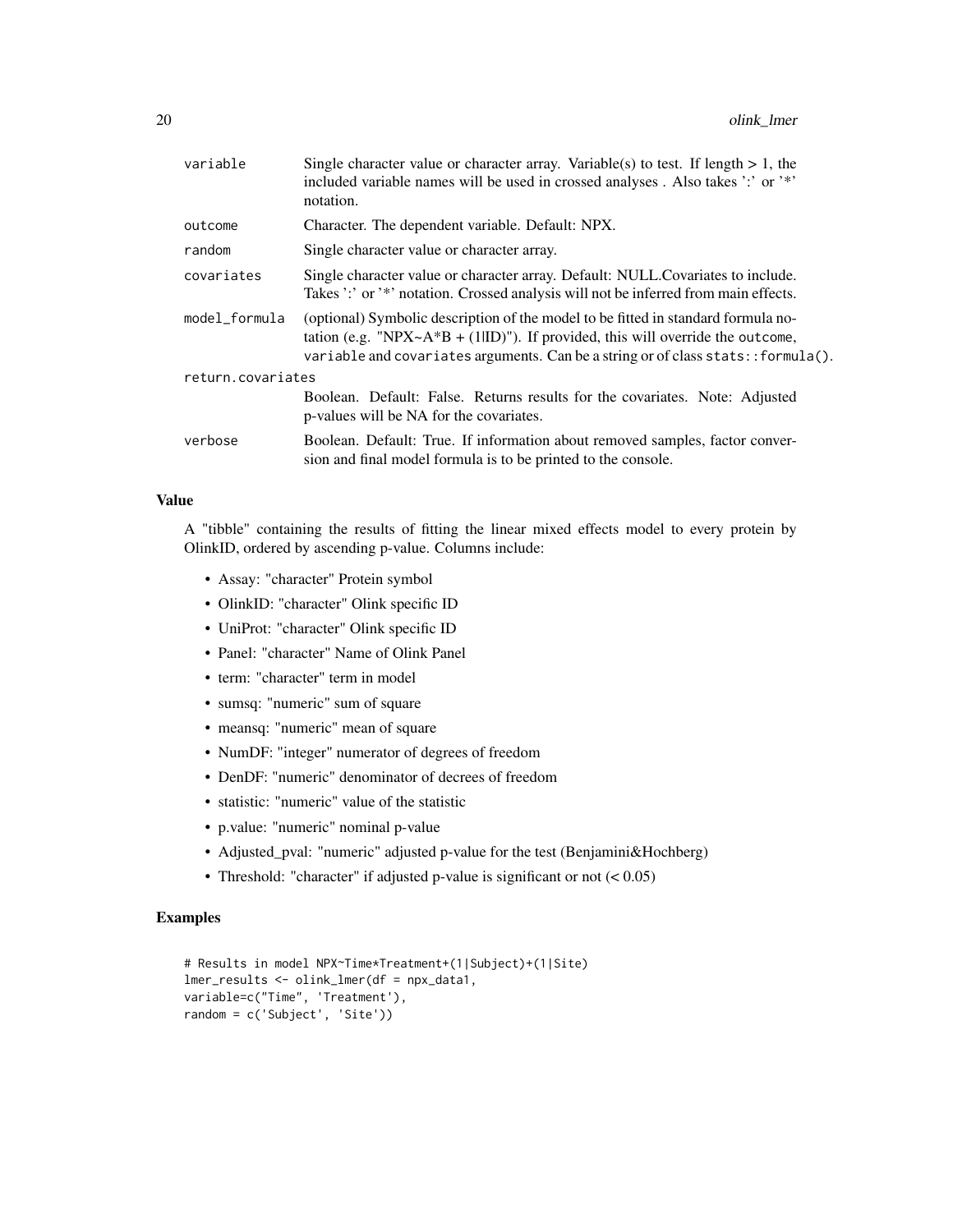<span id="page-20-0"></span>

### Description

Generates a point-range plot faceted by Assay using ggplot and ggplot2::geom\_pointrange based on a linear mixed effects model using lmerTest:lmer and emmeans::emmeans. See olink\_lmer for details of input notation.

#### Usage

```
olink_lmer_plot(
  df,
  variable,
  outcome = "NPX",
  random,
  olinkid_list = NULL,
  covariates = NULL,
  x_axis_variable,
  col_variable = NULL,
  number_of_proteins_per_plot = 6,
  verbose = FALSE,
  ...
\mathcal{L}
```
## Arguments

| df                          | NPX data frame in long format with at least protein name (Assay), OlinkID,<br>UniProt, 1-2 variables with at least 2 levels.                                                          |
|-----------------------------|---------------------------------------------------------------------------------------------------------------------------------------------------------------------------------------|
| variable                    | Single character value or character array. Variable(s) to test. If length $> 1$ , the<br>included variable names will be used in crossed analyses. Also takes ':' or '*'<br>notation. |
| outcome                     | Character. The dependent variable. Default: NPX.                                                                                                                                      |
| random                      | Single character value or character array.                                                                                                                                            |
| olinkid_list                | Character vector indicating which proteins (by OlinkID) for which to create<br>figures.                                                                                               |
| covariates                  | Single character value or character array. Default: NULL. Covariates to include.<br>Takes ':' or '*' notation. Crossed analysis will not be inferred from main effects.               |
| x_axis_variable             |                                                                                                                                                                                       |
|                             | Character. Which main effect to use as x-axis in the plot.                                                                                                                            |
| col_variable                | Character. If provided, the interaction effect col_variable:x_axis_variable will<br>be plotted with x_axis_variable on the x-axis and col_variable as color.                          |
| number_of_proteins_per_plot |                                                                                                                                                                                       |
|                             | Number plots to include in the list of point-range plots. Defaults to 6 plots per<br>figure                                                                                           |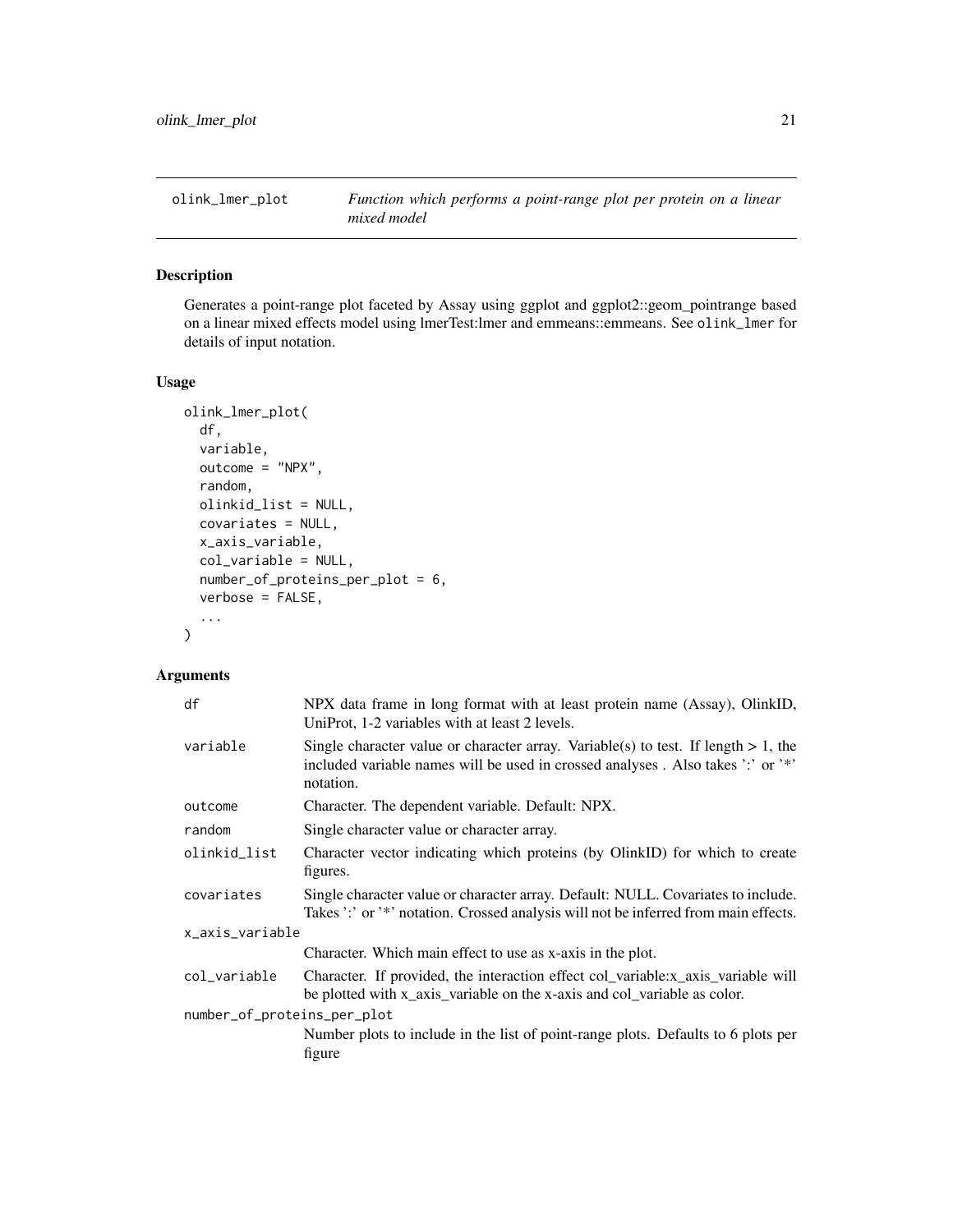<span id="page-21-0"></span>

| verbose                 | Boolean. Default: True. If information about removed samples, factor conver- |
|-------------------------|------------------------------------------------------------------------------|
|                         | sion and final model formula is to be printed to the console.                |
| $\cdot$ $\cdot$ $\cdot$ | coloroption for color ordering                                               |

## Value

A list of objects of class "ggplot" showing point-range plot of NPX (y-axis) over x\_axis\_variable for each assay (facet), colored by col\_variable if provided.

## Examples

```
library(dplyr)
lmer_results <- olink_lmer(df = npx_data1,
                           variable=c("Time", 'Treatment'),
                           random = c('Subject'))
assay_list <- lmer_results %>%
    filter(Threshold == 'Significant' & term == 'Time:Treatment') %>%
    select(OlinkID) %>%
   distinct() %>%
   pull()
list_of_pointrange_plots <- olink_lmer_plot(df = npx_data1,
                                            variable=c("Time", 'Treatment'),
                                            random = c('Subject'),
                                            x_axis_variable = 'Time',
                                            col_variable = 'Treatment',
                                            verbose=TRUE,
                                            olinkid_list = assay_list,
                                            number_of_proteins_per_plot = 10)
```
olink\_lmer\_posthoc *Function which performs a linear mixed model posthoc per protein.*

## **Description**

Similar to olink\_lmer but performs a post hoc analysis based on a linear mixed model effects model using lmerTest::lmer and emmeans::emmeans on proteins. See olink\_lmer for details of input notation.

The function handles both factor and numerical variables and/or covariates. Differences in estimated marginal means are calculated for all pairwise levels of a given variable. Degrees of freedom are estimated using Satterthwaite's approximation. The posthoc test for a numerical variable compares the difference in means of the outcome variable (default: NPX) for 1 standard deviation difference in the numerical variable, e.g. mean NPX at mean(numerical variable) versus mean NPX at mean(numerical variable)  $+ 1*SD$ (numerical variable). The output tibble is arranged by ascending Tukey adjusted p-values.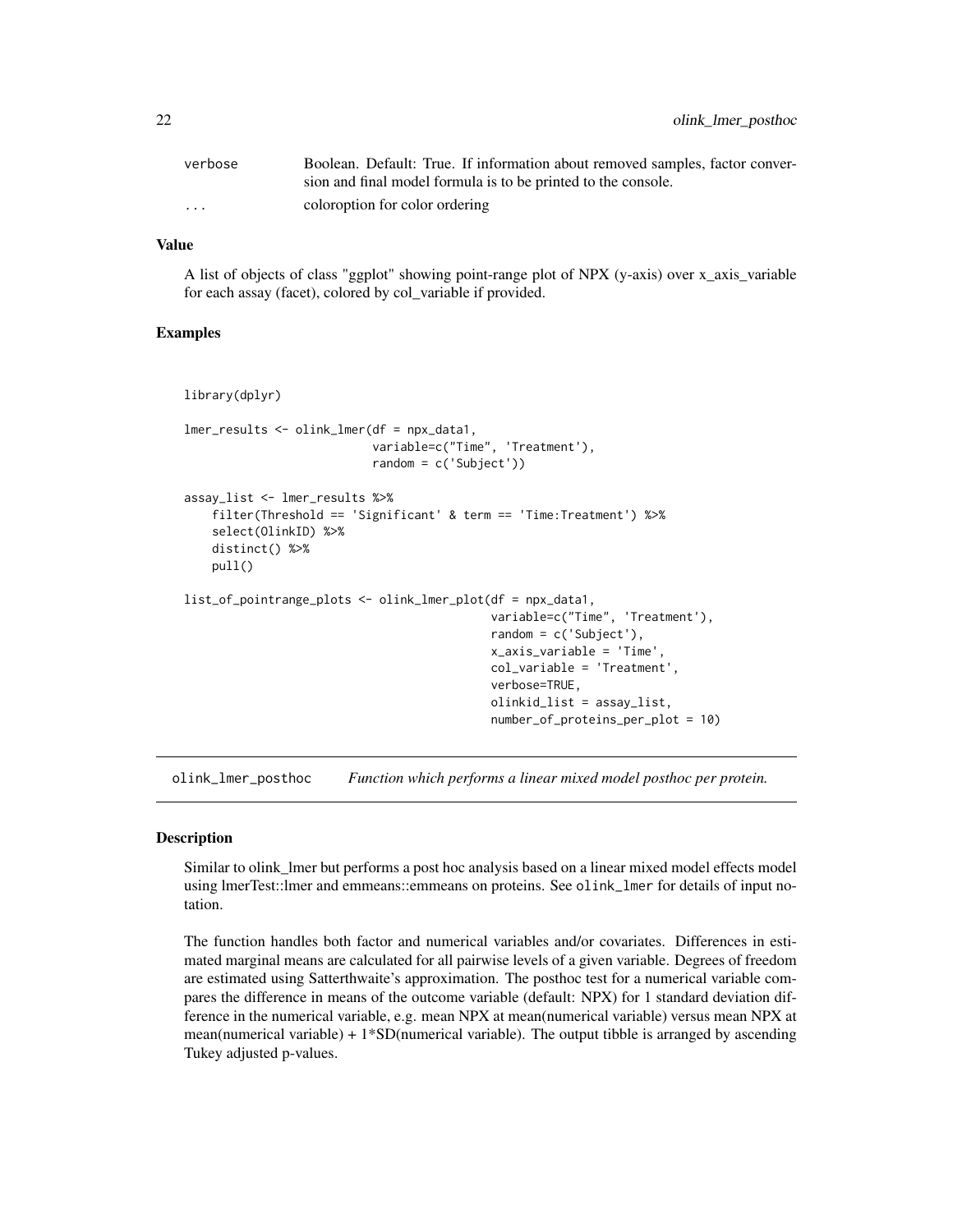olink\_lmer\_posthoc 23

## Usage

```
olink_lmer_posthoc(
  df,
  olinkid_list = NULL,
  variable,
 outcome = "NPX",random,
  model_formula,
  effect,
  effect_formula,
  covariates = NULL,
  mean_return = FALSE,
  post_hoc_padjust_method = "tukey",
  verbose = TRUE
\mathcal{L}
```
## Arguments

| df                      | NPX data frame in long format with at least protein name (Assay), OlinkID,<br>UniProt, 1-2 variables with at least 2 levels and subject ID.                                                                                                                                                |  |
|-------------------------|--------------------------------------------------------------------------------------------------------------------------------------------------------------------------------------------------------------------------------------------------------------------------------------------|--|
| olinkid_list            | Character vector of OlinkID's on which to perform post hoc analysis. If not<br>specified, all assays in df are used.                                                                                                                                                                       |  |
| variable                | Single character value or character array. Variable(s) to test. If length $> 1$ , the<br>included variable names will be used in crossed analyses. Also takes ':' or '*'<br>notation.                                                                                                      |  |
| outcome                 | Character. The dependent variable. Default: NPX.                                                                                                                                                                                                                                           |  |
| random                  | Single character value or character array.                                                                                                                                                                                                                                                 |  |
| model_formula           | (optional) Symbolic description of the model to be fitted in standard formula no-<br>tation (e.g. "NPX~ $A*B + (1 ID)$ "). If provided, this will override the outcome,<br>variable and covariates arguments. Can be a string or of class stats: : formula().                              |  |
| effect                  | Term on which to perform post-hoc. Character vector. Must be subset of or<br>identical to variable.                                                                                                                                                                                        |  |
| effect_formula          | (optional) A character vector specifying the names of the predictors over which<br>estimated marginal means are desired as defined in the emmeans package. May<br>also be a formula. If provided, this will override the effect argument. See<br>?emmeans::emmeans() for more information. |  |
| covariates              | Single character value or character array. Default: NULL. Covariates to include.<br>Takes ':' or '*' notation. Crossed analysis will not be inferred from main effects.                                                                                                                    |  |
| mean_return             | Boolean. If true, returns the mean of each factor level rather than the difference<br>in means (default). Note that no p-value is returned for mean_return = $TRUE$<br>and no adjustment is performed.                                                                                     |  |
| post_hoc_padjust_method |                                                                                                                                                                                                                                                                                            |  |
|                         | P-value adjustment method to use for post-hoc comparisons within an assay.<br>Options include tukey, sidak, bonferroni and none.                                                                                                                                                           |  |
| verbose                 | Boolean. Default: True. If information about removed samples, factor conver-<br>sion and final model formula is to be printed to the console.                                                                                                                                              |  |
|                         |                                                                                                                                                                                                                                                                                            |  |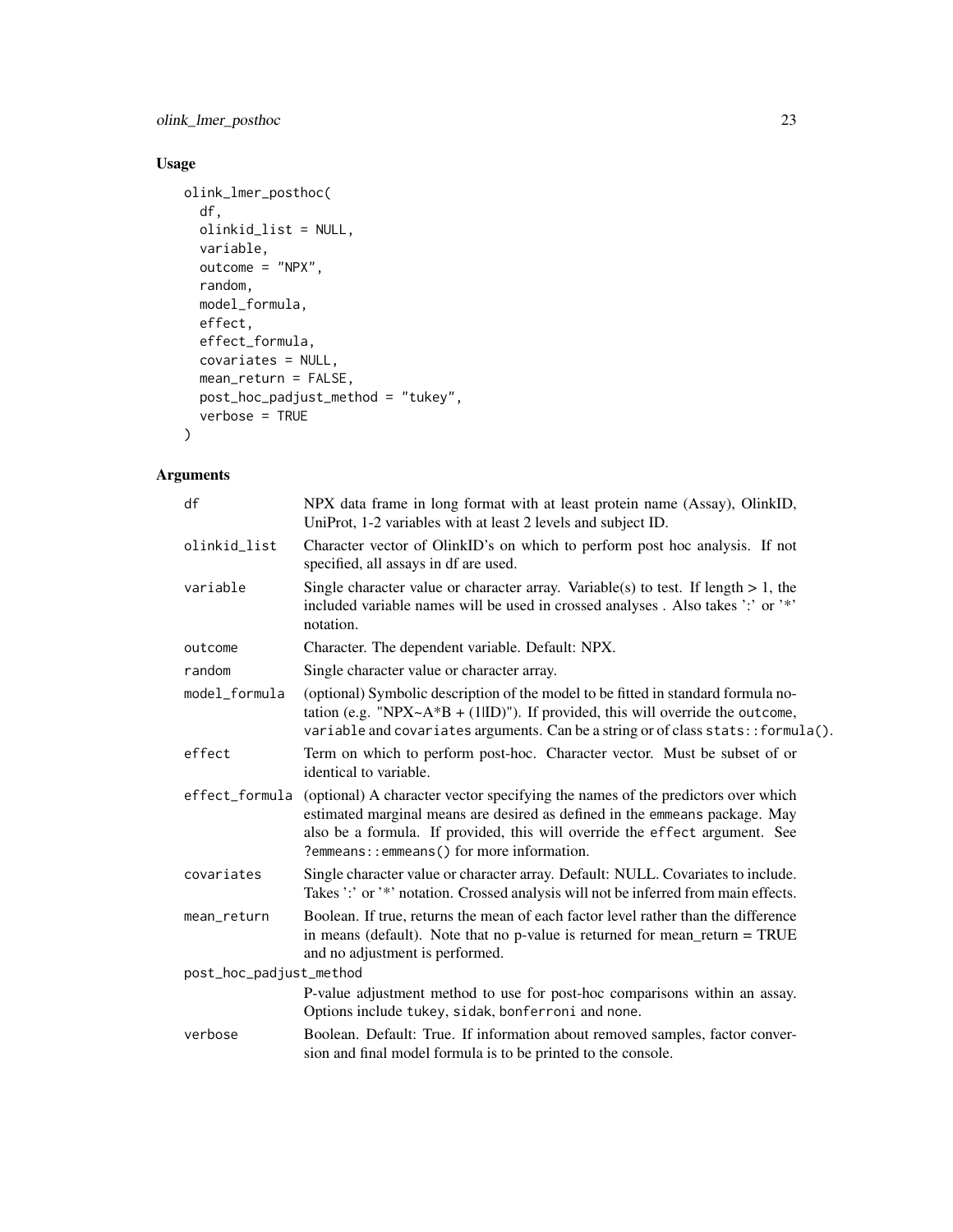## Value

A "tibble" containing the results of the pairwise comparisons between given variable levels for proteins specified in olinkid\_list (or full df). Columns include:

- Assay: "character" Protein symbol
- OlinkID: "character" Olink specific ID
- UniProt: "character" Olink specific ID
- Panel: "character" Name of Olink Panel
- term: "character" term in model
- contrast: "character" the groups that were compared
- estimate: "numeric" difference in mean NPX between groups
- conf.low: "numeric" confidence interval for the mean (lower end)
- conf.high: "numeric" confidence interval for the mean (upper end)
- Adjusted\_pval: "numeric" adjusted p-value for the test
- Threshold: "character" if adjusted p-value is significant or not  $(< 0.05)$

#### Examples

```
library(dplyr)
```

```
lmer_results <- olink_lmer(df = npx_data1,
                           variable=c("Time", 'Treatment'),
                           random = c('Subject'))
assay_list <- lmer_results %>%
    filter(Threshold == 'Significant' & term == 'Time:Treatment') %>%
    select(OlinkID) %>%
   distinct() %>%
   pull()
results_lmer_posthoc <- olink_lmer_posthoc(df = npx_data1,
                                           olinkid_list = assay_list,
```

```
variable=c("Time", 'Treatment'),
effect = 'Time:Treatment',
random = 'Subject',
verbose = TRUE)
```
#Estimate treated vs untreated at each timepoint

```
results_lmer_posthoc <- olink_lmer_posthoc(df = npx_data1,
                                           olinkid_list = assay_list,
                                       model_formula = "NPX~Time*Treatment+(1|Subject)",
                                           effect_formula = "pairwise~Treatment|Time",
                                           verbose = TRUE)
```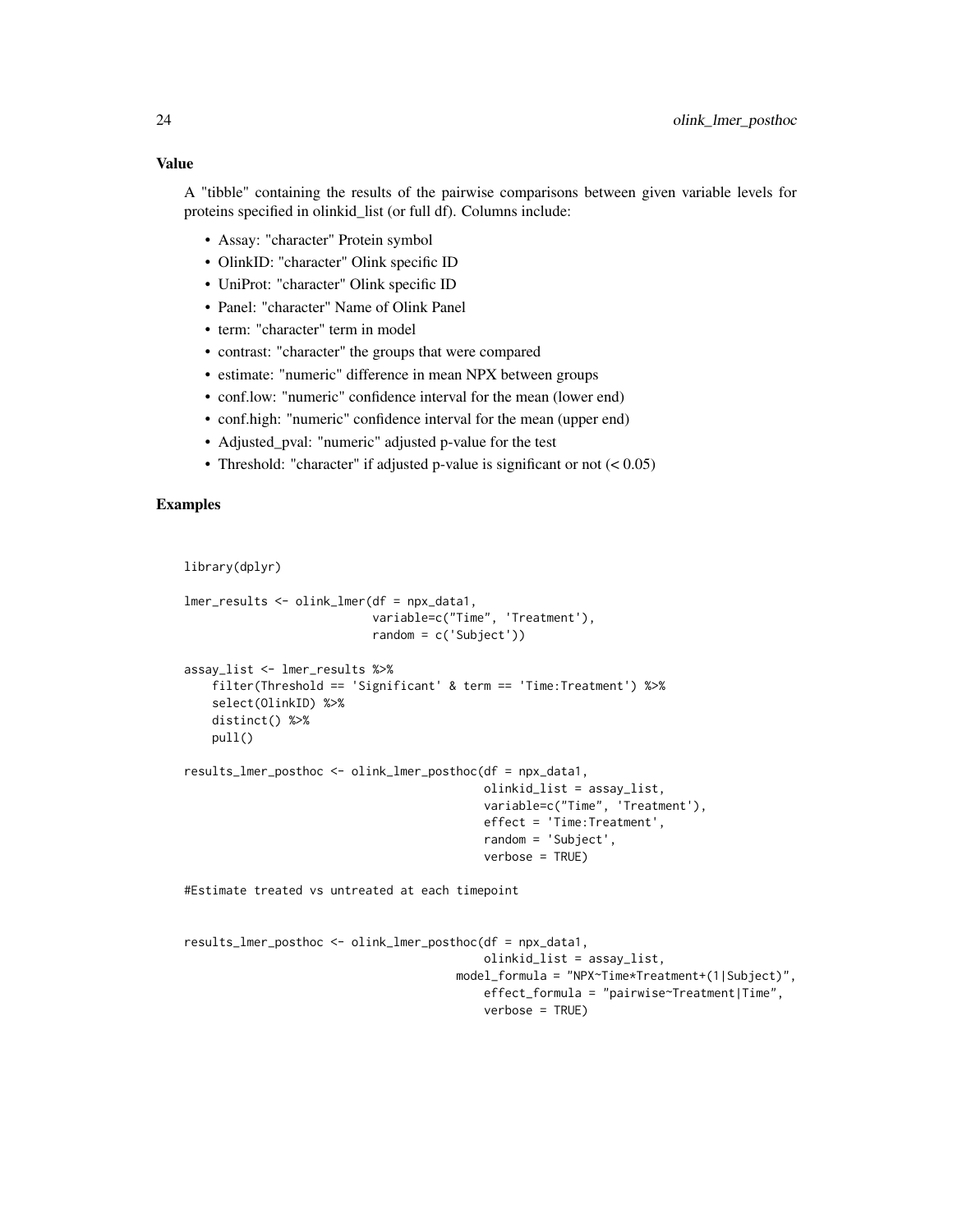<span id="page-24-0"></span>olink\_normalization *Normalization of all proteins (by OlinkID).*

#### Description

Normalizes NPX data frames to another data frame or to reference medians. If two dataframes are normalized to one another, Olink's default is using the older dataframe as reference. The function handles three different types of normalization:

Bridging normalization: One of the dataframes is adjusted to another using overlapping samples (bridge samples). The overlapping samples need to be named the same between the dataframes and adjustment is made using the median of the paired differences between the bridge samples in the two data frames. The two dataframes are inputs df1 and df2, the one being adjusted to is specified in the input reference\_project and the overlapping samples are specified in overlapping\_samples\_df1. Only overlapping\_samples\_df1 should be input, no matter which dataframe is used as reference\_project.

Subset normalization: One of the dataframes is adjusted to another dataframe using a sample subset. Adjustment is made using the differences in median between the subsets from the two dataframes. Both overlapping\_samples\_df1 and overlapping\_samples\_df2 need to be input. The samples do not need to be named the same.

A special case of subset normalization are to use all samples (except control samples and samples with QC warning) from df1 as input in overlapping samples df1 and all samples from df2 as input in overlapping\_samples\_df2.

Reference median normalization: Working only on one dataframe. This is effectively subset normalization, but using difference of medians to pre-recorded median values. df1, overlapping\_samples\_df1 and reference medians need to be specified. Adjustment of df1 is made using the differences in median between the overlapping samples and the reference medians.

#### Usage

```
olink_normalization(
  df1,
  df2 = NULL,overlapping_samples_df1,
  overlapping_samples_df2 = NULL,
  df1_project_nr = "P1",
  df2_project_nr = "P2",
  reference_project = "P1",
  reference_medians = NULL
\mathcal{L}
```
## Arguments

| df1 | First data frame to be used in normalization (required). |
|-----|----------------------------------------------------------|
| df2 | Second dataframe to be used in normalization             |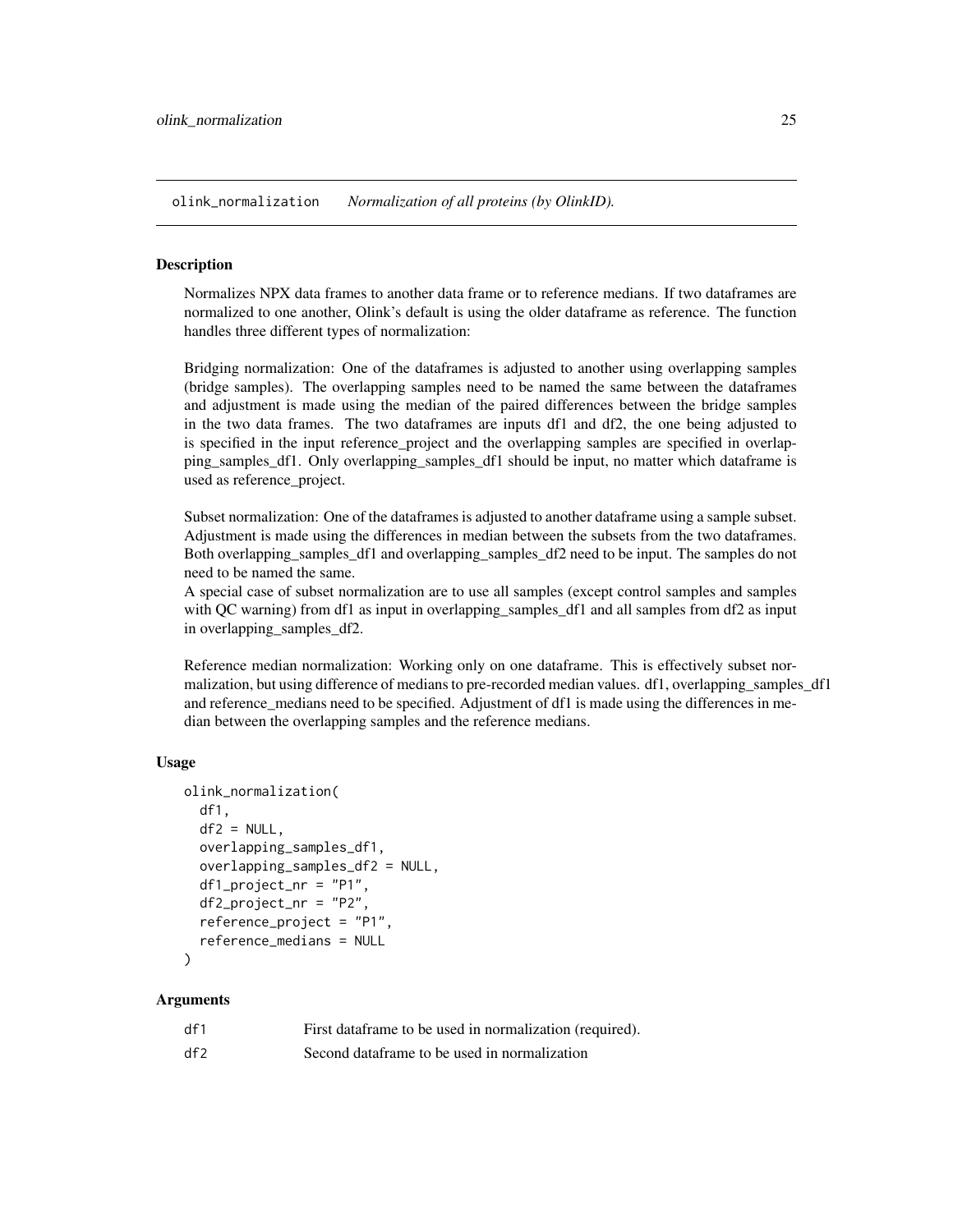overlapping\_samples\_df1

Samples to be used for adjustment factor calculation in df1 (required).

overlapping\_samples\_df2

Samples to be used for adjustment factor calculation in df1.

df1\_project\_nr Project name of first dataset.

df2\_project\_nr Project name of second dataset.

reference\_project

Project name of reference\_project. Needs to be the same as either df1\_project\_nr or df2\_project\_nr. The project to which the second project is adjusted to.

reference\_medians

Dataframe which needs to contain columns "OlinkID", and "Reference\_NPX". Used for reference median normalization.

#### Value

A "tibble" of NPX data in long format containing normalized NPX values, including adjustment factors. Columns include same as df1/df2 with additional column Adj\_factor which includes the adjustment factor in the normalization.

```
library(dplyr)
npx_df1 <- npx_data1 %>% dplyr::mutate(Project = 'P1')
npx_df2 <- npx_data2 %>% dplyr::mutate(Project = 'P2')
#Bridging normalization:
# Find overlapping samples, but exclude Olink control
overlap_samples <- intersect((npx_df1 %>%
                               dplyr::filter(!grepl("control", SampleID,
                                                     ignore.case=TRUE)))$SampleID,
                             (npx_df2 %>%
                               dplyr::filter(!grepl("control", SampleID,
                                                     ignore.case=TRUE)))$SampleID)
# Normalize
olink_normalization(df1 = npx_df1,
                    df2 = npx_df2,
                    overlapping_samples_df1 = overlap_samples,
                    df1_project_nr = 'P1',
                    df2_project_nr = 'P2',
                    reference_project = 'P1')
#Subset normalization:
# Find a suitable subset of samples from both projects, but exclude Olink controls
# and samples which do not pass QC.
df1_sampleIDs <- npx_df1 %>%
    dplyr::filter(QC_Warning == 'Pass') %>%
    dplyr::filter(!stringr::str_detect(SampleID, 'CONTROL_SAMPLE')) %>%
```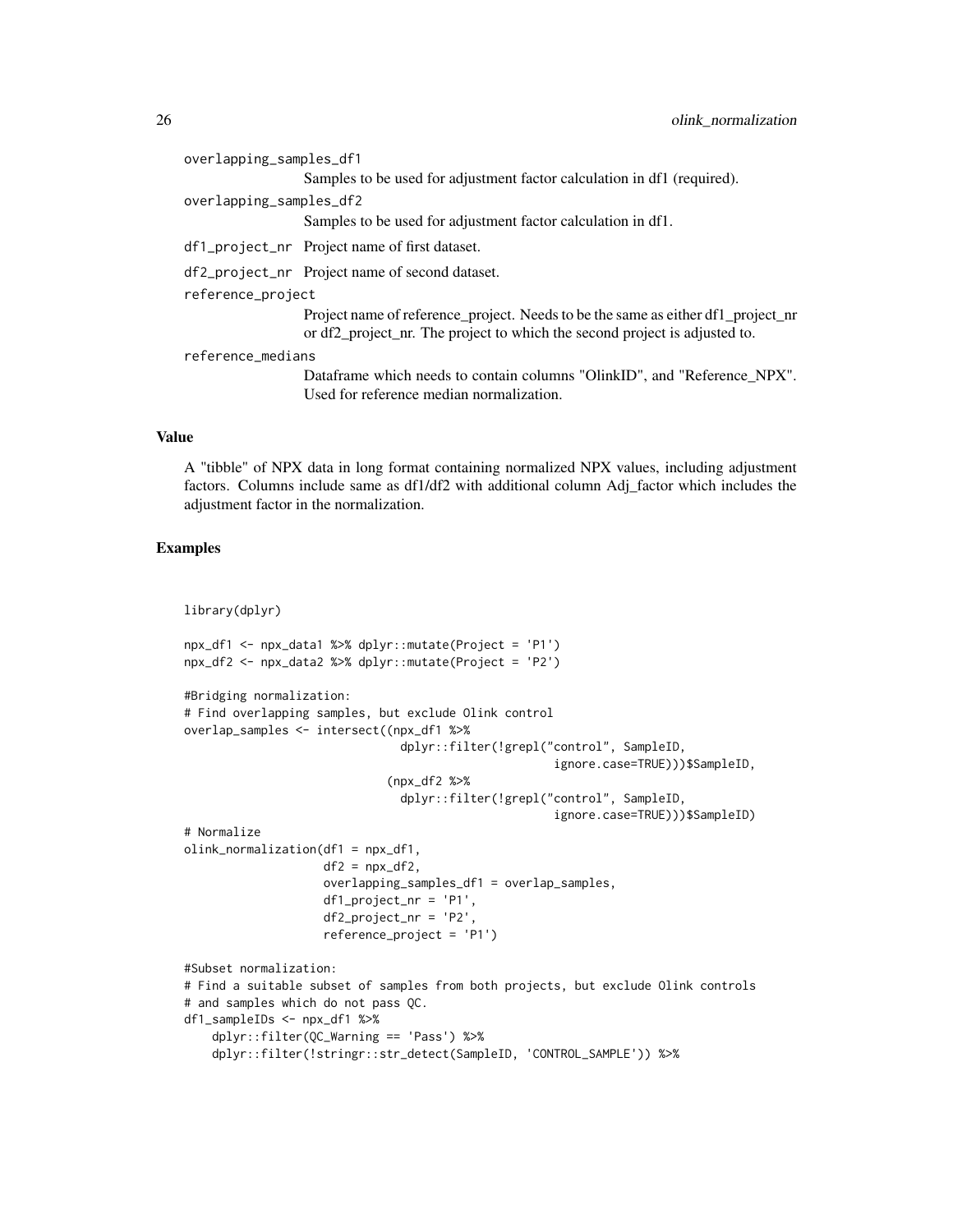```
dplyr::select(SampleID) %>%
    unique() %>%
    dplyr::pull(SampleID)
df2_sampleIDs <- npx_df2 %>%
   dplyr::filter(QC_Warning == 'Pass') %>%
    dplyr::filter(!stringr::str_detect(SampleID, 'CONTROL_SAMPLE')) %>%
    dplyr::select(SampleID) %>%
    unique() %>%
    dplyr::pull(SampleID)
some_samples_df1 <- sample(df1_sampleIDs, 16)
some_samples_df2 <- sample(df2_sampleIDs, 16)
olink_normalization(df1 = npx_df1,
                    df2 = npx_df2,
                    overlapping_samples_df1 = some_samples_df1,
                    overlapping_samples_df2 = some_samples_df2)
## Special case of subset normalization when using all samples.
olink_normalization(df1 = npx_df1,
                    df2 = npx_df2,
                    overlapping_samples_df1 = df1_sampleIDs,
                    overlapping_samples_df2 = df2_sampleIDs)
#Reference median normalization:
# For the sake of this example, set the reference median to 1
ref_median_df <- npx_df1 %>%
    dplyr::select(OlinkID) %>%
    dplyr::distinct() %>%
    dplyr::mutate(Reference_NPX = 1)
# Normalize
olink_normalization(df1 = npx_df1,
                    overlapping_samples_df1 = some_samples_df1,
                    reference_medians = ref_median_df)
```
olink\_one\_non\_parametric

*Function which performs a Kruskal-Wallis Test or Friedman Test per protein*

#### Description

Performs an Kruskal-Wallis Test for each assay (by OlinkID) in every panel using stats::kruskal.test. Performs an Friedman Test for each assay (by OlinkID) in every panel using rstatix::friedman\_test. The function handles factor variable.

Samples that have no variable information or missing factor levels are automatically removed from the analysis (specified in a message if verbose  $= T$ ). Character columns in the input dataframe are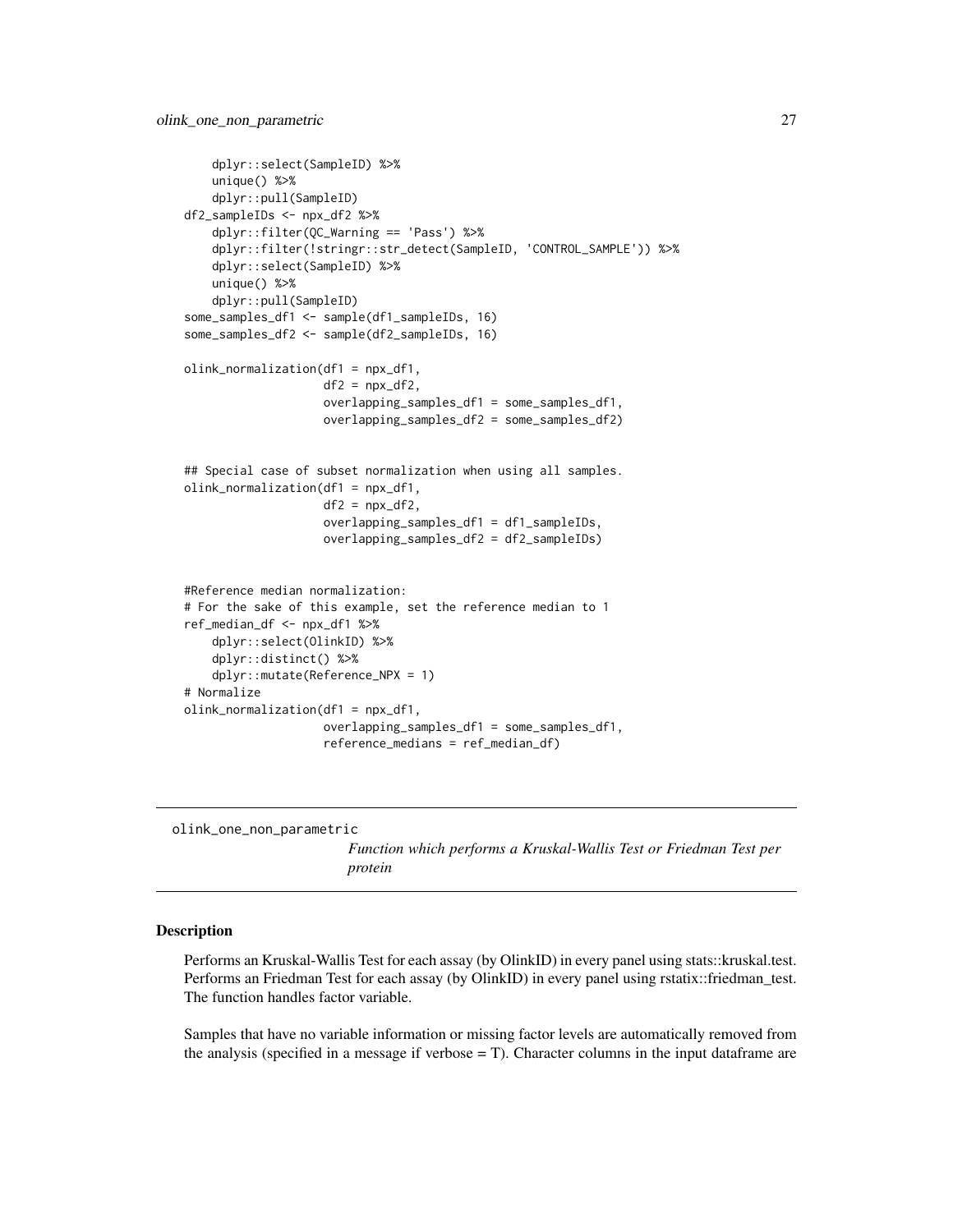automatically converted to factors (specified in a message if verbose = T). Numerical variables are not converted to factors. If a numerical variable is to be used as a factor, this conversion needs to be done on the dataframe before the function call.

Inference is specified in a message if verbose = T. The formula notation of the final model is specified in a message if verbose = T.

Adjusted p-values are calculated by stats::p.adjust according to the Benjamini & Hochberg (1995) method ("fdr"). The threshold is determined by logic evaluation of Adjusted\_pval < 0.05.

#### Usage

```
olink_one_non_parametric(df, variable, dependence = FALSE, verbose = T)
```
#### Arguments

| df         | NPX or Quantified value data frame in long format with at least protein name<br>(Assay), OlinkID, UniProt, Panel and a factor with at least 3 levels. |
|------------|-------------------------------------------------------------------------------------------------------------------------------------------------------|
| variable   | Single character value.                                                                                                                               |
| dependence | Logical. Default: FALSE. When the groups are independent, the kruskal-Wallis<br>will run, when the groups are dependent, the Friedman test will run.  |
| verbose    | Logical. Default: True. If information about removed samples, factor conver-<br>sion and final model formula is to be printed to the console.         |

#### Value

A tibble containing the Kruskal-Wallis Test or Friedman Test results for every protein. The tibble is arranged by ascending p-values.

```
library(dplyr)
npx_df <- npx_data1 %>% filter(!grepl('control', SampleID, ignore.case = TRUE))
#One-way Kruskal-Wallis Test.
#Results in a model NPX~Time
Kruskal_results <- olink_one_non_parametric(df = npx_df, variable = "Time")
#One-way Friedman Test.
#Results in a model NPX~Time
Friedman_results <- olink_one_non_parametric(df = npx_df, variable = "Time", dependence = TRUE)
```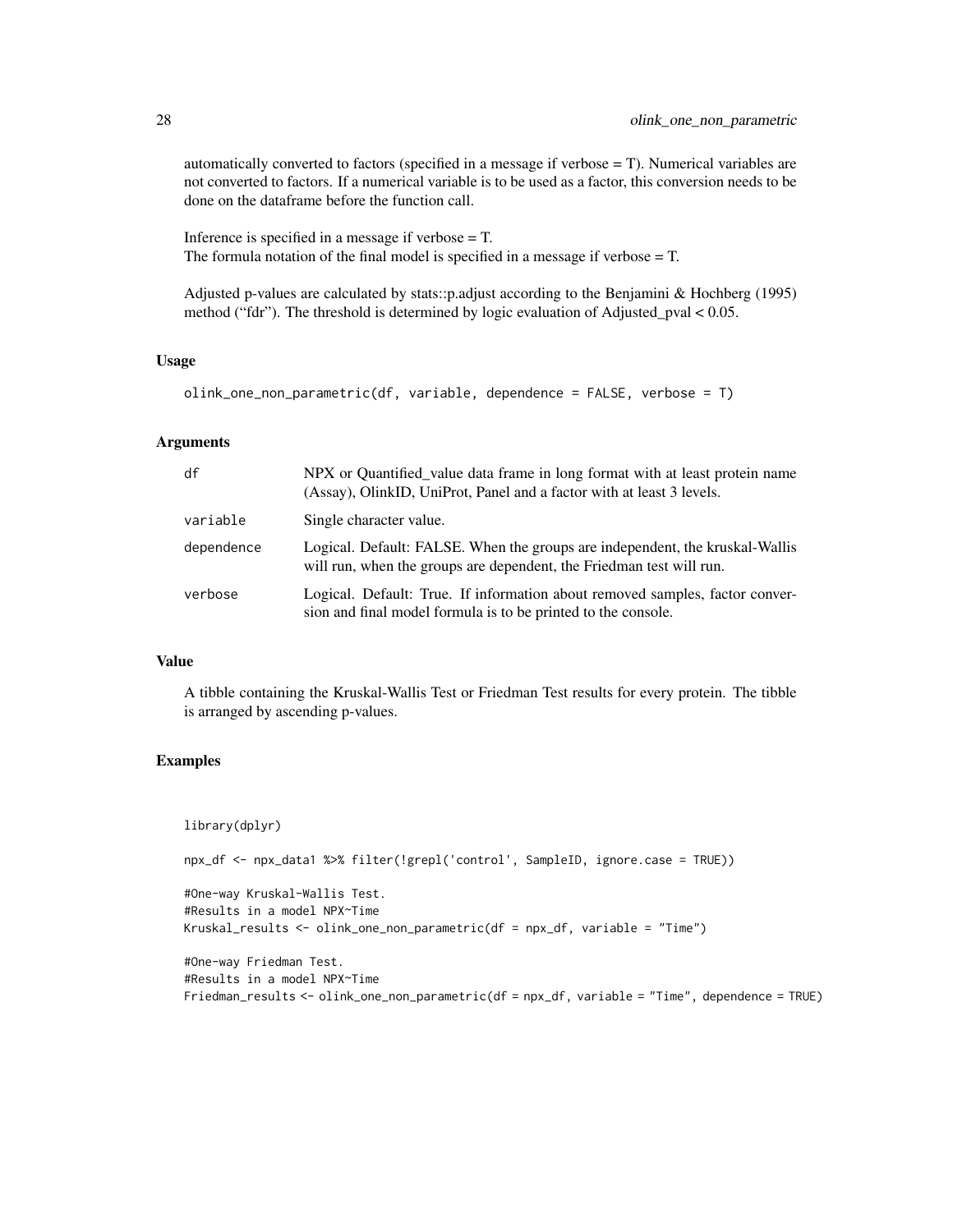<span id="page-28-0"></span>olink\_one\_non\_parametric\_posthoc

*Function which performs a Wilcox posthoc test per protein.*

#### Description

Performs a posthoc test using rstatix::wilcox\_test with Benjamini-Hochberg p-value adjustment per assay (by OlinkID) for each panel at confidence level 0.95. See olink\_kruskal for details of input notation.

The function handles both factor and numerical variables. The posthoc test for a numerical variable compares the difference in medians of the outcome variable (default: NPX) for 1 standard deviation difference in the numerical variable, e.g. median NPX at mean(numerical variable) versus median NPX at median(numerical variable) + 1\*SD(numerical variable).

## Usage

```
olink_one_non_parametric_posthoc(
  df,
  olinkid_list = NULL,
  variable,
  verbose = T
)
```
#### Arguments

| df           | NPX data frame in long format with at least protein name (Assay), OlinkID,<br>UniProt, Panel and a factor with at least 3 levels.             |
|--------------|-----------------------------------------------------------------------------------------------------------------------------------------------|
| olinkid_list | Character vector of OlinkID's on which to perform post hoc analysis. If not<br>specified, all assays in df are used.                          |
| variable     | Single character value or character array.                                                                                                    |
| verbose      | Logical. Default: True. If information about removed samples, factor conver-<br>sion and final model formula is to be printed to the console. |

#### Value

Tibble of posthoc tests for specified effect, arranged by ascending adjusted p-values.

## Examples

library(dplyr)

npx\_df <- npx\_data1 %>% filter(!grepl('control',SampleID, ignore.case = TRUE))

#Kruskal-Wallis Test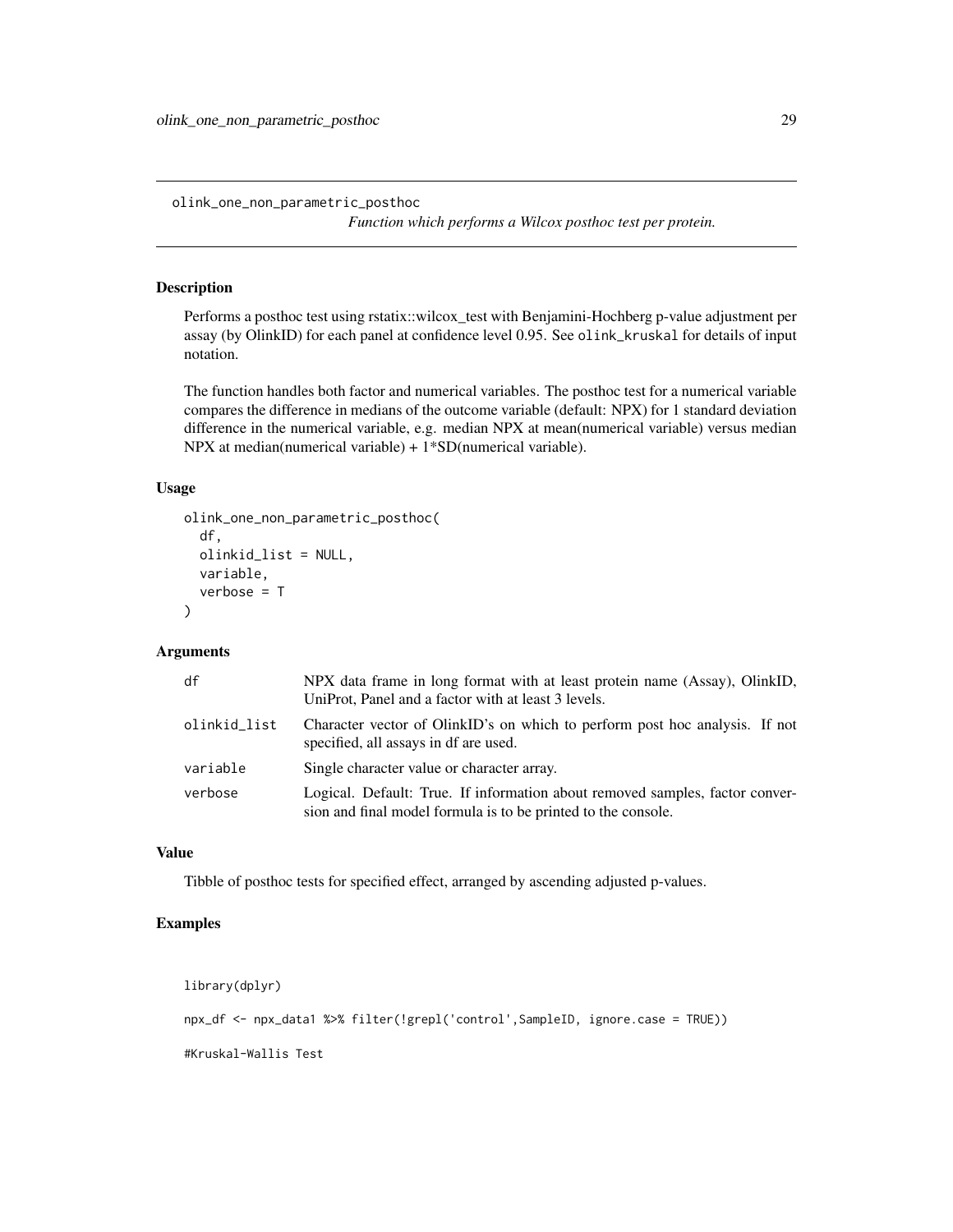```
kruskal_wallis_results <- olink_one_non_parametric(npx_df, "Site")
#Friedman Test
Friedman_results <- olink_one_non_parametric(npx_df, "Time", dependence = TRUE)
#Posthoc test for the results from Friedman Test
#Filtering out significant and relevant results.
significant_assays <- Friedman_results %>%
filter(Threshold == 'Significant') %>%
dplyr::select(OlinkID) %>%
distinct() %>%
pull()
#Posthoc
friedman_posthoc_results <- olink_one_non_parametric_posthoc(npx_df, variable = c("Time"),
olinkid_list = significant_assays)
```
olink\_ordinalRegression

*Function which A two-way ordinal analysis of variance can address an experimental design with two independent variables, each of which is a factor variable. The main effect of each independent variable can be tested, as well as the effect of the interaction of the two factors.*

#### Description

Performs an ANOVA F-test for each assay (by OlinkID) in every panel using car::Anova and Type II sum of squares. The function handles only factor and/or covariates.

Samples that have no variable information or missing factor levels are automatically removed from the analysis (specified in a message if verbose  $= T$ ). Character columns in the input dataframe are automatically converted to factors (specified in a message if verbose = T). Crossed analysis, i.e. A\*B formula notation, is inferred from the variable argument in the following cases:

- $c('A';B')$
- $c('A: B')$
- $c('A: B', 'B')$  or  $c('A: B', 'A')$

Inference is specified in a message if verbose  $= T$ . The formula notation of the final model is specified in a message if verbose  $= T$ .

Adjusted p-values are calculated by stats::p.adjust according to the Benjamini & Hochberg (1995) method ("fdr"). The threshold is determined by logic evaluation of Adjusted\_pval < 0.05. Covariates are not included in the p-value adjustment.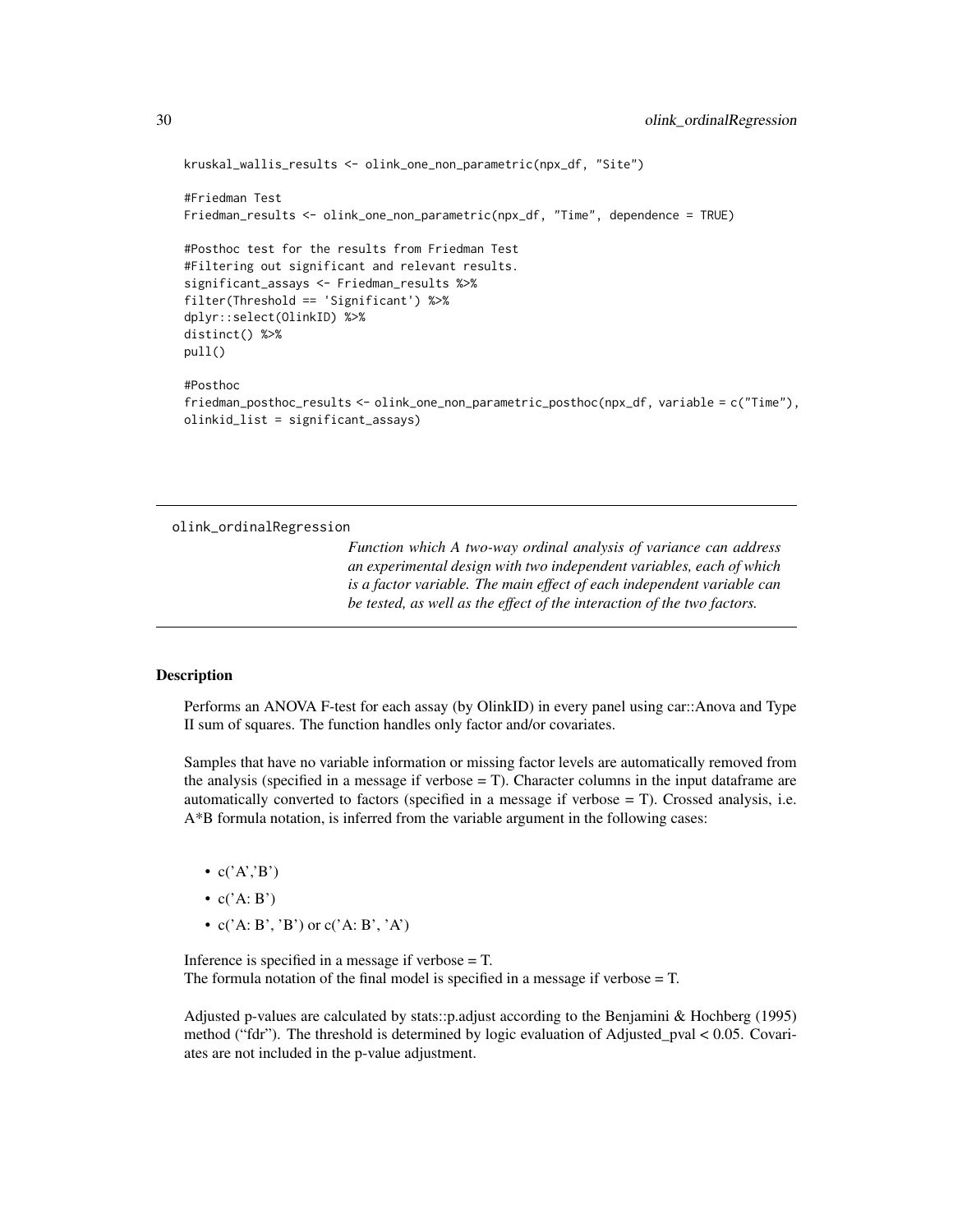<span id="page-30-0"></span>olink\_ordinalRegression\_posthoc 31

## Usage

```
olink_ordinalRegression(
  df,
 variable,
 covariates = NULL,
 return.covariates = F,
  verbose = T
)
```
## Arguments

| df                | NPX or Quantified value data frame in long format with at least protein name<br>(Assay), OlinkID, UniProt, Panel and a factor with at least 3 levels.                              |  |
|-------------------|------------------------------------------------------------------------------------------------------------------------------------------------------------------------------------|--|
| variable          | Single character value or character array. Variable(s) to test. If length $> 1$ , the<br>included variable names will be used in crossed analyses. Also takes ":"/"*"<br>notation. |  |
| covariates        | Single character value or character array. Default: NULL. Covariates to include.<br>Takes ':'/'*' notation. Crossed analysis will not be inferred from main effects.               |  |
| return.covariates |                                                                                                                                                                                    |  |
|                   | Logical. Default: False. Returns F-test results for the covariates. Note: Adjusted<br>p-values will be NA for the covariates.                                                      |  |
| verbose           | Logical. Default: True. If information about removed samples, factor conver-<br>sion and final model formula is to be printed to the console.                                      |  |

## Value

A tibble containing the ANOVA results for every protein. The tibble is arranged by ascending p-values.

```
library(dplyr)
npx_df <- npx_data1 %>% filter(!grepl('control',SampleID, ignore.case = TRUE))
#Two-way Ordinal Regression with CLM.
#Results in model NPX~Treatment+Time+Treatment:Time.
ordinalRegression_results <- olink_ordinalRegression(df = npx_df,
                             variable="Treatment:Time")
```

```
olink_ordinalRegression_posthoc
                         Function which performs an posthoc test per protein.
```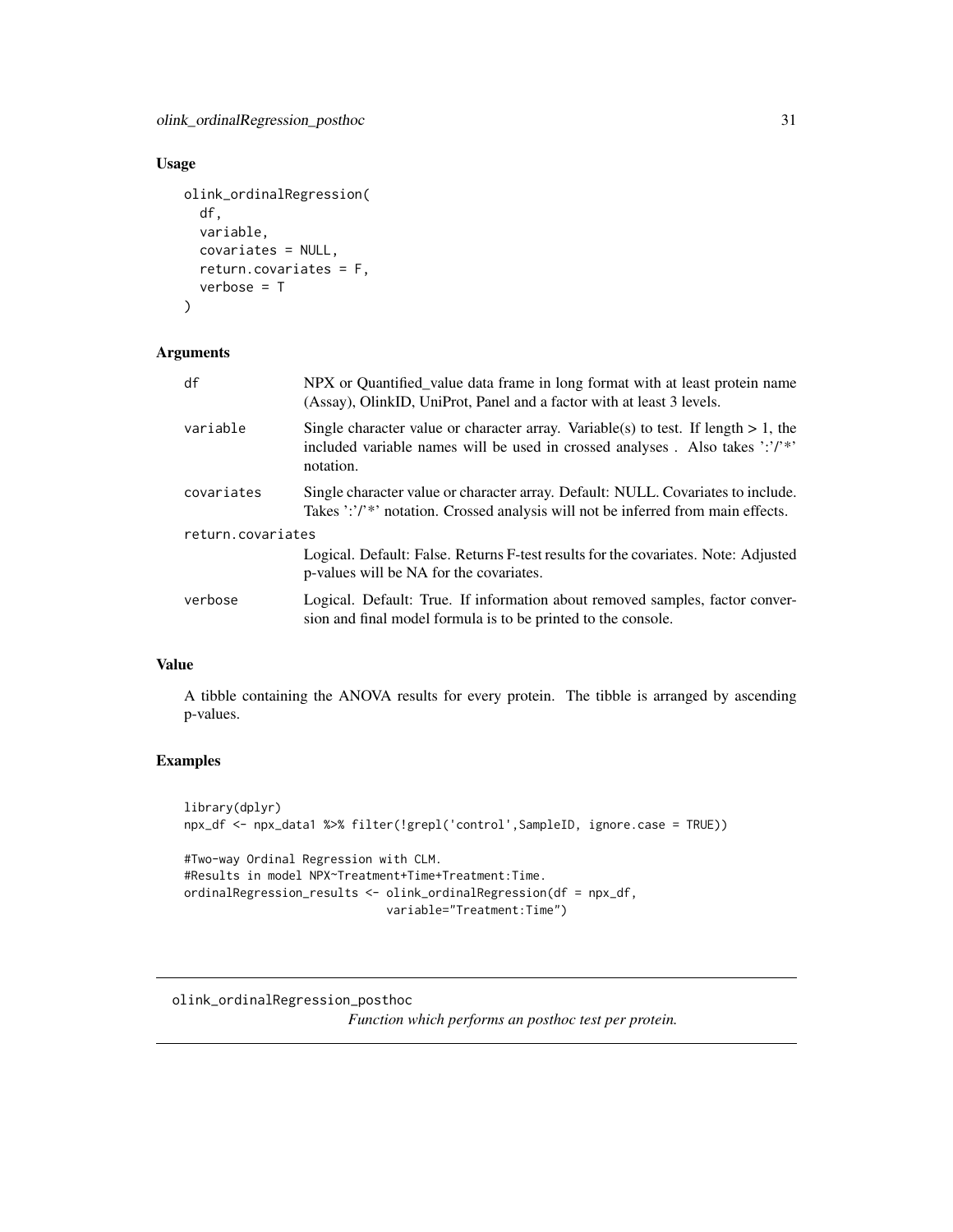#### Description

Performs a post hoc ANOVA test using emmeans::emmeans with Tukey p-value adjustment per assay (by OlinkID) for each panel at confidence level 0.95. See olink\_anova for details of input notation.

The function handles both factor and numerical variables and/or covariates. The posthoc test for a numerical variable compares the difference in means of the outcome variable (default: NPX) for 1 standard deviation difference in the numerical variable, e.g. mean NPX at mean(numerical variable) versus mean NPX at mean(numerical variable) + 1\*SD(numerical variable).

#### Usage

```
olink_ordinalRegression_posthoc(
  df,
 olinkid_list = NULL,
 variable,
  covariates = NULL,
 effect,
  verbose = T
)
```
## Arguments

| df           | NPX data frame in long format with at least protein name (Assay), OlinkID,<br>UniProt, Panel and a factor with at least 3 levels.                                              |
|--------------|--------------------------------------------------------------------------------------------------------------------------------------------------------------------------------|
| olinkid_list | Character vector of OlinkID's on which to perform post hoc analysis. If not<br>specified, all assays in df are used.                                                           |
| variable     | Single character value or character array. Variable(s) to test. If length $> 1$ ,<br>the included variable names will be used in crossed analyses. Also takes ':'<br>notation. |
| covariates   | Single character value or character array. Default: NULL. Covariates to include.<br>Takes ':'/'*' notation. Crossed analysis will not be inferred from main effects.           |
| effect       | Term on which to perform post-hoc. Character vector. Must be subset of or<br>identical to variable.                                                                            |
| verbose      | Boolean. Default: True. If information about removed samples, factor conver-<br>sion and final model formula is to be printed to the console.                                  |

#### Value

Tibble of posthoc tests for specified effect, arranged by ascending adjusted p-values.

```
library(dplyr)
npx_df <- npx_data1 %>% filter(!grepl('control',SampleID, ignore.case = TRUE))
#Two-way Ordinal Regression.
#Results in model NPX~Treatment*Time.
```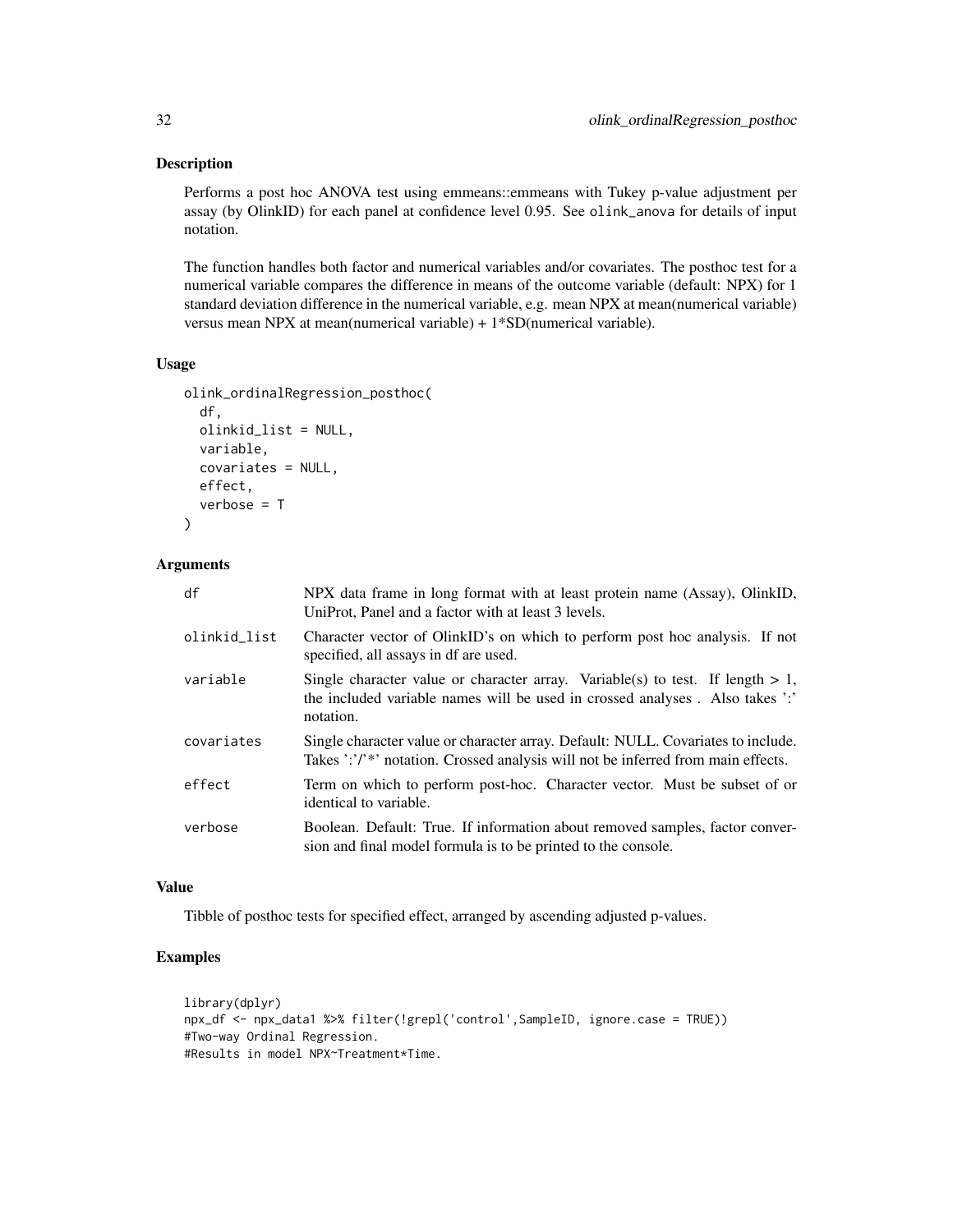#### <span id="page-32-0"></span>olink\_pal 33

```
ordinalRegression_results <- olink_ordinalRegression(df = npx_df,
                             variable="Treatment:Time")
#Posthoc test for the model NPX~Treatment*Time,
#on the interaction effect Treatment:Time.
#Filtering out significant and relevant results.
significant_assays <- ordinalRegression_results %>%
filter(Threshold == 'Significant' & term == 'Treatment:Time') %>%
select(OlinkID) %>%
distinct() %>%
pull()
#Posthoc
ordinalRegression_results_posthoc_results <- olink_ordinalRegression_posthoc(npx_df,
variable=c("Treatment:Time"),
covariates="Site",
olinkid_list = significant_assays,
effect = "Treatment:Time")
```
olink\_pal *Olink color panel for plotting*

#### Description

Olink color panel for plotting

#### Usage

```
olink_pal(alpha = 1, coloroption = NULL)
```
#### Arguments

| alpha       | transparency (optional)                                                                                                                       |
|-------------|-----------------------------------------------------------------------------------------------------------------------------------------------|
| coloroption | string, one or more of the following: c('red', 'orange', 'yellow', 'green', 'teal',<br>'turqoise', 'lightblue', 'darkblue', 'purple', 'pink') |

## Value

A character vector of palette hex codes for colors

```
library(scales)
```

```
#Color matrices
show_col(olink_pal()(10), labels = FALSE)
show_col(olink_pal(coloroption = c('lightblue', 'green'))(2), labels = FALSE)
```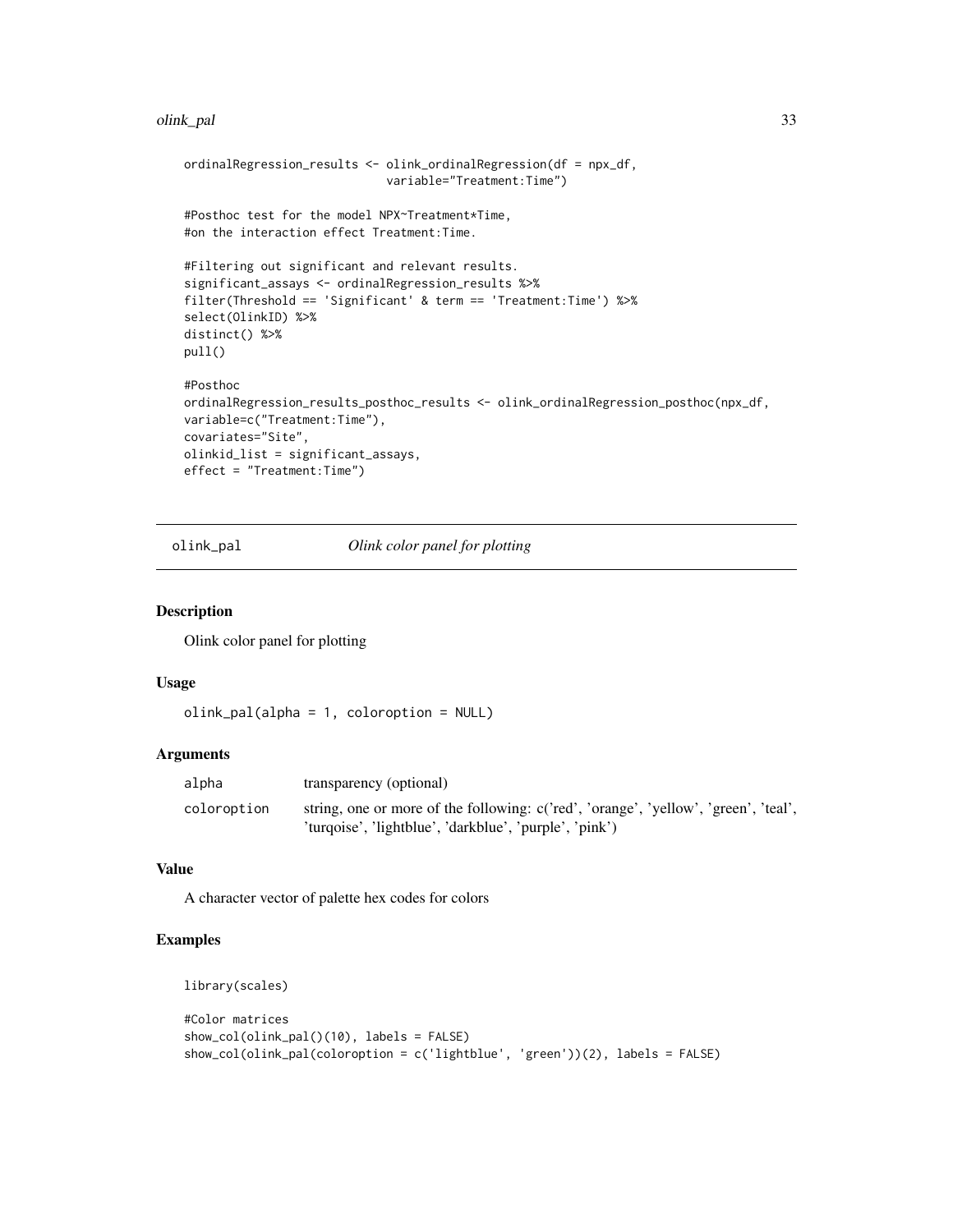```
#Contour plot
filled.contour(volcano, color.palette = olink_pal(), asp = 1)
filled.contour(volcano, color.palette = hue_pal(), asp = 1)
```
<span id="page-33-1"></span>olink\_pathway\_enrichment

*Performs pathway enrichment using over-representation analysis (ORA) or gene set enrichment analysis (GSEA)*

## Description

This function performs enrichment analysis based on statistical test results and full data using clusterProfiler's gsea and enrich functions for MSigDB.

#### Usage

```
olink_pathway_enrichment(
  data,
  test_results,
 method = "GSEA",
 ontology = "MSigDb",
  organism = "human",
  pvalue_cutoff = 0.05,
  estimate_cutoff = 0
)
```
## Arguments

| data            | NPX data frame in long format with at least protein name (Assay), OlinkID,<br>UniProt, SampleID, QC_Warning, NPX, and LOD                                     |
|-----------------|---------------------------------------------------------------------------------------------------------------------------------------------------------------|
| test_results    | a data frame of statistical test results including Adjusted pval and estimate columns.                                                                        |
| method          | Either "GSEA" (default) or "ORA"                                                                                                                              |
| ontology        | Supports "MSigDb" (default), "KEGG", "GO", and "Reactome" as arguments.<br>MSigDb contains C2 and C5 genesets. C2 and C5 encompass KEGG, GO, and<br>Reactome. |
| organism        | Either "human" (default) or "mouse"                                                                                                                           |
| pvalue_cutoff   | (numeric) maximum Adjusted p-value cutoff for ORA filtering of foreground<br>set (default = $0.05$ ). This argument is not used for GSEA.                     |
| estimate_cutoff |                                                                                                                                                               |
|                 | (numeric) minimum estimate cutoff for ORA filtering of foreground set (default)<br>$= 0$ ) This argument is not used for GSEA.                                |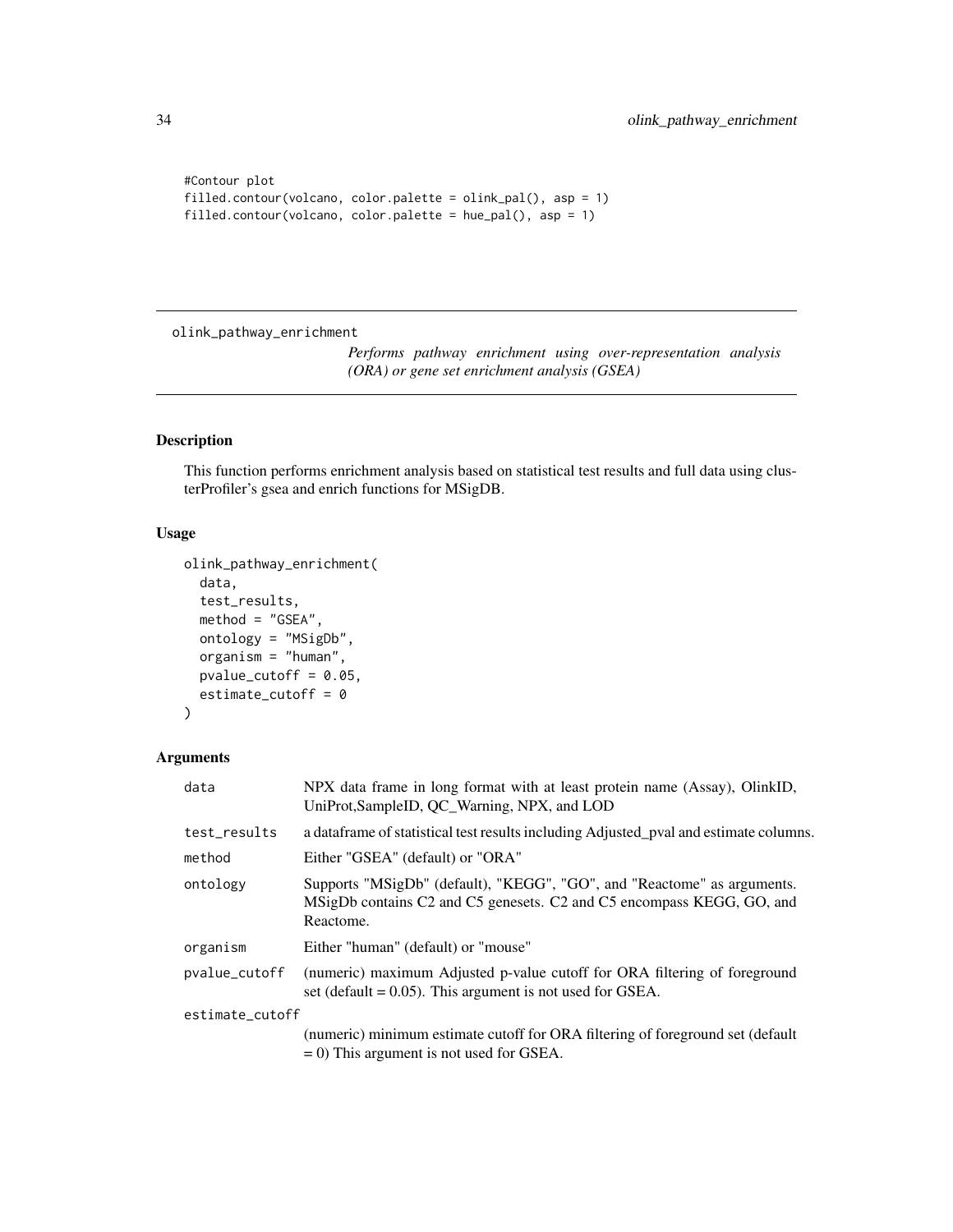#### Details

MSigDB is subset if the ontology argument is KEGG, GO, or Reactome. test results must contain estimates for all assays. Posthoc results can be used but should be filtered for one contrast to improve interpretability. Alternative statistical results can be used as input as long as they include the columns "OlinkID", "Assay", and "estimate". A column named "Adjusted\_pal" is also needed for ORA. Any statistical results that contains one estimate per protein will work as long as the estimates are comparable to each other.

clusterProfiler is originally developed by Guangchuang Yu at the School of Basic Medical Sciences at Southern Medical University.

T Wu, E Hu, S Xu, M Chen, P Guo, Z Dai, T Feng, L Zhou, W Tang, L Zhan, X Fu, S Liu, X Bo, and G Yu. clusterProfiler 4.0: A universal enrichment tool for interpreting omics data. The Innovation. 2021, 2(3):100141. doi: 10.1016/j.xinn.2021.100141

#### A few notes on Pathway Enrichment with Olink Data

It is important to note that sometimes the proteins that are assayed in Olink Panels are related to specific biological areas and therefore do not represent an unbiased overview of the proteome as a whole. Pathways can only interpreted based on the background/context they came from. For this reason, an estimate for all assays measured must be provided. Furthermore, certain pathways cannot come up based on Olink's coverage in this area. Additionally, if only the Inflammation panel was run, then the available pathways would be given based on a background of proteins related to inflammation. Both ORA and GSEA can provide mechanistic and disease related insight and are best to use when trying to uncover pathways/annotations of interest. It is recommended to only use pathway enrichment for hypothesis generating data, which is more well suited for data on the Explore platform or on multiple Target 96 panels. For smaller lists of proteins it may be more informative to use biological annotation in directed research, to discover which significant assay are related to keywords of interest.

#### Value

A data frame of enrichment results. Columns for ORA include:

- ID: "character" Pathway ID from MSigDB
- Description: "character" Description of Pathway from MSigDB
- GeneRatio: "character" ratio of input proteins that are annotated in a term
- BgRatio: "character" ratio of all genes that are annotated in this term
- pvalue: "numeric" p-value of enrichment
- p.adjust: "numeric" Adjusted p-value (Benjamini-Hochberg)
- qvalue: "numeric" false discovery rate, the estimated probability that the normalized enrichment score represents a false positive finding
- geneID: "character" list of input proteins (Gene Symbols) annotated in a term delimited by "/"
- Count: "integer" Number of input proteins that are annotated in a term

Columns for GSEA:

- ID: "character" Pathway ID from MSigDB
- Description: "character" Description of Pathway from MSigDB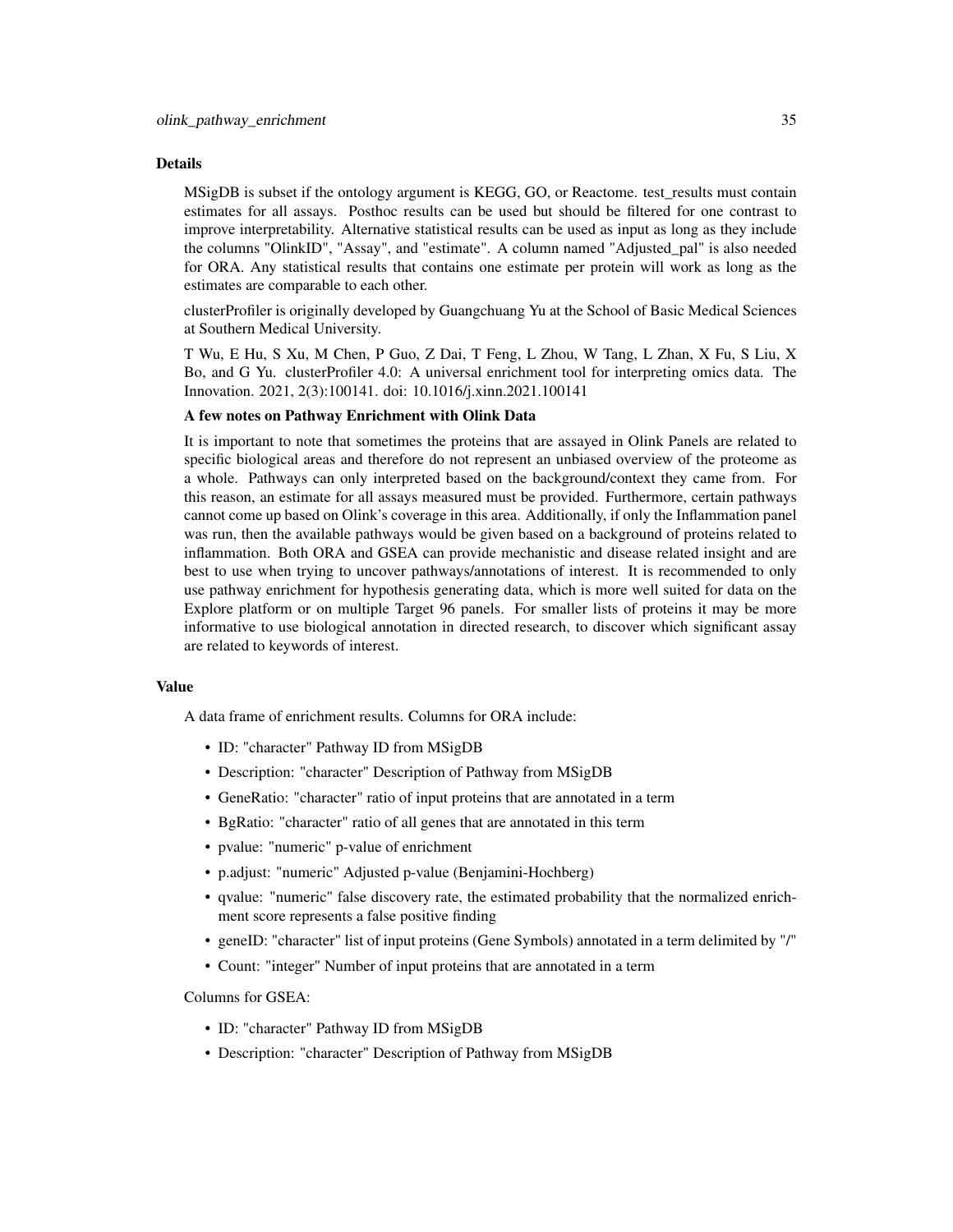- <span id="page-35-0"></span>• setSize: "integer" ratio of input proteins that are annotated in a term
- enrichmentScore: "numeric" Enrichment score, degree to which a gene set is over-represented at the top or bottom of the ranked list of genes
- NES: "numeric" Normalized Enrichment Score, normalized to account for differences in gene set size and in correlations between gene sets and expression data sets. NES can be used to compare analysis results across gene sets.
- pvalue: "numeric" p-value of enrichment
- p.adjust: "numeric" Adjusted p-value (Benjamini-Hochberg)
- qvalue: "numeric" false discovery rate, the estimated probability that the normalized enrichment score represents a false positive finding
- rank: "numeric" the position in the ranked list where the maximum enrichment score occurred
- leading\_edge: "character" contains tags, list, and signal. Tags gives an indication of the percentage of genes contributing to the enrichment score. List gives an indication of where in the list the enrichment score is obtained. Signal represents the enrichment signal strength and combines the tag and list.
- core\_enrichment: "character" list of input proteins (Gene Symbols) annotated in a term delimited by "/"

## See Also

- [olink\\_pathway\\_heatmap](#page-36-1) for generating a heat map of results
- [olink\\_pathway\\_visualization](#page-37-1) for generating a bar graph of results

```
library(dplyr)
npx_df <- npx_data1 %>% filter(!grepl("control", SampleID, ignore.case = TRUE))
ttest_results <- olink_ttest(
  df = npx_dvariable = "Treatment",
  alternative = "two.sided"
)
try({ # This expression might fail if dependencies are not installed
gsea_results <- olink_pathway_enrichment(data = npx_data1, test_results = ttest_results)
ora_results <- olink_pathway_enrichment(
  data = npx_data1,
  test_results = ttest_results, method = "ORA"
)
}, silent = TRUE)
```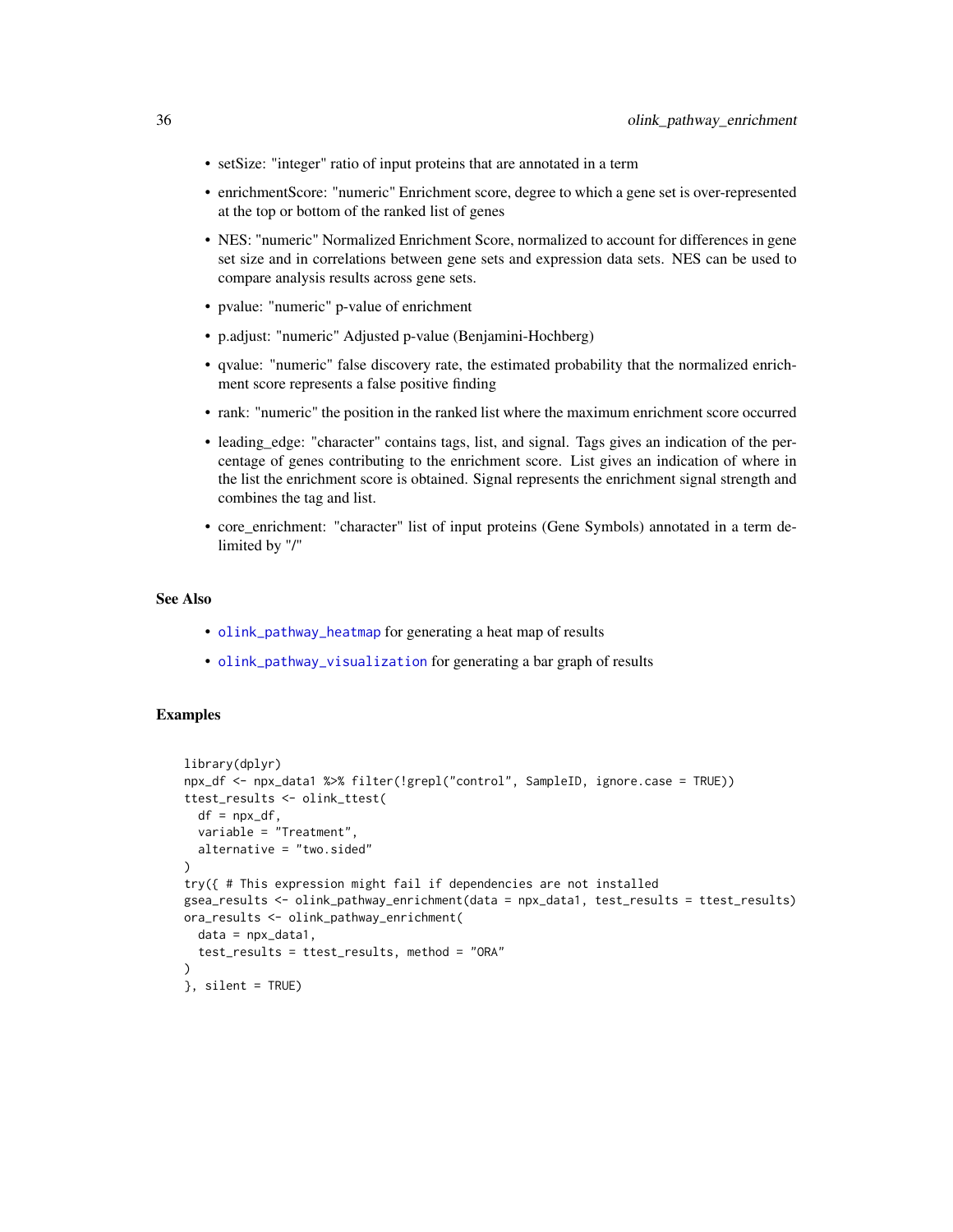<span id="page-36-1"></span><span id="page-36-0"></span>olink\_pathway\_heatmap *Creates a heatmap of selected pathways and proteins*

## Description

Creates a heatmap of proteins related to pathways using enrichment results from olink\_pathway\_enrichment.

#### Usage

```
olink_pathway_heatmap(
  enrich_results,
  test_results,
 method = "GSEA".keyword = NULL,
  number_of_terms = 20
)
```
## Arguments

|                 | enrich_results data frame of enrichment results from olink_pathway_enrichment()             |
|-----------------|---------------------------------------------------------------------------------------------|
| test_results    | filtered results from statistical test with Assay, OlinkID, and estimate columns            |
| method          | method used in olink_pathway_enrichment ("GSEA" (default) or "ORA")                         |
| keyword         | (optional) keyword to filter enrichment results on, if not specified, displays top<br>terms |
| number_of_terms |                                                                                             |

number of terms to display, default is 20

#### Value

A heatmap as a ggplot object

## See Also

- [olink\\_pathway\\_enrichment](#page-33-1) for generating enrichment results
- [olink\\_pathway\\_visualization](#page-37-1) for generating a bar graph of results

```
library(dplyr)
npx_df <- npx_data1 %>% filter(!grepl('control',SampleID, ignore.case = TRUE))
ttest_results <- olink_ttest(df=npx_df,
                             variable = 'Treatment',
                             alternative = 'two.sided')
```

```
try({ # This expression might fail if dependencies are not installed
gsea_results <- olink_pathway_enrichment(data = npx_data1, test_results = ttest_results)
```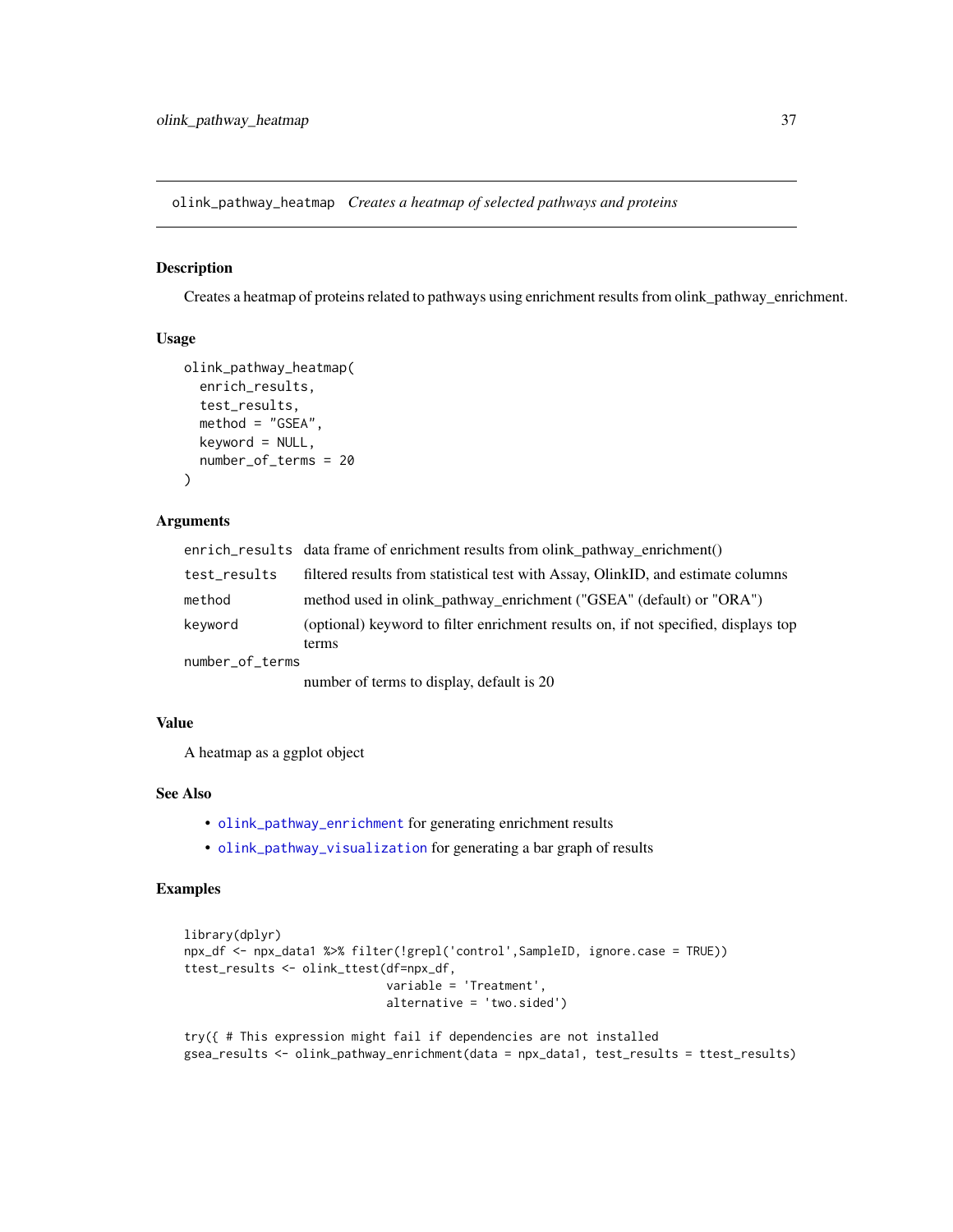```
ora_results <- olink_pathway_enrichment(data = npx_data1,
                                        test_results = ttest_results, method = "ORA")
olink_pathway_heatmap(enrich_results = gsea_results, test_results = ttest_results)
olink_pathway_heatmap(enrich_results = ora_results, test_results = ttest_results,
                      method = "ORA", keyword = "cell")
})
```
<span id="page-37-1"></span>olink\_pathway\_visualization

*Creates bargraph of top/selected enrichment terms from GSEA or ORA results from olink\_pathway\_enrichment()*

## Description

Pathways are ordered by increasing p-value (unadjusted)

## Usage

```
olink_pathway_visualization(
  enrich_results,
  method = "GSEA",keyword = NULL,
  number_of_terms = 20
)
```
## Arguments

|                 | $enrich_results$ data frame of enrichment results from olink pathway enrichment()           |
|-----------------|---------------------------------------------------------------------------------------------|
| method          | method used in olink_pathway_enrichment ("GSEA" (default) or "ORA")                         |
| keyword         | (optional) keyword to filter enrichment results on, if not specified, displays top<br>terms |
| number_of_terms |                                                                                             |

number of terms to display, default is 20

## Value

A bargraph as a ggplot object

#### See Also

- [olink\\_pathway\\_enrichment](#page-33-1) for generating enrichment results
- [olink\\_pathway\\_heatmap](#page-36-1) for generating a heat map of results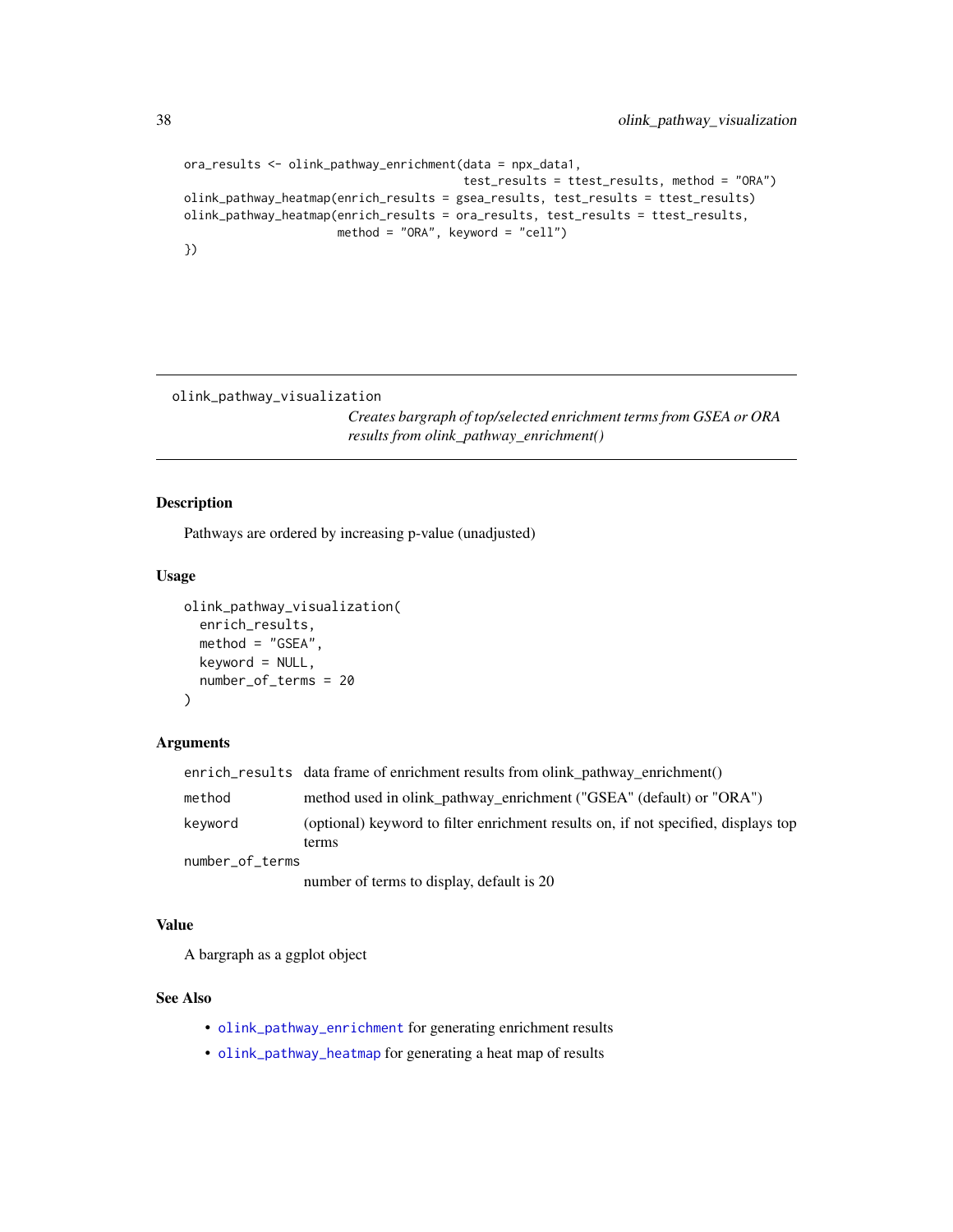## <span id="page-38-0"></span>olink\_pca\_plot 39

#### Examples

```
library(dplyr)
npx_df <- npx_data1 %>% filter(!grepl('control',SampleID, ignore.case = TRUE))
ttest_results <- olink_ttest(df=npx_df,
                             variable = 'Treatment',
                             alternative = 'two.sided')
try({ # This expression might fail if dependencies are not installed
gsea_results <- olink_pathway_enrichment(data = npx_data1, test_results = ttest_results)
ora_results <- olink_pathway_enrichment(data = npx_data1,
                                      test_results = ttest_results, method = "ORA")
olink_pathway_visualization(enrich_results = gsea_results)
olink_pathway_visualization(enrich_results = gsea_results, keyword = "immune")
olink_pathway_visualization(enrich_results = ora_results, method = "ORA", number_of_terms = 15)
})
```

```
olink_pca_plot Function to plot a PCA of the data
```
## Description

Generates a PCA projection of all samples from NPX data along two principal components (default PC2 vs. PC1) including the explained variance and dots colored by QC\_Warning using stats::prcomp and ggplot2::ggplot.

#### Usage

```
olink_pca_plot(
  df,
  color_g = "QC_Warning",x_val = 1,
  y_val = 2,
  label_samples = FALSE,
  drop\_assays = FALSE,drop_samples = FALSE,
  n<sup>1</sup>oadings = 0,
  loadings_list = NULL,
  by Panel = FALSE,outlierDefX = NA,
  outlierDefY = NA,
 outlierLines = FALSE,
  quiet = FALSE,
 verbose = TRUE,
  ...
)
```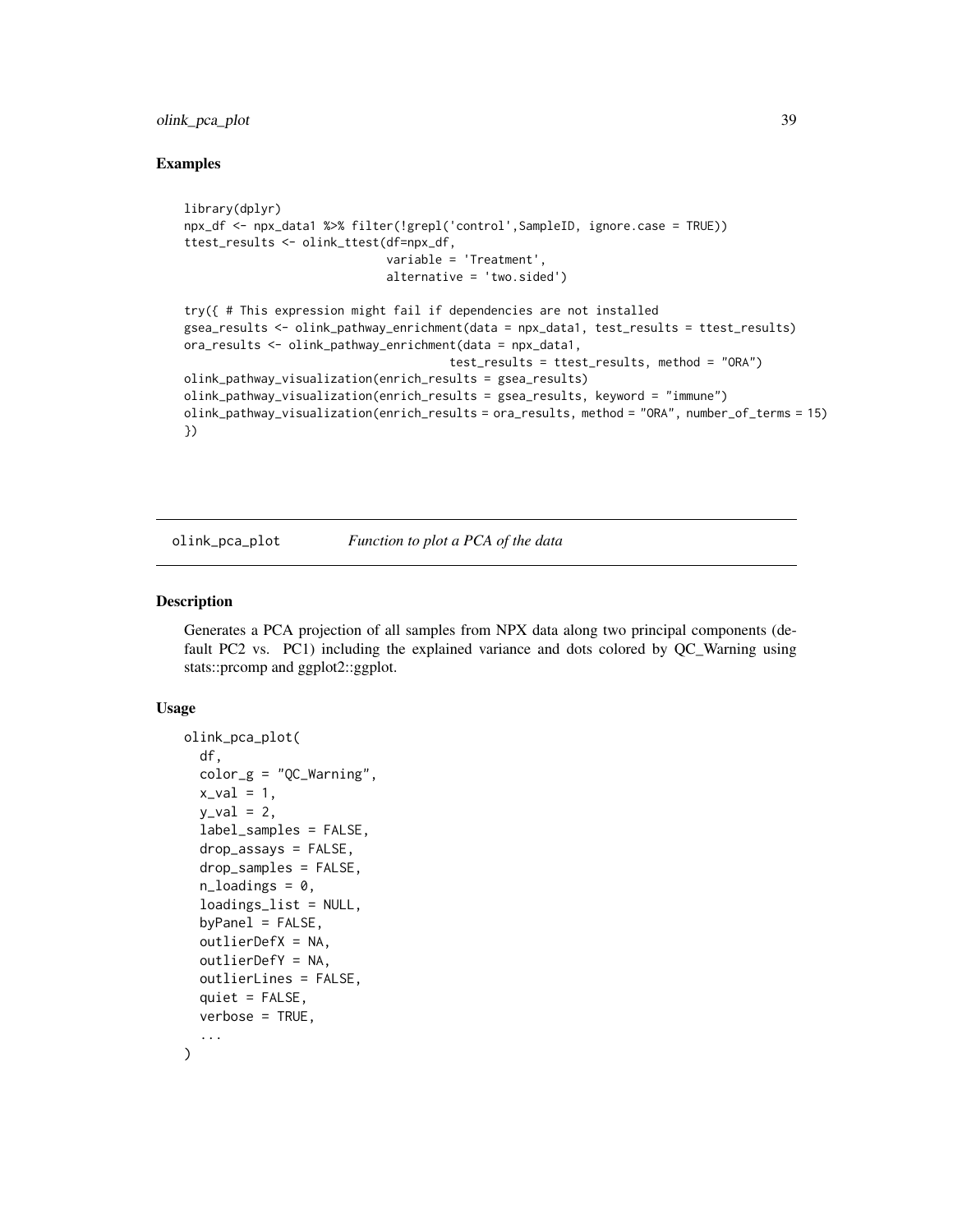#### **Arguments**

| df            | data frame in long format with Sample Id, NPX and column of choice for colors                                                              |
|---------------|--------------------------------------------------------------------------------------------------------------------------------------------|
| color_g       | Character value indicating which column to use for colors (default QC_Warning)                                                             |
| x_val         | Integer indicating which principal component to plot along the x-axis (default<br>1)                                                       |
| y_val         | Integer indicating which principal component to plot along the y-axis (default<br>2)                                                       |
| label_samples | Logical. If TRUE, points are replaced with SampleID (default FALSE)                                                                        |
| drop_assays   | Logical. All assays with any missing values will be dropped. Takes precedence<br>over sample drop.                                         |
| drop_samples  | Logical. All samples with any missing values will be dropped.                                                                              |
| n_loadings    | Integer. Will plot the top n_loadings based on size.                                                                                       |
| loadings_list | Character vector indicating for which OlinkID's to plot as loadings. It is possible<br>to use n_loadings and loadings_list simultaneously. |
| byPanel       | Perform the PCA per panel (default FALSE)                                                                                                  |
| outlierDefX   | The number standard deviations along the PC plotted on the x-axis that defines<br>an outlier. See also 'Details"                           |
| outlierDefY   | The number standard deviations along the PC plotted on the y-axis that defines<br>an outlier. See also 'Details"                           |
| outlierLines  | Draw dashed lines at $+/-$ outlier $Def[X, Y]$ standard deviations from the mean of<br>the plotted PCs (default FALSE)                     |
| quiet         | Logical. If TRUE, the resulting plot is not printed                                                                                        |
| verbose       | Logical. Whether warnings about the number of samples and/or assays dropped<br>or imputed should be printed to the console.                |
| $\cdots$      | coloroption passed to specify color order.                                                                                                 |

## Details

The values are by default scaled and centered in the PCA and proteins with missing NPX values are by default removed from the corresponding assay. Unique sample names are required. Imputation by the median is done for assays with missingness <10% for multi-plate projects and <5% for single plate projects. The plot is printed, and a list of ggplot objects is returned.

If byPanel = TRUE, the data processing (imputation of missing values etc) and subsequent PCA is performed separately per panel. A faceted plot is printed, while the individual ggplot objects are returned.

The arguments outlierDefX and outlierDefY can be used to identify outliers in the PCA. Samples more than +/-outlierDef[X,Y] standard deviations from the mean of the plotted PC will be labelled. Both arguments have to be specified.

## Value

A list of objects of class "ggplot", each plot contains scatter plot of PCs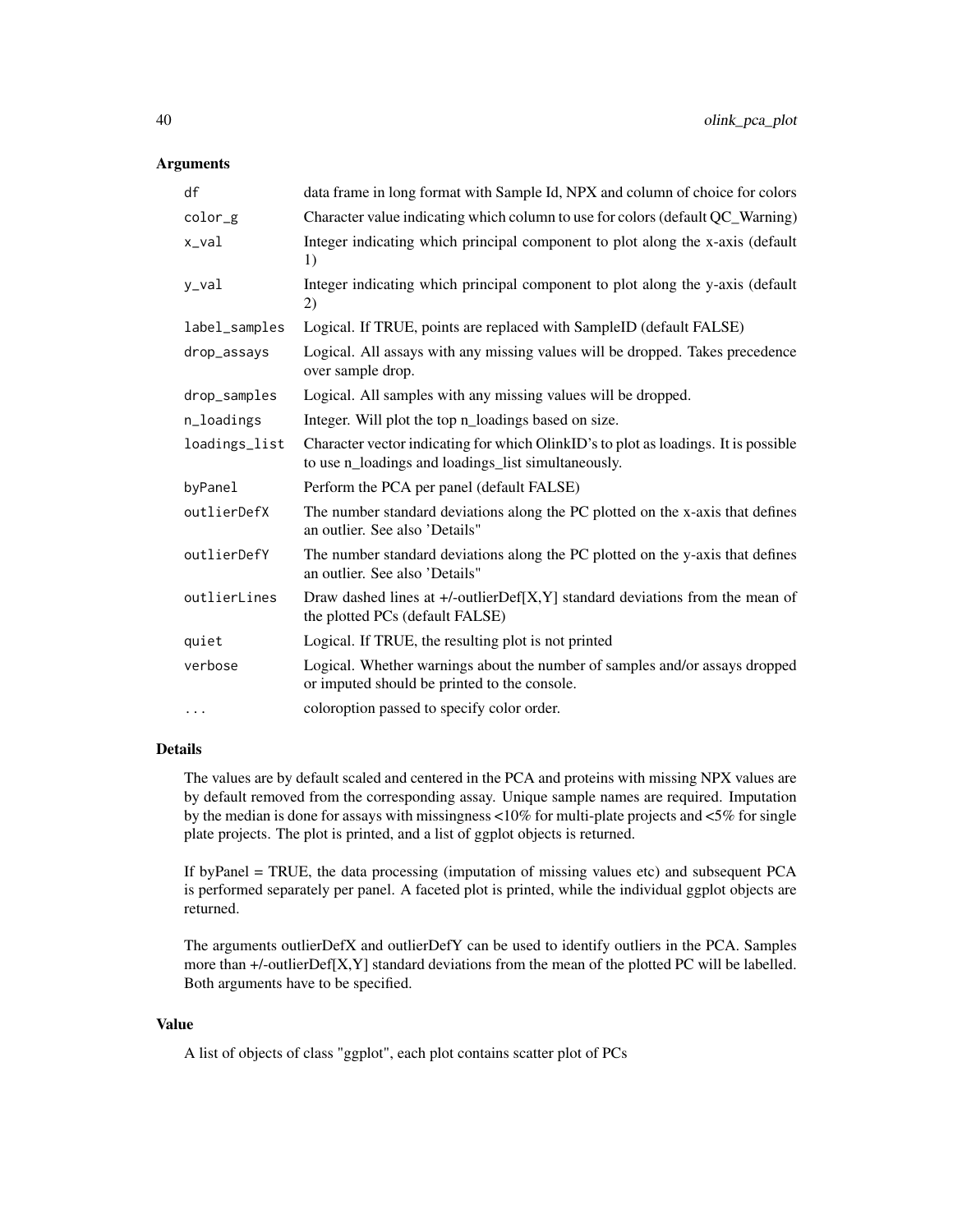## <span id="page-40-0"></span>olink\_plate\_randomizer 41

#### Examples

```
library(dplyr)
npx_data <- npx_data1 %>%
    mutate(SampleID = paste(SampleID, "_", Index, sep = ""))
#PCA using all the data
olink_pca_plot(df=npx_data, color_g = "QC_Warning")
#PCA per panel
g <- olink_pca_plot(df=npx_data, color_g = "QC_Warning", byPanel = TRUE)
g[[2]] #Plot only the second panel
#Label outliers
olink_pca_plot(df=npx_data, color_g = "QC_Warning",
               outlierDefX = 2, outlierDefY = 4) #All data
olink_pca_plot(df=npx_data, color_g = "QC_Warning",
               outlierDefX = 2.5, outlierDefY = 4, byPanel = TRUE) #Per panel
#Retrieve the outliers
g <- olink_pca_plot(df=npx_data, color_g = "QC_Warning",
                    outlierDefX = 2.5, outlierDefY = 4, byPanel = TRUE)
outliers <- lapply(g, function(x){x$data}) %>%
   bind_rows() %>%
    filter(Outlier == 1)
```
olink\_plate\_randomizer

*Randomly assign samples to plates*

## Description

Generates a scheme for how to plate samples with an option to keep subjects on the same plate.

#### Usage

```
olink_plate_randomizer(
 Manifest,
 PlateSize = 96,
  SubjectColumn,
  iterations = 500,
 available.spots,
  seed
)
```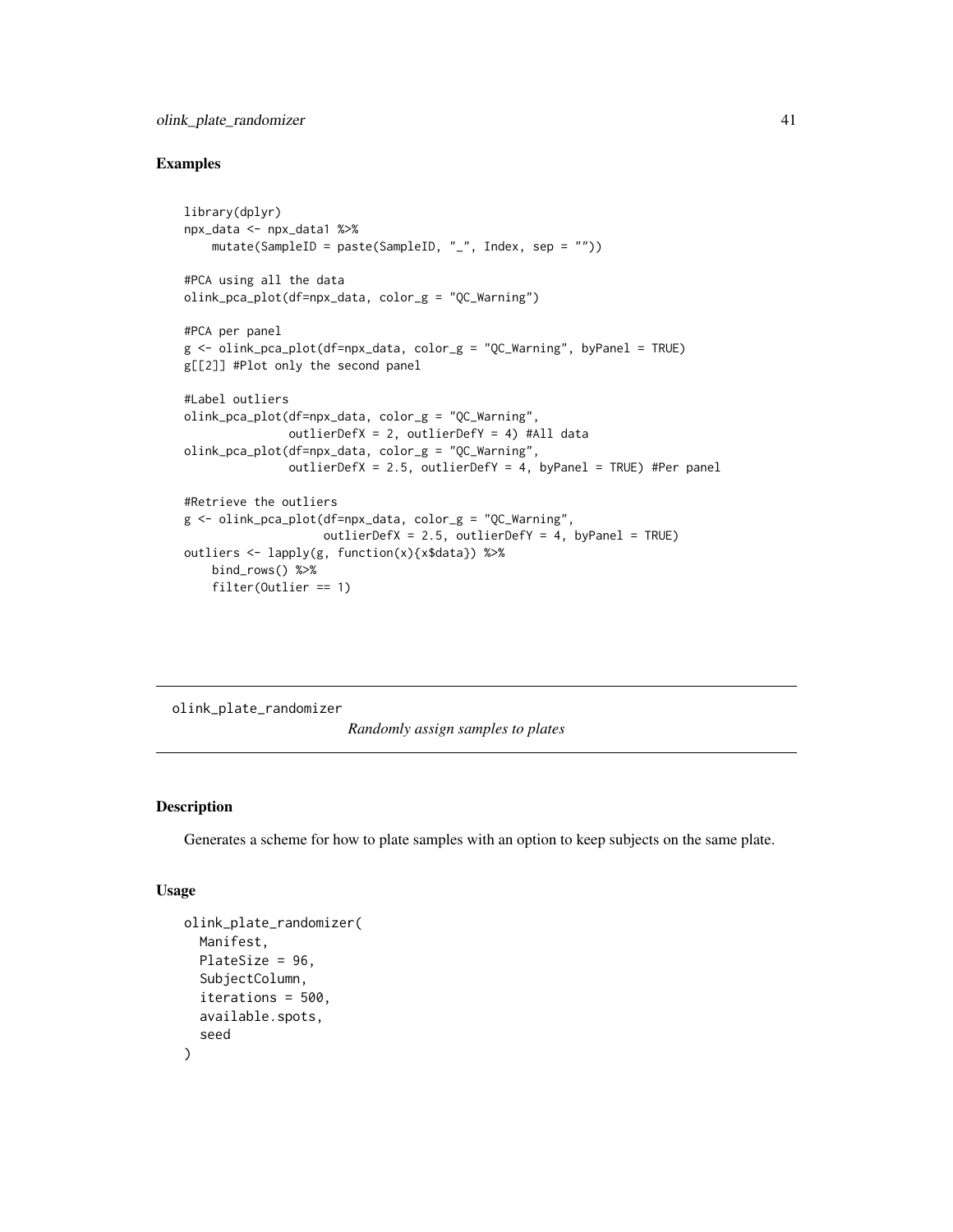#### <span id="page-41-0"></span>Arguments

| Manifest        | tibble/data frame in long format containing all sample ID's. Sample ID column<br>must be named SampleID.                                                                                                   |
|-----------------|------------------------------------------------------------------------------------------------------------------------------------------------------------------------------------------------------------|
| PlateSize       | Integer. Either 96 or 48. 96 is default.                                                                                                                                                                   |
| SubjectColumn   | (Optional) Column name of the subject ID column. Cannot contain missings. If<br>provided, subjects are kept on the same plate.                                                                             |
| iterations      | Number of iterations for fitting subjects on the same plate.                                                                                                                                               |
| available.spots |                                                                                                                                                                                                            |
|                 | Numeric. Number of wells available on each plate. Maximum 40 for T48 and<br>88 for T96. Takes a vector equal to the number of plates to be used indicating<br>the number of wells available on each plate. |
| seed            | Seed to set. Highly recommend setting this for reproducibility.                                                                                                                                            |

#### Details

Variables of interest should if possible be randomized across plates to avoid confounding with potential plate effects. In the case of multiple samples per subject (e.g. in longitudinal studies), Olink recommends keeping each subject on the same plate. This can be achieved using the SubjectColumn argument.

#### Value

A "tibble" including SampleID, SubjectID etc. assigned to well positions. Columns include same columns as Manifest with additional columns:

- plate: Plate number
- column: Column on the plate
- row: Row on the plate
- well: Well location on the plate

#### See Also

- [olink\\_displayPlateLayout\(\)](#page-0-0) for visualizing the generated plate layouts
- [olink\\_displayPlateDistributions\(\)](#page-0-0) for validating that sites are properly randomized

```
#Generate randomization scheme using complete randomization
randomized.manifest_a <- olink_plate_randomizer(manifest, seed=12345)
#Generate randomization scheme that keeps subjects on the same plate
randomized.manifest_b <- olink_plate_randomizer(manifest,SubjectColumn="SubjectID",
                                                  available.spots=c(88,88), seed=12345)
#Visualize the generated plate layouts
olink_displayPlateLayout(randomized.manifest_a, fill.color = 'Site')
```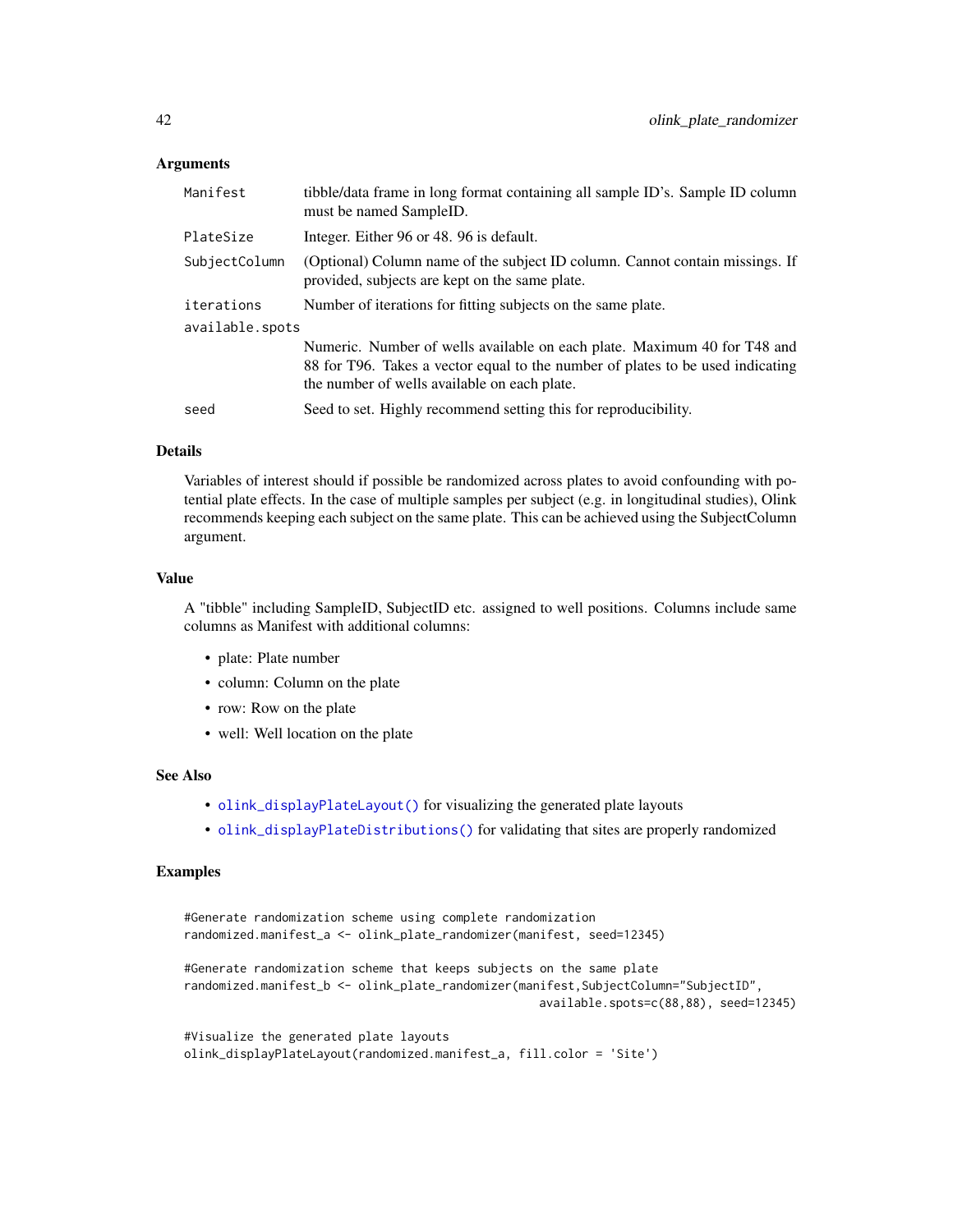```
olink_displayPlateLayout(randomized.manifest_a, fill.color = 'SubjectID')
olink_displayPlateLayout(randomized.manifest_b, fill.color = 'Site')
olink_displayPlateLayout(randomized.manifest_b, fill.color = 'SubjectID')
#Validate that sites are properly randomized
olink_displayPlateDistributions(randomized.manifest_a, fill.color = 'Site')
olink_displayPlateDistributions(randomized.manifest_b, fill.color = 'Site')
```
olink\_qc\_plot *Function to plot an overview of a sample cohort per Panel*

## Description

Generates a facet plot per Panel using ggplot2::ggplot and ggplot2::geom\_point and stats::IQR plotting IQR vs. median for all samples. Horizontal dashed lines indicate +/-IQR\_outlierDef standard deviations from the mean IQR (default 3). Vertical dashed lines indicate +/-median\_outlierDef standard deviations from the mean sample median (default 3).

## Usage

```
olink_qc_plot(
  df,
  color_g = "QC_Warning",plot_index = FALSE,
  label_outliers = TRUE,
  IQR_outlierDef = 3,
  median_outlierDef = 3,
  outlierLines = TRUE,
  facetNrow = NULL,
  facetNcol = NULL,
  ...
)
```
#### Arguments

| df         | NPX data frame in long format. Must have columns SampleID, Index, NPX and<br>Panel                                          |
|------------|-----------------------------------------------------------------------------------------------------------------------------|
| $color_g$  | Character value indicating which column to use as fill color (default OC Warning)                                           |
| plot_index | Boolean. If FALSE (default), a point will be plotted for a sample. If TRUE, a<br>sample's unique index number is displayed. |
|            | label_outliers Boolean. If TRUE, an outlier sample will be labelled with its SampleID.                                      |
|            | IQR_outlierDef The number of standard deviations from the mean IQR that defines an outlier<br>(default 3)                   |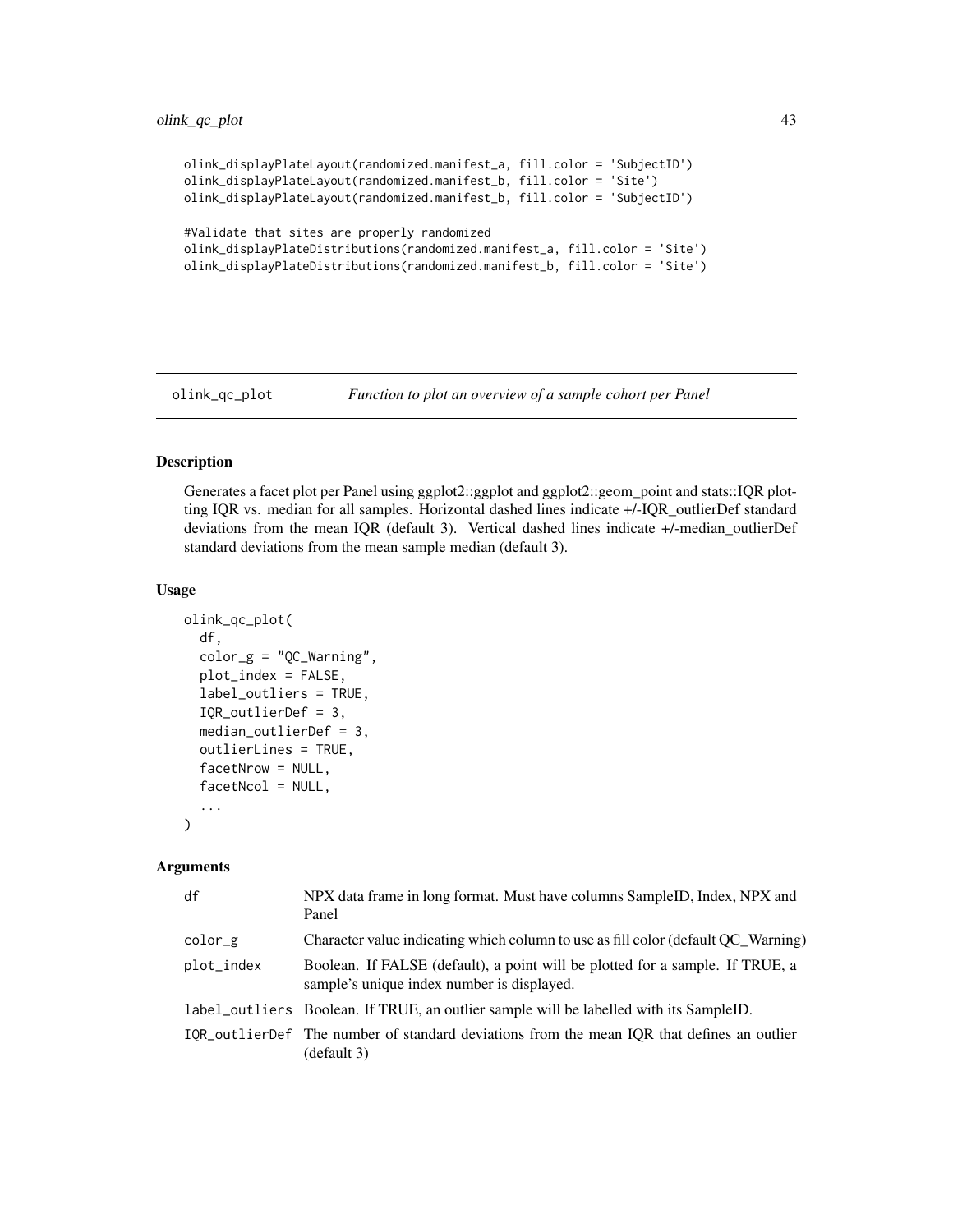<span id="page-43-0"></span>

| median_outlierDef |                                                                                                                                                          |
|-------------------|----------------------------------------------------------------------------------------------------------------------------------------------------------|
|                   | The number of standard deviations from the mean sample median that defines<br>an outlier. (default 3)                                                    |
| outlierLines      | Draw dashed lines at +/-IQR outlierDef and +/-median outlierDef standard de-<br>viations from the mean IQR and sample median respectively (default TRUE) |
| facetNrow         | The number of rows that the panels are arranged on                                                                                                       |
| facetNcol         | The number of columns that the panels are arranged on                                                                                                    |
| $\cdot$           | coloroption passed to specify color order                                                                                                                |

#### Value

An object of class "ggplot". Scatterplot shows IQR vs median for all samples per panel

## Examples

## library(dplyr)

olink\_qc\_plot(npx\_data1, color\_g = "QC\_Warning")

```
#Change the outlier threshold to +-4SD
olink_qc_plot(npx_data1, color_g = "QC_Warning", IQR_outlierDef = 4, median_outlierDef = 4)
```

```
#Identify the outliers
qc <- olink_qc_plot(npx_data1, color_g = "QC_Warning", IQR_outlierDef = 4, median_outlierDef = 4)
outliers <- qc$data %>% filter(Outlier == 1)
```
olink\_ttest *Function which performs a t-test per protein*

#### Description

Performs a Welch 2-sample t-test or paired t-test at confidence level 0.95 for every protein (by OlinkID) for a given grouping variable using stats::t.test and corrects for multiple testing by the Benjamini-Hochberg method ("fdr") using stats::p.adjust. Adjusted p-values are logically evaluated towards adjusted p-value<0.05. The resulting t-test table is arranged by ascending p-values.

#### Usage

```
olink_ttest(df, variable, pair_id, ...)
```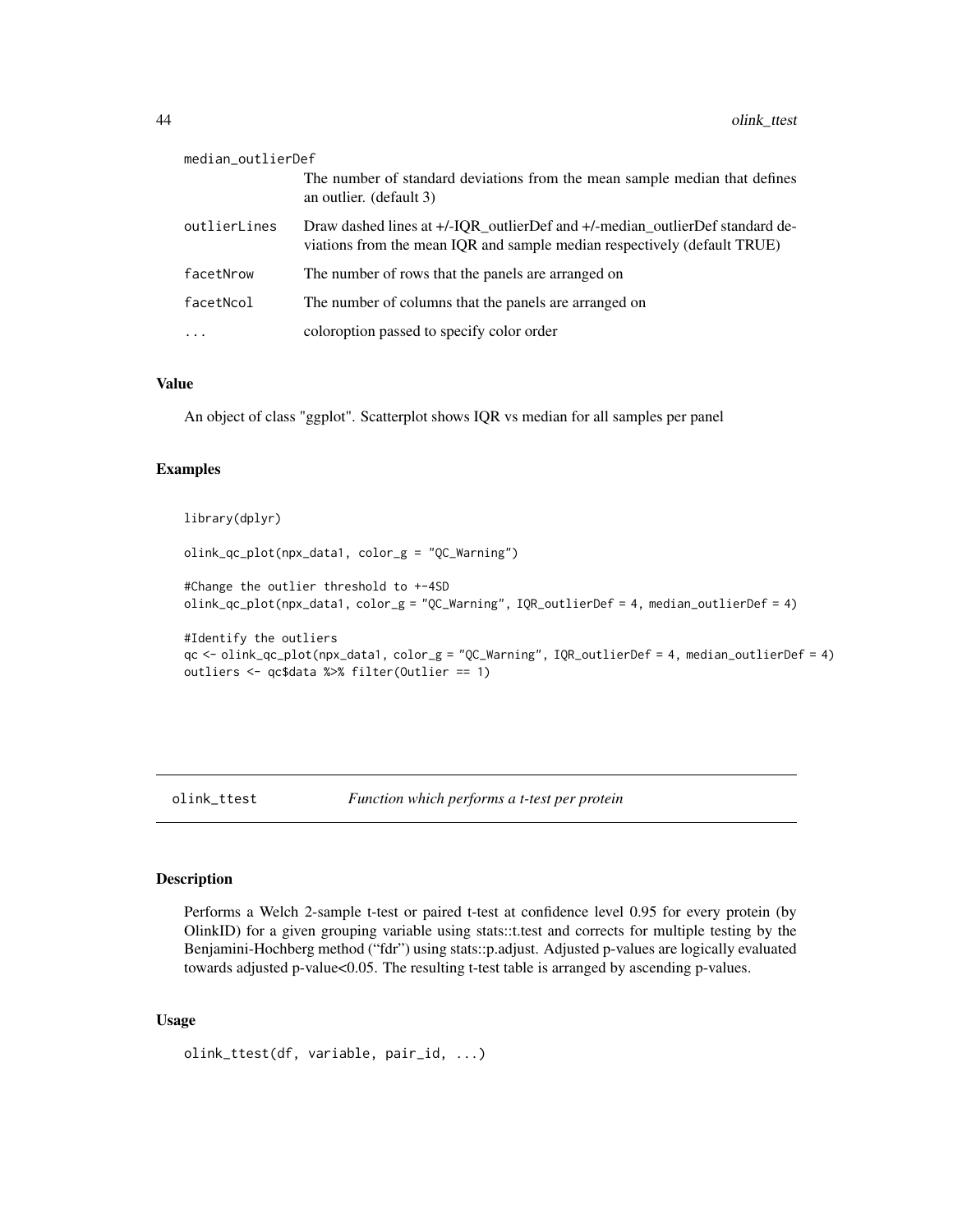#### olink\_ttest 45

#### Arguments

| df       | NPX data frame in long format with at least protein name (Assay), OlinkID,<br>UniProt and a factor with 2 levels.     |
|----------|-----------------------------------------------------------------------------------------------------------------------|
| variable | Character value indicating which column should be used as the grouping vari-<br>able. Needs to have exactly 2 levels. |
| pair_id  | Character value indicating which column indicates the paired sample identifier.                                       |
| .        | Options to be passed to t.test. See ?t. test for more information.                                                    |

#### Value

A "tibble" containing the t-test results for every protein. Columns include:

- Assay: "character" Protein symbol
- OlinkID: "character" Olink specific ID
- UniProt: "character" Olink specific ID
- Panel: "character" Name of Olink Panel
- estimate: "numeric" difference in mean NPX between groups
- Group 1: "numeric" Column is named first level of variable when converted to factor, contains mean NPX for that group
- Group 2: "numeric" Column is named second level of variable when converted to factor, contains mean NPX for that group
- statistic: "named numeric" value of the t-statistic
- p.value: "numeric" p-value for the test
- parameter: "named numeric" degrees of freedom for the t-statistic
- conf.low: "numeric" confidence interval for the mean (lower end)
- conf.high: "numeric" confidence interval for the mean (upper end)
- method: "character" which t-test method was used
- alternative: "character" describes the alternative hypothesis
- Adjusted\_pval: "numeric" adjusted p-value for the test (Benjamini&Hochberg)
- Threshold: "character" if adjusted p-value is significant or not  $(< 0.05)$

```
library(dplyr)
```

```
npx_df <- npx_data1 %>% filter(!grepl('control',SampleID, ignore.case = TRUE))
ttest_results <- olink_ttest(df=npx_df,
                             variable = 'Treatment',
                             alternative = 'two.sided')
```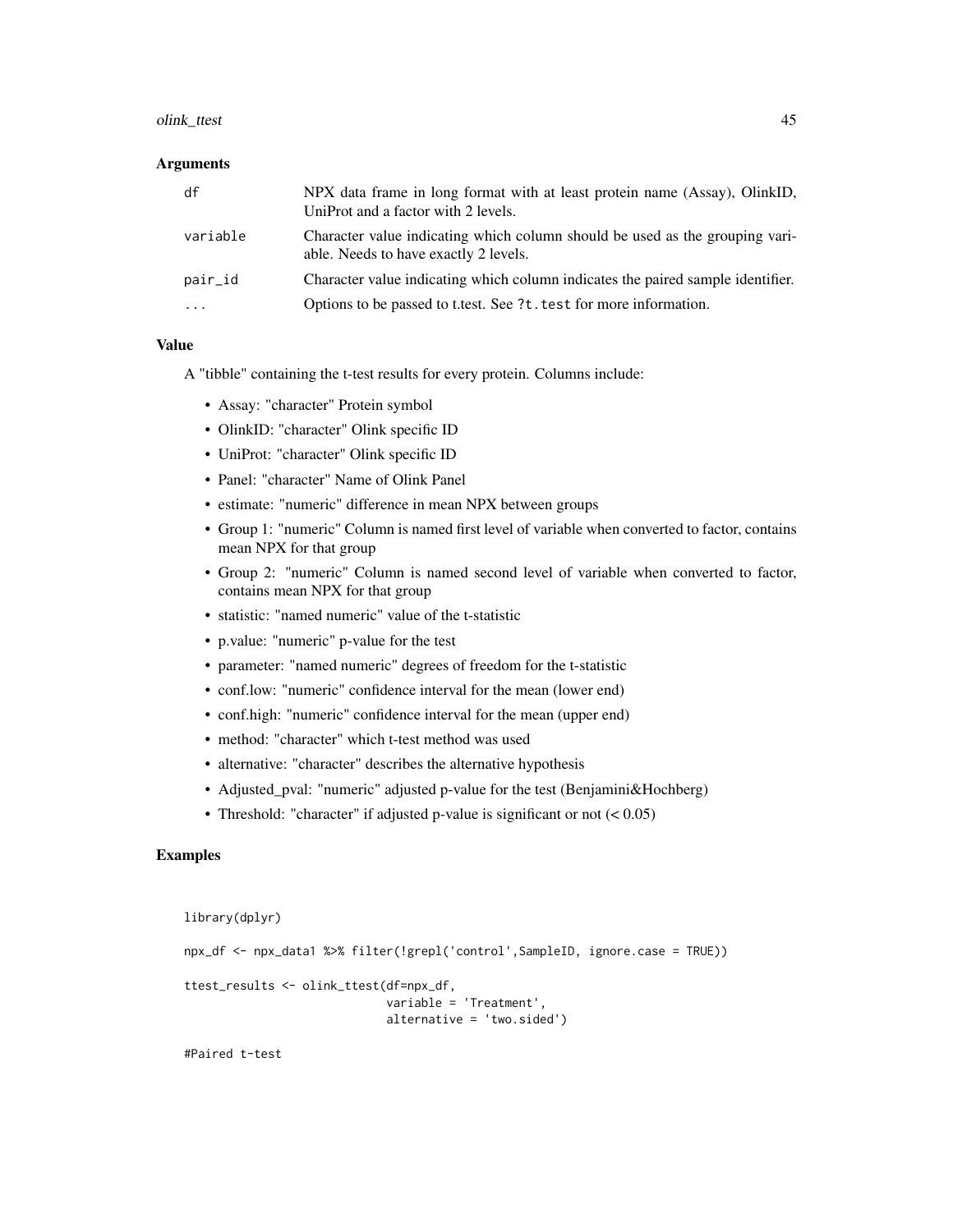```
npx_df %>%
  filter(Time %in% c("Baseline","Week.6")) %>%
  olink_ttest(variable = "Time", pair_id = "Subject")
```
olink\_volcano\_plot *Easy volcano plot with Olink theme*

#### Description

Generates a volcano plot using the results of the olink\_ttest function using ggplot and ggplot2::geom\_point. The estimated difference is plotted on the x-axis and the negative 10-log p-value on the y-axis. The horizontal dotted line indicates p-value=0.05. Dots are colored based on the Benjamini-Hochberg adjusted p-value cutoff 0.05 and can optionally be annotated by OlinkID.

## Usage

```
olink\_volcano\_plot(p.val\_tb1, x\_lab = "Estimate", olinkid\_list = NULL, ...)
```
#### Arguments

| p.val_tbl    | a data frame of results generated by olink ttest()                                                                                          |
|--------------|---------------------------------------------------------------------------------------------------------------------------------------------|
| x_lab        | Optional. Character value to use as the X-axis label                                                                                        |
| olinkid_list | Optional. Character vector of proteins (by OlinkID) to label in the plot. If not<br>provided, default is to label all significant proteins. |
| $\ddotsc$    | Optional. Additional arguments for olink color discrete()                                                                                   |
|              |                                                                                                                                             |

## Value

An object of class "ggplot", plotting significance (y-axis) by estimated difference between groups (x-axis) for each protein.

```
library(dplyr)
```

```
npx_df <- npx_data1 %>% filter(!grepl('control',SampleID, ignore.case = TRUE))
ttest_results <- olink_ttest(df=npx_df,
                             variable = 'Treatment',
                             alternative = 'two.sided')
olink_volcano_plot(ttest_results)
```
<span id="page-45-0"></span>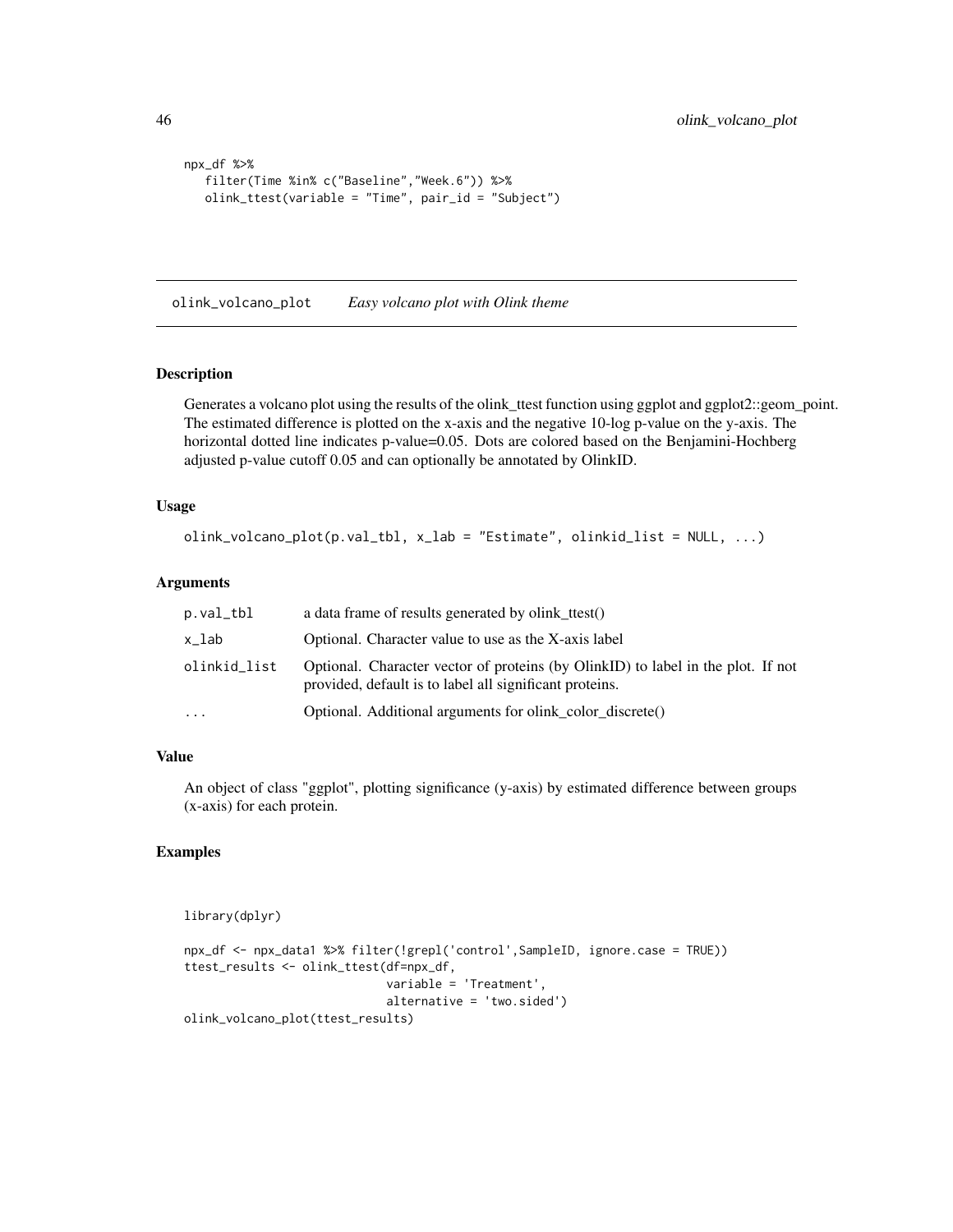## <span id="page-46-0"></span>Description

Performs a Welch 2-sample Mann-Whitney U Test at confidence level 0.95 for every protein (by OlinkID) for a given grouping variable using stats::wilcox.test and corrects for multiple testing by the Benjamini-Hochberg method ("fdr") using stats::p.adjust. Adjusted p-values are logically evaluated towards adjusted p-value<0.05. The resulting Mann-Whitney U Test table is arranged by ascending p-values.

#### Usage

```
olink_wilcox(df, variable, pair_id, ...)
```
#### Arguments

| df         | NPX or Quantified_value data frame in long format with at least protein name<br>(Assay), OlinkID, UniProt and a factor with 2 levels. |
|------------|---------------------------------------------------------------------------------------------------------------------------------------|
| variable   | Character value indicating which column should be used as the grouping vari-<br>able. Needs to have exactly 2 levels.                 |
| pair_id    | Character value indicating which column indicates the paired sample identifier.                                                       |
| $\ddots$ . | Options to be passed to wilcox test. See ?wilcox_test for more information.                                                           |

## Value

A data frame containing the Mann-Whitney U Test results for every protein.

```
library(dplyr)
npx_df <- npx_data1 %>% filter(!grepl('control',SampleID, ignore.case = TRUE))
wilcox_results <- olink_wilcox(df = npx_df,
                               variable = 'Treatment',
                               alternative = 'two.sided')
#Paired Mann-Whitney U Test
npx_df %>%
  filter(Time %in% c("Baseline","Week.6")) %>%
  olink_wilcox(variable = "Time", pair_id = "Subject")
```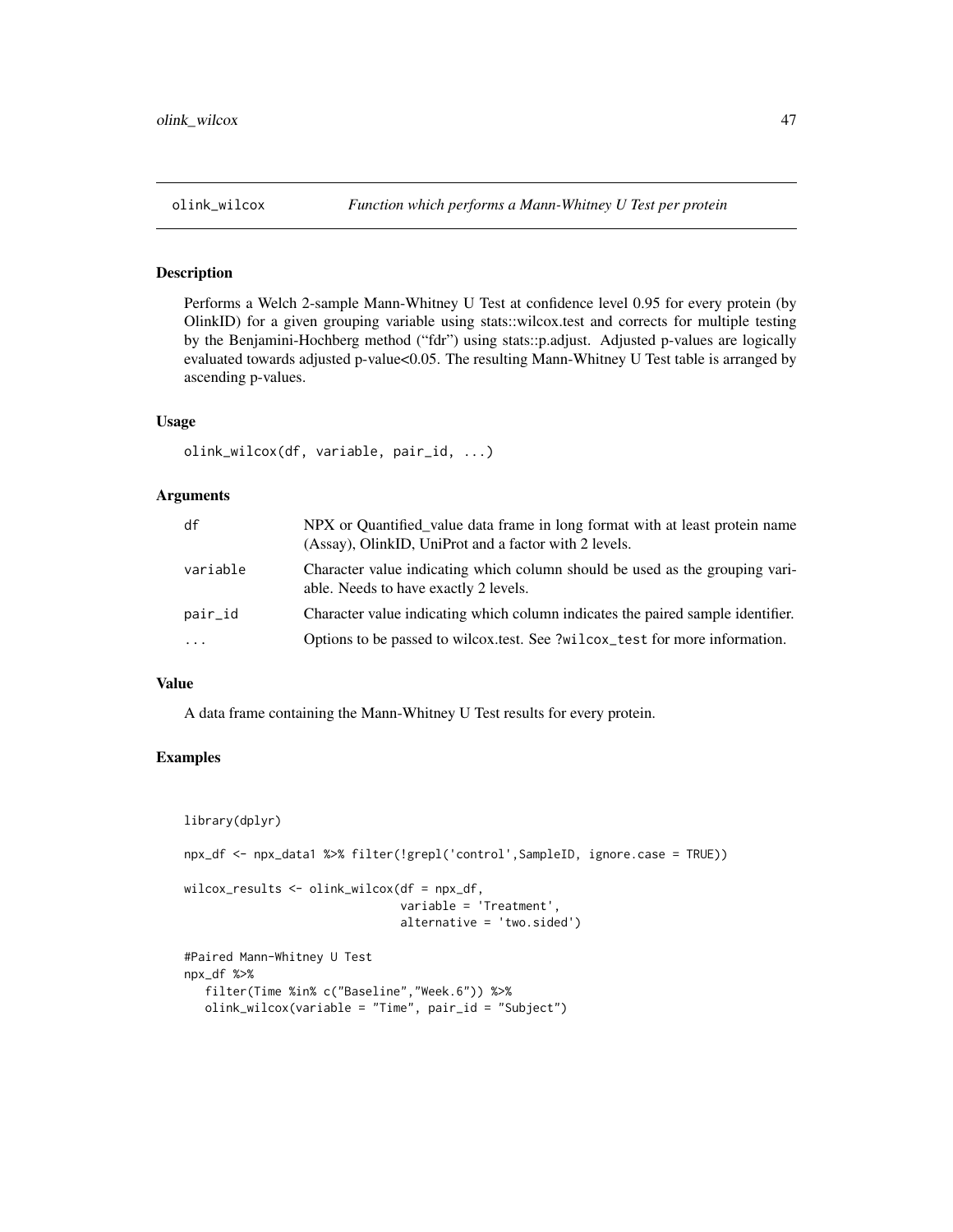<span id="page-47-0"></span>

## Description

Imports an NPX file exported from NPX Manager or MyData. No alterations to the output NPX Manager format is allowed.

#### Usage

```
read_NPX(filename)
```
## Arguments

filename Path to NPX Manager or MyData output file.

## Value

A "tibble" in long format. Columns include:

- SampleID: Sample ID
- Index: Index
- OlinkID: Olink ID
- UniProt: UniProt ID
- Assay: Protein symbol
- MissingFreq: Proportion of sample below LOD
- Panel\_Version: Panel Version
- PlateID: Plate ID
- QC\_Warning: QC Warning Status
- LOD: Limit of detection
- NPX: Normalized Protein Expression

Additional columns may be present or missing depending on the platform

```
file <- system.file("extdata", "Example_NPX_Data.csv", package = "OlinkAnalyze")
read_NPX(file)
```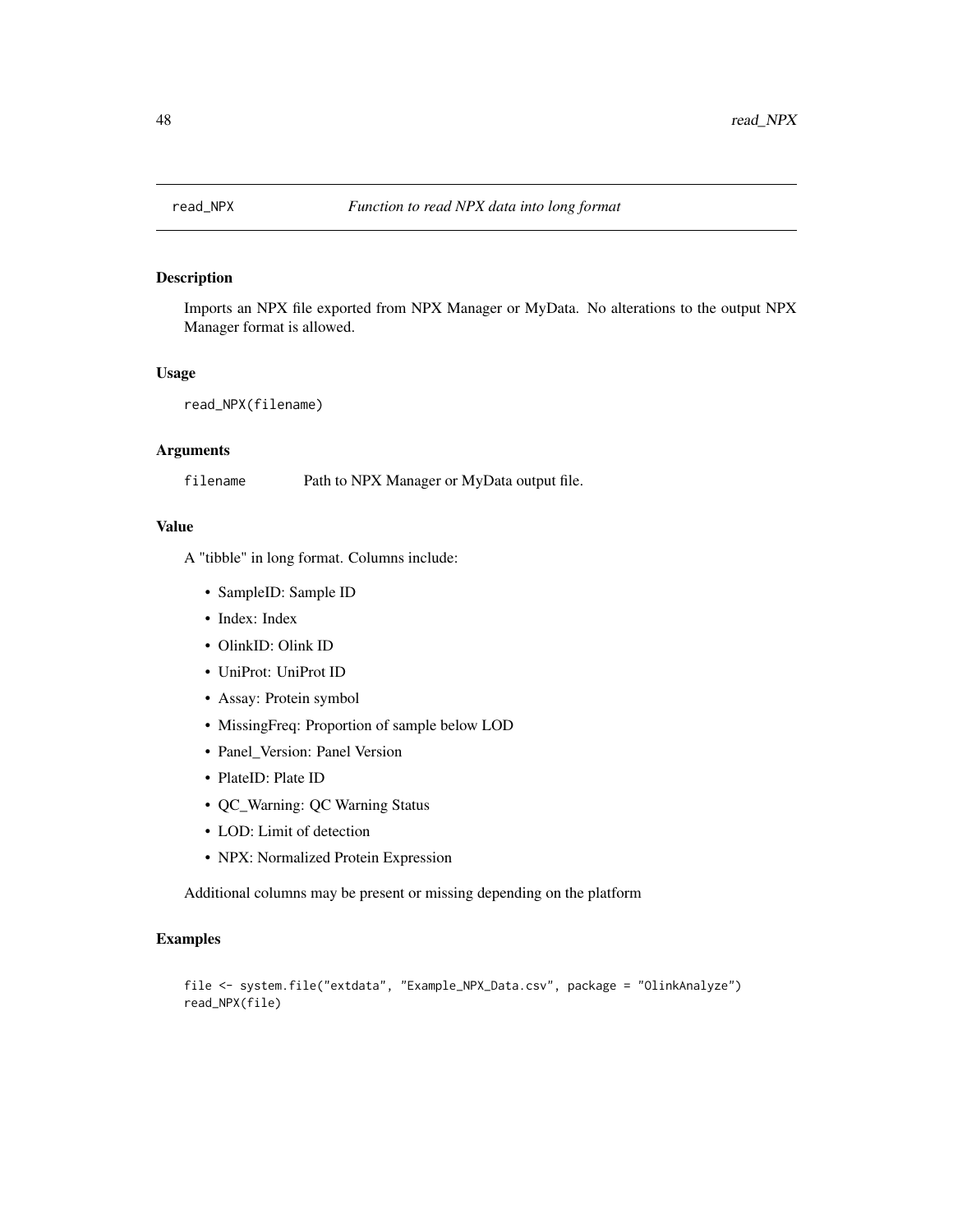<span id="page-48-0"></span>set\_plot\_theme *Function to set plot theme*

## Description

This function sets a coherent plot theme for functions.

## Usage

```
set_plot_theme(font = "Swedish Gothic Thin")
```
## Arguments

font Font family to use for text elements. Depends on extrafont package.

### Value

No return value, used as theme for ggplots

## Examples

library(ggplot2)

```
ggplot(mtcars, aes(x = wt, y = mpg, color = as.factor(cyl))) +geom\_point(size = 4) +set_plot_theme()
ggplot(mtcars, aes(x = wt, y = mpg, color = as.factor(cyl))) +geom\_point(size = 4) +set_plot_theme(font = "")
```